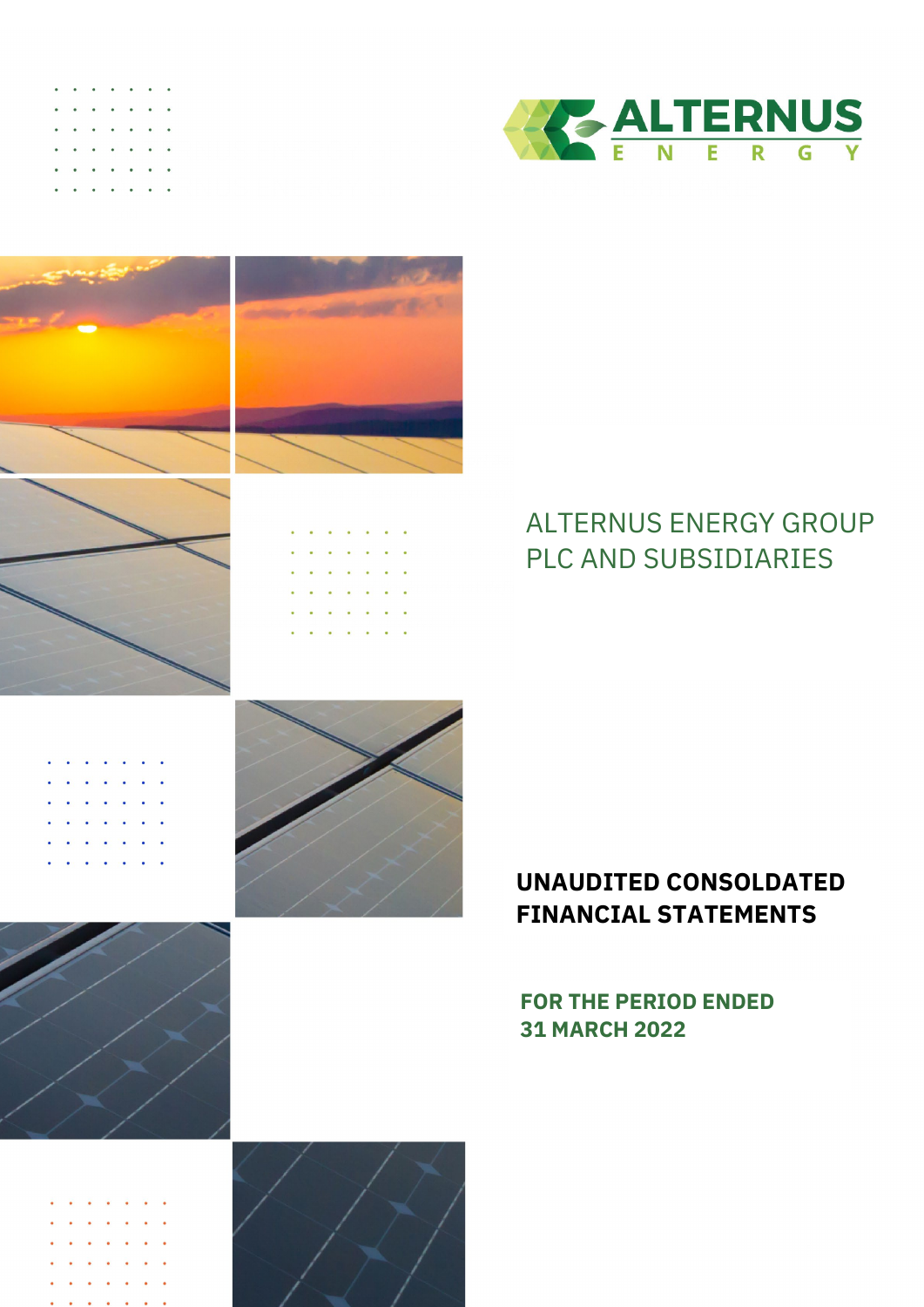

# <span id="page-1-0"></span>**Table of Contents Page Number** Company Information 3 Directors' Report 4 – 9 Consolidated Statement of Comprehensive Income 10 Consolidated Statement of Financial Position 11 Consolidated Statement of Changes in Equity 12 **Consolidated Statement of Cash Flows 13** Notes to the Consolidated Financial Statements 14 – 50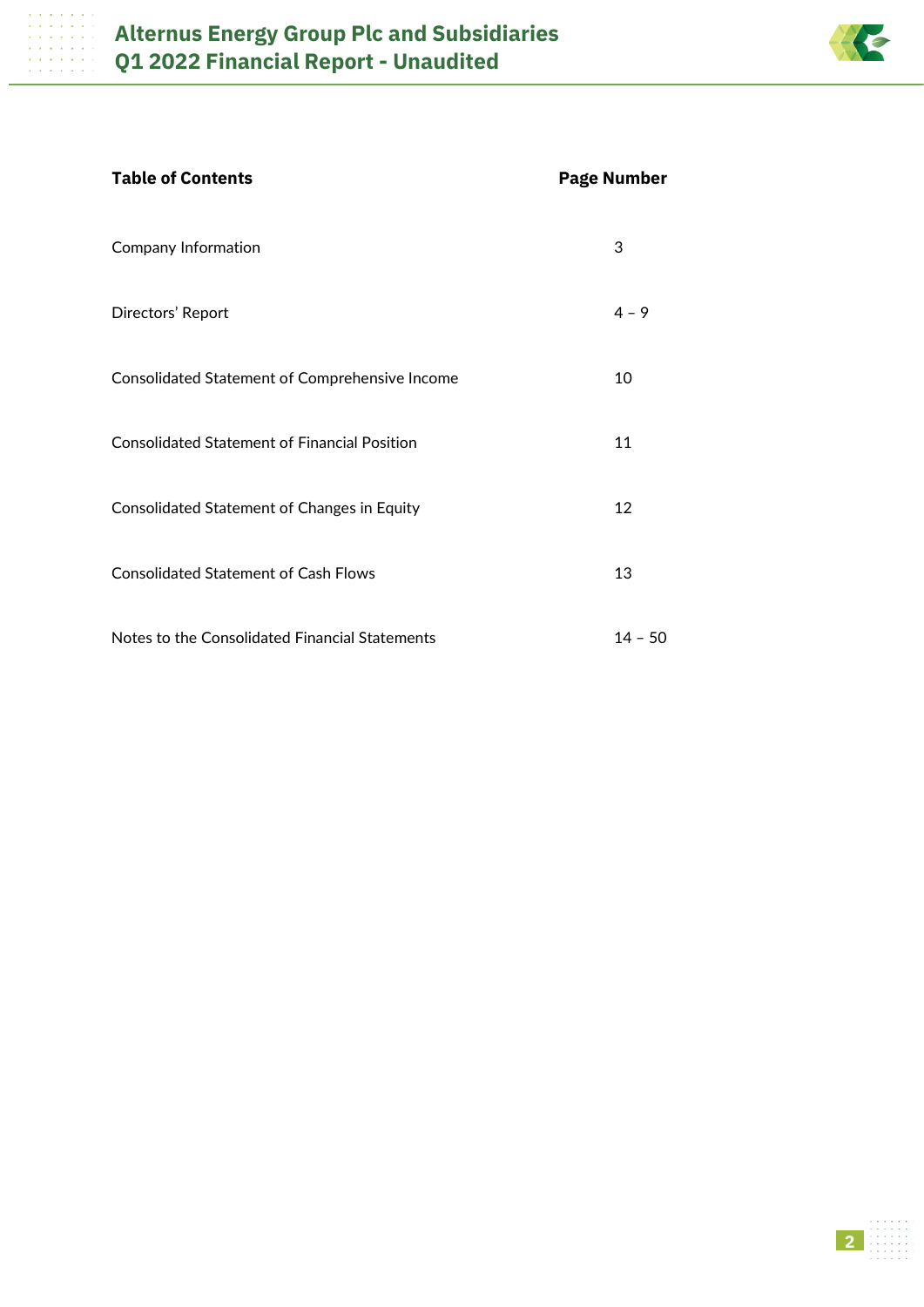

# **Company Information**

ana<br>ana a<br>ana a

| <b>Directors</b>         | Mr. Vincent Browne<br>Mr. John Thomas<br>Mr. John McQuillan<br>Mr. Javade Chaudhri<br>Ms. Tone Bjørnov                                                             |
|--------------------------|--------------------------------------------------------------------------------------------------------------------------------------------------------------------|
| Secretary                | Mr. John McQuillan                                                                                                                                                 |
| <b>Registered Office</b> | Suite 9-10 Plaza 212,<br>Blanchardstown Corporate Park 2,<br>Blanchardstown, Dublin 15 D15 R504                                                                    |
| <b>Registered Number</b> | 642708                                                                                                                                                             |
| <b>Solicitors</b>        | Carmel, Milazzo & Feil LLP<br>Thommessen<br>Orrick, Harrington & Sutcliffe (Europe) LLP                                                                            |
| <b>Bankers</b>           | <b>Bank of Ireland</b><br>Chase Bank<br><b>First National Bank</b><br><b>DNB</b><br>Postbank<br><b>GLS Bank Munchen</b><br><b>DKB</b><br>Rabobank Zuidwest-Brabant |
| <b>Auditors</b>          | <b>Mazars</b><br>Chartered Accountants & Statutory Audit Firm<br>Harcourt Centre, Block 3<br><b>Harcourt Road</b><br>Dublin 2                                      |

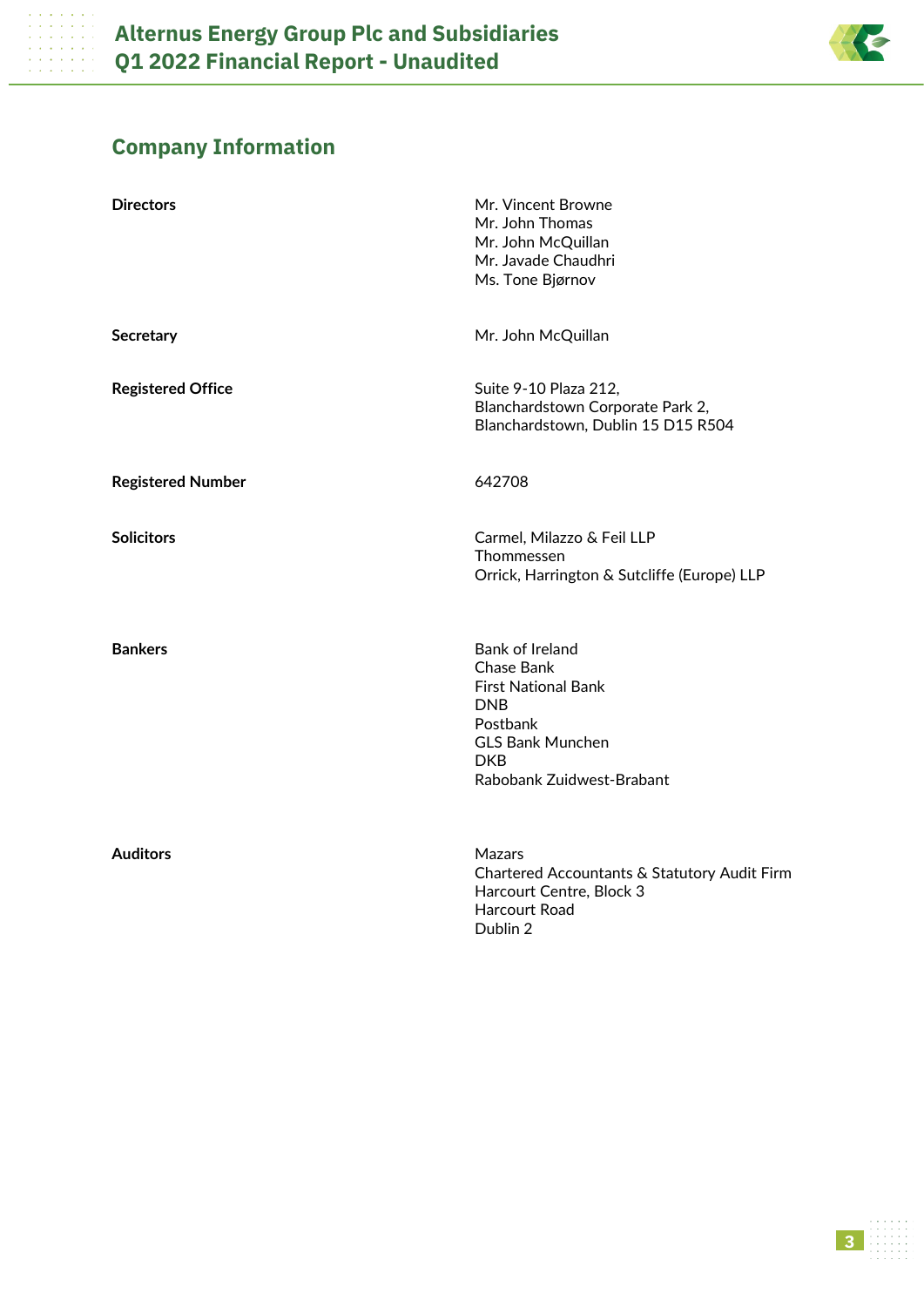

## **Director's Report for the Three Months ended 31 March 2022**

The directors present herewith their report and unaudited consolidated financial statements for the period ended 31 March 2022. These financial statements reflect the performance of Alternus Energy Group Plc and its subsidiaries ("the Group") for the three months ended 31 March 2022.

## **Directors and Secretary**

The present directors and secretary are as listed on page 3 and, unless otherwise indicated, have served throughout the period. Mr. Chaudhri was appointed to the Board in February of 2022.

## **Principal Development & Performance Activities Review**

Alternus Energy Group Plc ("We", "Alternus" or the "Company" and together with its consolidated subsidiaries, the "Group") was incorporated in Dublin, Ireland on 31 January 2019 under the name Alternus Energy International Limited. On 20 October 2020, the Company re-registered as a Public Limited Company (Plc) and changed its name to Alternus Energy Group Plc.

Established in 2016, Alternus Energy Group Plc is an international vertically integrated independent power producer (IPP). Headquartered in Ireland and listed on the Euronext Growth Market – Oslo, the Company develops, constructs, owns, and operates utility scale solar PV projects in multiple countries.

The company is headquartered in Ireland and has offices in the United States, Romania, the Netherlands, Italy, Poland and Germany.

## **Business Summary and Key Performance Indicators**

The key performance indicators of the financial results are as follows:

- **Increased portfolio capacity to 169 MWp.**
- Completed additional tap placement of €10 million green bonds.

The financial statements are presented in Euro which is the functional currency of the Group. Eurobased currency volatility continued during the fiscal year 2022 in relation to the US Dollar, Polish Złoty and Romanian RON, resulting in a foreign exchange loss of €0.41 million for the Group in the year.

## **Significant Changes in the State of Affairs**

The accompanying consolidated financial statements have been prepared on a going concern basis, which contemplates the realization of assets and the satisfaction of liabilities in the normal course of business. As shown in the accompanying consolidated financial statements during the three months ended 31 March 2022, the Group had net loss of €4.6 million. At 31 March 2021, the Group had €11.7 million of unrestricted cash.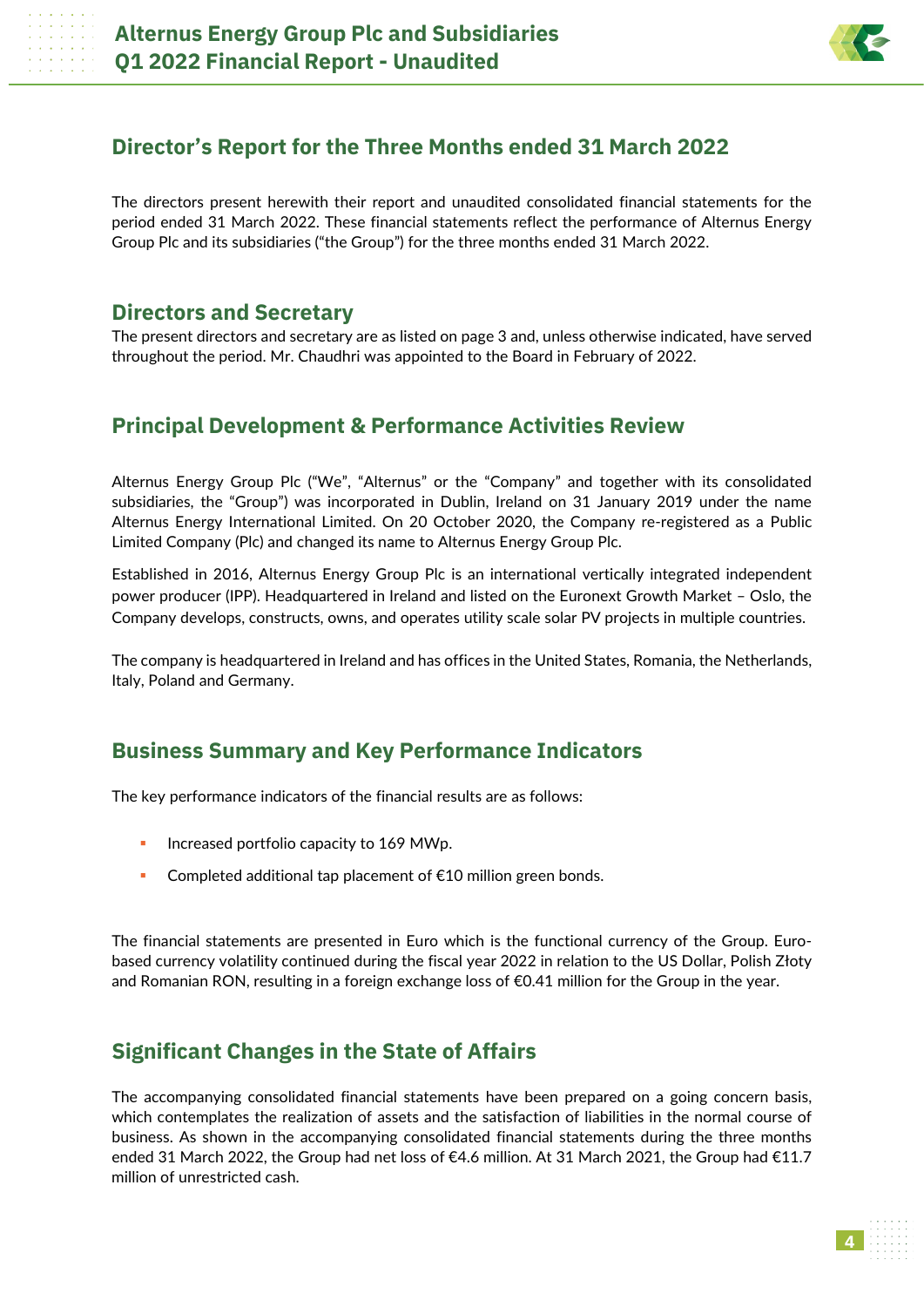

The outbreak of coronavirus, also known as COVID-19, has not substantially impacted the operations of the Group and its core operations.

## **Political Donations**

The Electoral Act, 1997 requires companies to disclose all political donations over €200 in aggregate made during the financial year. The directors, on enquiry, have satisfied themselves that no such donation in excess of this amount has been made by the Company during the period ended 31 March 2022.

#### **Dividends**

During the period the Company made no interim dividend payments to ordinary shareholders or preference shareholders.

## **Future Developments in The Business**

Despite the significant global headwinds and uncertainty caused by the COVID-19 pandemic, the Group plans to continue acquiring solar parks and continue expanding its footprint of net megawatts (MW) increase to the portfolio.

## **Principal Risks and Uncertainties**

In the opinion of the Directors, the main risks and uncertainties faced by the Group, along with the nature of their potential impact, are as follows:

- a) Risks relating to unsuccessful completion of transactions The Group is currently negotiating several transactions to acquire solar parks in Poland, Germany, Greece, Spain, Romania and elsewhere across Europe. There can be no assurances that the transactions will complete.
- b) Risks related to the Group and the industry in which it operates:
	- The Company is a holding company that relies on distributions and other payments, advances, and transfers of funds from its subsidiaries to meet its obligations.
	- The reduction, modification or elimination of government subsidies and economic incentives may reduce the economic benefits of existing solar parks and the opportunities to develop or acquire suitable new solar parks.
	- Decreases in the spot market price of electricity could harm the Group's revenue and reduce the competitiveness of solar parks in grid-parity markets.
	- Risks related to power purchase agreements.
- $\overline{c}$  Risks related to the Group and the industry in which it operates continued:
	- The seasonality of the Group's operations may affect its liquidity and will affect our quarterly results.
	- Risks related to acquisitions.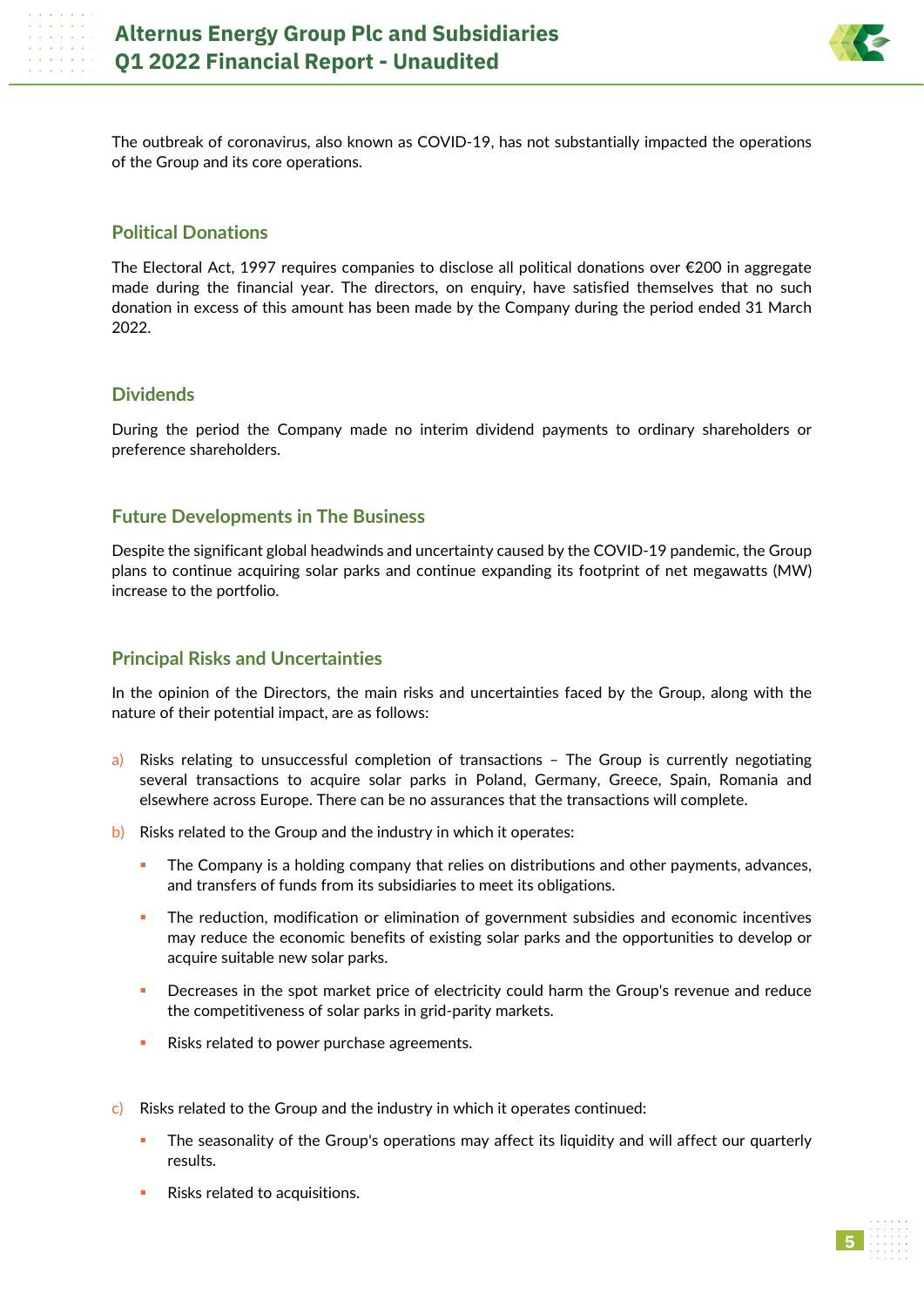

- **Failure to manage the Group's growing and changing business could have a material adverse** effect on the business, prospects, financial condition, and results of operations.
- **The delay between making significant upfront investments in the Group's solar parks and** receiving revenue could materially and adversely affect the Group's liquidity, business and results of operations.
- **Risks related to developing and maintaining renewable energy projects.**
- **Risks related to receiving proper planning permissions for the solar parks.**
- Solar project development is challenging and may ultimately not be successful and miscalculations in planning a project may negatively affect our engineering, procurement, and construction (EPC) prices, all of which could increase our costs, delay, or cancel a project, and have a material adverse effect on our business, financial condition, results of operations and profit margins.
- Our development activities may be subject to cost overruns or delays, which may materially and adversely affect our financial results and results of operations.
- Risks relating to PV plants quality or PV plants performance.
- The Group's limited operating history may not serve as an adequate basis to judge its prospects and results of operations.
- **The holding companies in the Group have a significant number of foreign subsidiaries with** whom they have entered into many related party transactions. The relationship of such holding companies with these entities could adversely affect the Group in the event of their bankruptcy or similar insolvency proceeding.
- The Group's business as an independent power producer (IPP) requires significant financial resources and the growth prospects and future profitability of the Group depends on the availability of additional funding options with acceptable terms. If the Group does not successfully execute its financing plan it may have to sell certain of its solar parks.
- Risk related to competition.
- **Risk related to personnel.**
- If sufficient demand for solar parks does not develop or takes longer than anticipated to develop, the Group's business, financial condition, results of operations and prospects could be materially and adversely affected.
- The Group is subject to risks associated with fluctuations in the price of PV modules and balance-of-system components or in the costs of design, construction, and labour.
- **The Group may be subject to unforeseen costs, liabilities or obligations when operating and** maintaining solar parks.
- Refurbishment of renewable energy facilities involve significant risks that could result in unplanned power outages or reduced output.
- d) Risks related to the Group and the industry in which it operates continued:
	- The Group's project operations may be adversely affected by weather and climate conditions, natural disasters, and adverse work environments.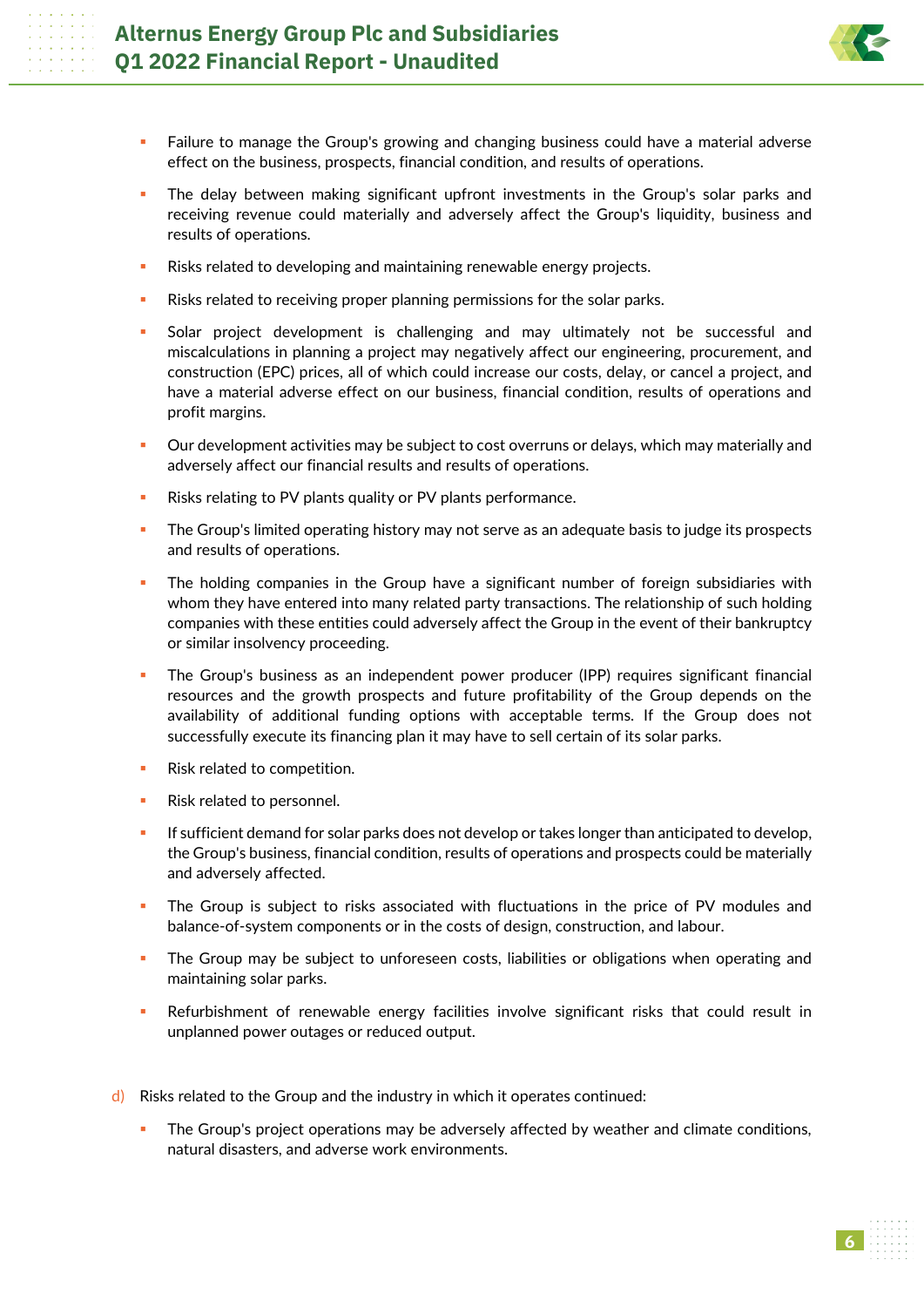

- **Business interruptions, whether due to catastrophic disasters or other events, could adversely** affect the Group's operations, financial condition, and cash flows.
- **The Group's business, results of operations, financial condition and cash flows has been and may** continue to be materially and adversely affected by the outbreak of COVID-19.
- e) Legal and regulatory risk:
	- Litigation risk the Group may, in the ordinary course of business, become involved in such proceedings which may be expensive, lengthy, disruptive to normal business operations and require significant attention from the Group's management bodies.
	- **Risk related to legal rights to real property.**
	- **The Group is subject to counterparty risks under our Feed in Tariff (FiT) price support schemes** and Green Certificates (GC) schemes.
	- **The Group has limited business insurance coverage internationally.**
	- The Group conducts its business operations globally and is subject to global and local risks related to economic, regulatory, tax, social and political uncertainties.
	- The Group's international operations require significant management resources and presents legal, compliance and execution risk in multiple jurisdictions.
- f) Risks related to the Group's financial situation:
	- Fluctuations in foreign currency exchange rates may negatively affect the Group's revenue, cost of sales and gross margins and could result in exchange losses.
	- The Group's substantial indebtedness could adversely affect its business, financial condition, and results of operations.
- g) Risks relating to the shares:
	- An active trading market for the Company's shares may not develop and the price of the shares may under any circumstance fluctuate significantly.
	- The shares may not be a suitable investment for all investors.
	- **Holders of the shares may need an account with VPS and shareholders that are registered in a** nominee account may not be able to exercise voting rights as readily as shareholders whose shares are registered in their own names with the VPS.
	- Shareholders may face currency exchange risks or adverse tax consequences by investing in the shares denominated in currencies other than their reference currency.
	- Legal investment considerations may restrict certain investments.
	- **Shareholders may risk being diluted.**
	- The transfer of shares is subject to restrictions under the securities laws of the United States and other jurisdictions.
	- Future sales or the possibility of future sales of substantial numbers of shares may affect the shares ' market price.
- h) Risks relating to the shares:
	- The Company may be unwilling or unable to pay any dividends or make distributions.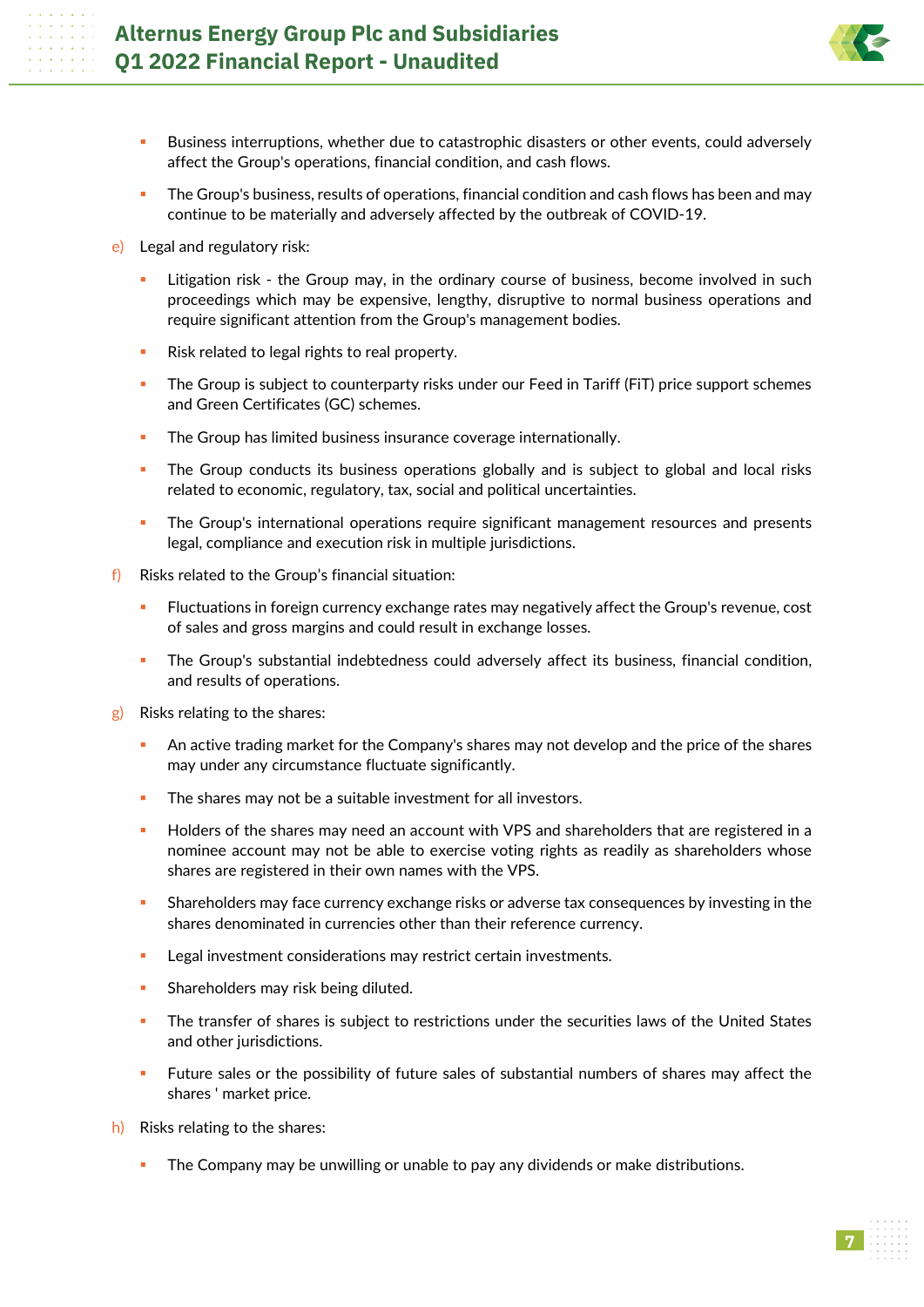

Irish law imposes certain restrictions on shares and shareholders.

## <span id="page-7-0"></span>**Events subsequent to the Quarter End**

In accordance with IAS 10, Events after the reporting period (Subsequent Events), we have evaluated subsequent events through the date of issuance of these financial statements. There are no subsequent events to report.

## **Parent Undertaking and Controlling Party**

Alternus Energy Group Plc ("We", "Alternus" or the "Company" and together with its consolidated subsidiaries, the "Group") was incorporated in Dublin, Ireland on 31 January 2019 under the name Alternus Energy International Limited. On 20 October 2020, the Company re-registered as a Public Limited Company (Plc) and changed its name to Alternus Energy Group Plc.

## **Related Party**

Parties are considered to be related when one party can exercise control, shared control, or significant influence over the other in decision-making involving its finances and operating activities. The related parties of the parent company include major shareholders, subsidiaries, and key management personnel. Key management personnel include members of the Board of Directors and the Secretary. There are no Related party transactions in 2022 related to the management personnel including members of the Board of Directors and the Secretary.

The note for Subsidiary undertakings further lists out all the subsidiaries for the Group and the Company.

## **Directors' and Secretary's Interests in Shares**

| <b>Shareholder Distribution by Shareholder Type</b> | 31 March 2022 |
|-----------------------------------------------------|---------------|
| Vincent Browne                                      | 16%           |
| <b>Other Management/Director Holdings</b>           | 7%            |
| Other Shareholders                                  | 77%           |
| <b>Total Shareholder Distribution</b>               | 100%          |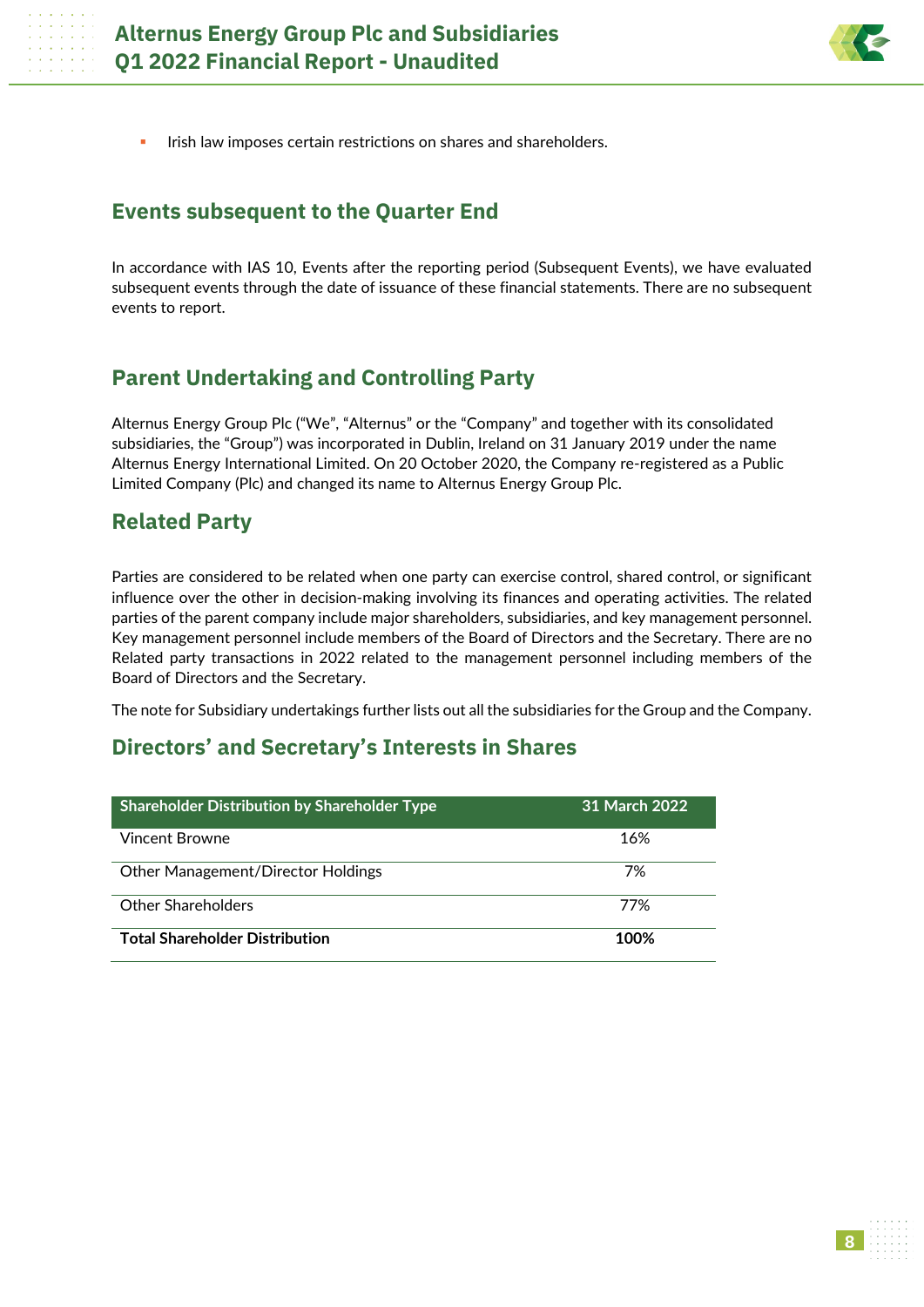

## **Group Companies**

<span id="page-8-0"></span>Particulars of the companies within the Group, required to be disclosed under Section 314(1) of the Companies Act 2014, in respect of Group companies are detailed in Note 14 to the Consolidated Financial Statements.

## **Director's Compliance Statement**

The Directors have drawn up a compliance policy statement setting out the Company's policies, that in the Directors' opinion, are appropriate to the Company. The Directors understand that they are responsible for securing the Company's compliance with its relevant obligations. The Company has appropriate arrangements or structures that are, in the Directors' opinion, designed to secure material compliance with the Company's relevant obligations; and the Company has conducted a review (during the financial year) of the arrangements or structures that have been put in place.

## **Accounting Records**

The Directors are responsible for ensuring that proper books and accounting records, as outlined in Sections 281 to 285 of the Companies Act 2014, are kept by the Company. To achieve this, the Directors have appointed a professionally qualified financial director who reports to the Board and ensures that the requirements of Sections 281 to 285 of the Companies Act 2014 are complied with. These books and accounting records are maintained at the Company's registered office in Dublin, Ireland.

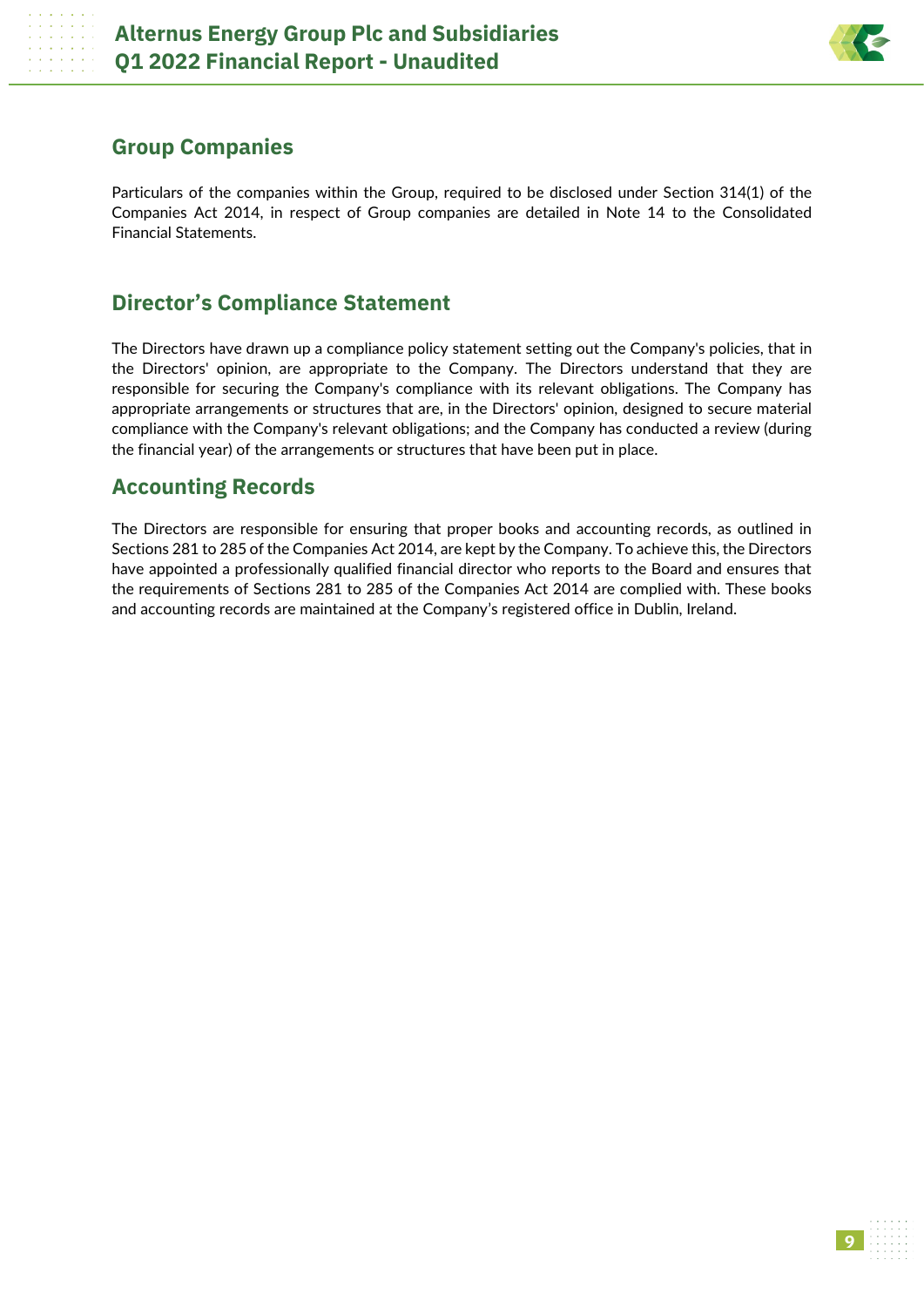

# **Consolidated Statement of Comprehensive Income**

| (6000's)                                                                                          | <b>Notes</b>   | Period ended 31<br><b>March 2022</b> | Period ended 31<br><b>March 2021</b> |
|---------------------------------------------------------------------------------------------------|----------------|--------------------------------------|--------------------------------------|
| Revenue                                                                                           | 1              | 6,379                                | 700                                  |
| Cost of sales                                                                                     | $\overline{2}$ | (2, 176)                             | (108)                                |
| <b>Gross profit</b>                                                                               |                | 4,203                                | 592                                  |
| General and administration expenses                                                               | 3              | (1, 852)                             | (489)                                |
| Depreciation                                                                                      | 5              | (2, 184)                             | (426)                                |
| Amortisation                                                                                      | 5              | (32)                                 | (96)                                 |
| <b>Operating profit (loss)</b>                                                                    |                | 135                                  | (419)                                |
| Finance costs                                                                                     | 4              | (4,609)                              | (4,211)                              |
| <b>Finance forgiveness</b>                                                                        |                |                                      | 5,709                                |
| Bargain purchase                                                                                  |                |                                      | 392                                  |
| Profit (Loss) on ordinary activities before<br>taxation                                           |                | (4, 474)                             | 1,471                                |
| Income Tax                                                                                        |                | (104)                                |                                      |
| Profit (Loss) for the financial period                                                            |                | (4, 578)                             | 1,471                                |
| Other comprehensive income for the period                                                         |                |                                      |                                      |
| Foreign exchange differences on translation of<br>operations of foreign subsidiaries and branches |                |                                      |                                      |
|                                                                                                   |                | (907)                                | (169)                                |
| Total comprehensive income for the year<br>attributable to the owners of the Group                |                | (5, 485)                             | 1,640                                |

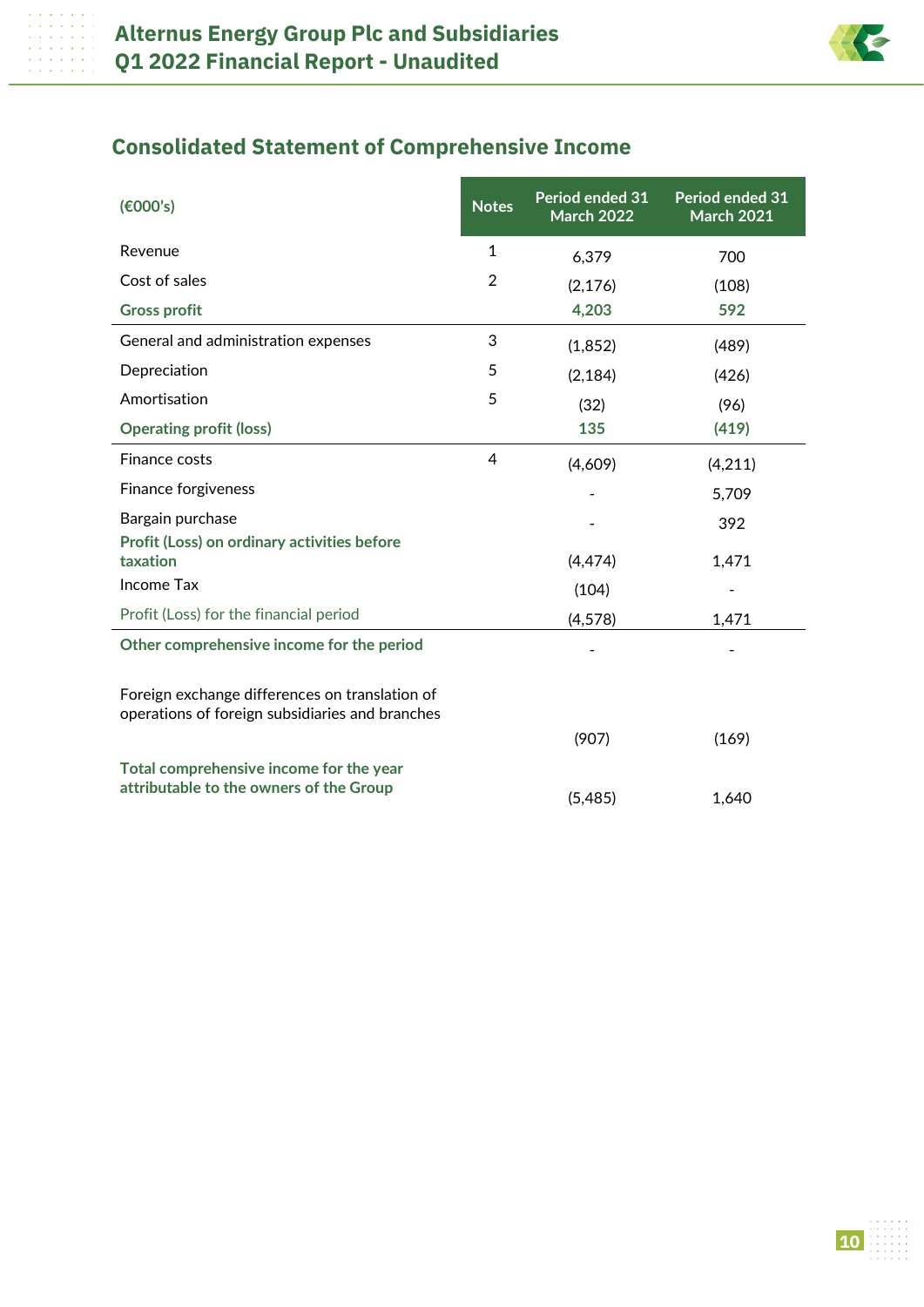

# **Consolidated Statement of Financial Position**

| (6000's)                                   | <b>Notes</b> | Period ended 31<br><b>March 2022</b> | Period ended 31<br><b>March 2021</b> |
|--------------------------------------------|--------------|--------------------------------------|--------------------------------------|
| <b>Assets</b>                              |              |                                      |                                      |
| <b>Non-current assets</b>                  |              |                                      |                                      |
| Goodwill                                   | 6            | 3,016                                | 5,486                                |
| Property, plant and equipment, net         | 7            | 176,416                              | 65,952                               |
| <b>Total Non-current assets</b>            |              | 179,432                              | 71,438                               |
| <b>Current assets</b>                      |              |                                      |                                      |
| Trade and other receivables                | 8            | 21,357                               | 3,356                                |
| Restricted cash                            | 9            | 4,593                                | 76,378                               |
| Cash and cash equivalents                  | 9            | 11,696                               | 18,056                               |
| <b>Total current assets</b>                |              | 37,646                               | 97,790                               |
|                                            |              |                                      |                                      |
| <b>Total assets</b>                        |              | 217,078                              | 169,228                              |
| <b>Equity and Liabilities</b>              |              |                                      |                                      |
| <b>Current liabilities</b>                 |              |                                      |                                      |
| Trade and other payables                   | 10           | 11,629                               | 6,261                                |
| Capital lease - short term                 | 14           | 117                                  | 87                                   |
| Borrowings - short term                    | 13           | 1,458                                | 14,746                               |
| <b>Total current liabilities</b>           |              | 13,204                               | 21,094                               |
| <b>Non-current liabilities</b>             |              |                                      |                                      |
| Assets retirement obligation               | 10           | 568                                  | 140                                  |
| Capital lease - long term                  | 14           | 3,872                                | 1,795                                |
| Borrowings - long Term                     | 13           | 162,020                              | 120,870                              |
| <b>Total Non-current liabilities</b>       |              | 166,460                              | 122,805                              |
|                                            |              |                                      |                                      |
| <b>Total Liabilities</b>                   |              | 179,664                              | 143,899                              |
| Non-controlling interest                   |              | 190                                  |                                      |
| <b>Capital and reserves</b>                |              |                                      |                                      |
| Ordinary share capital presented as equity | 11           | 245                                  | 236                                  |
| Share premium                              | 11           | 44,798                               | 38,999                               |
| Foreign exchange reserve                   | 11           | 167                                  | (30)                                 |
| Retained earnings (deficit)                | 11           | (7,986)                              | (13, 876)                            |
| <b>Total equity</b>                        |              | 37,224                               | 25,329                               |
| <b>Total equity and liabilities</b>        |              | 217,078                              | 169,228                              |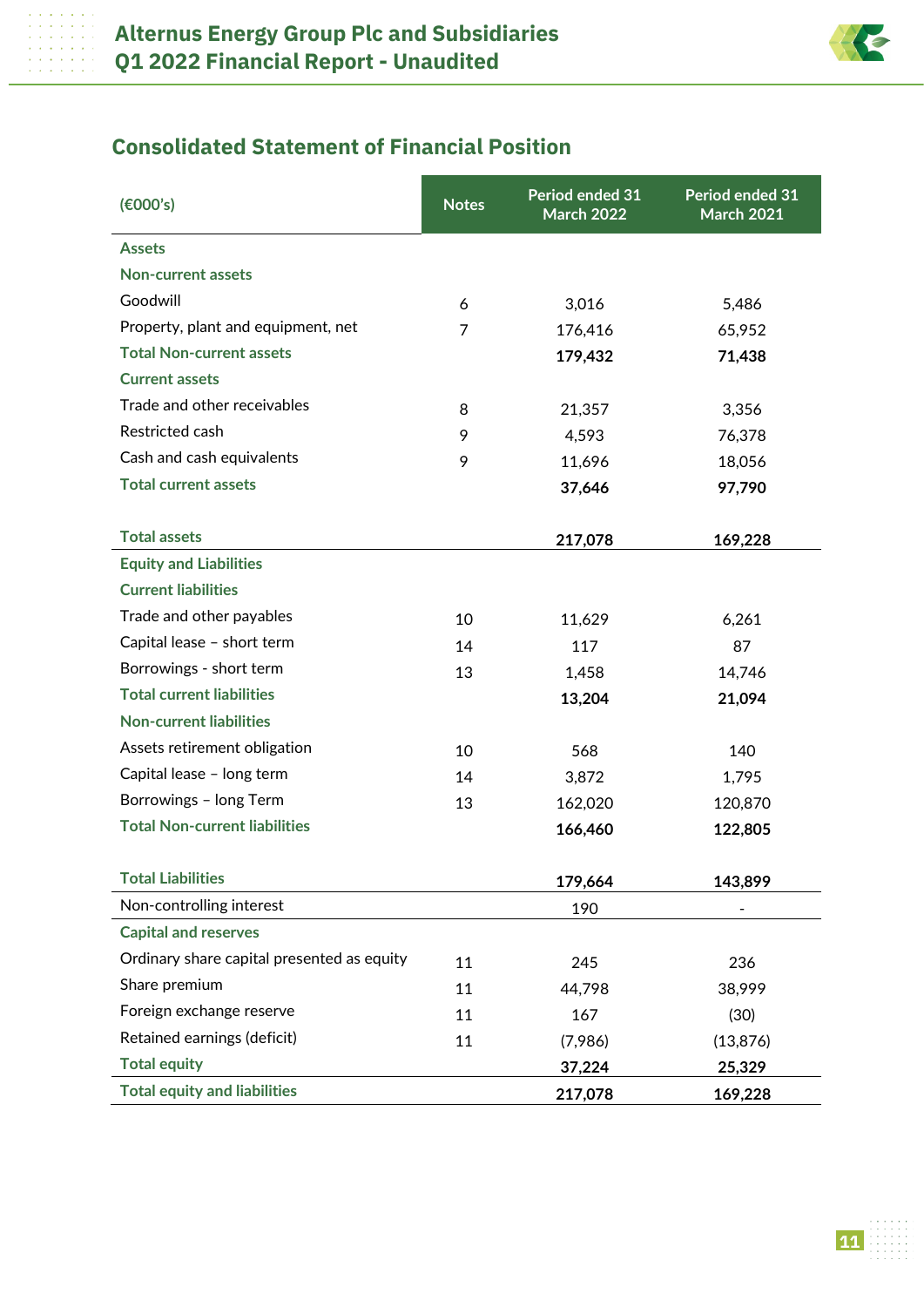

# **Consolidated Statement of Changes in Equity**

|                                                   | Ordinary<br>Common<br><b>Stock</b> | Ordinary<br><b>Shares</b><br>(€000's) | <b>Additional</b><br>Paid in<br><b>Capital</b><br>(€000's) | <b>FX Reserves</b><br>Arising on<br><b>Translation</b><br>(6000's) | <b>Retained</b><br><b>Earnings</b><br>(6000's) | <b>Total</b><br>€000's) |
|---------------------------------------------------|------------------------------------|---------------------------------------|------------------------------------------------------------|--------------------------------------------------------------------|------------------------------------------------|-------------------------|
| At 1 January 2022                                 | 26,335,738                         | 245                                   | 44,798                                                     | 1,074                                                              | (3,408)                                        | 42,709                  |
| Unrealized loss on<br><b>Currency Translation</b> |                                    |                                       |                                                            | (907)                                                              |                                                | (907)                   |
| Loss for the Quarter                              |                                    |                                       |                                                            |                                                                    | (4,578)                                        | (4, 578)                |
| <b>At 31 March 2022</b>                           | 26,335,738                         | 245                                   | 44,798                                                     | 167                                                                | (7,986)                                        | 37,224                  |

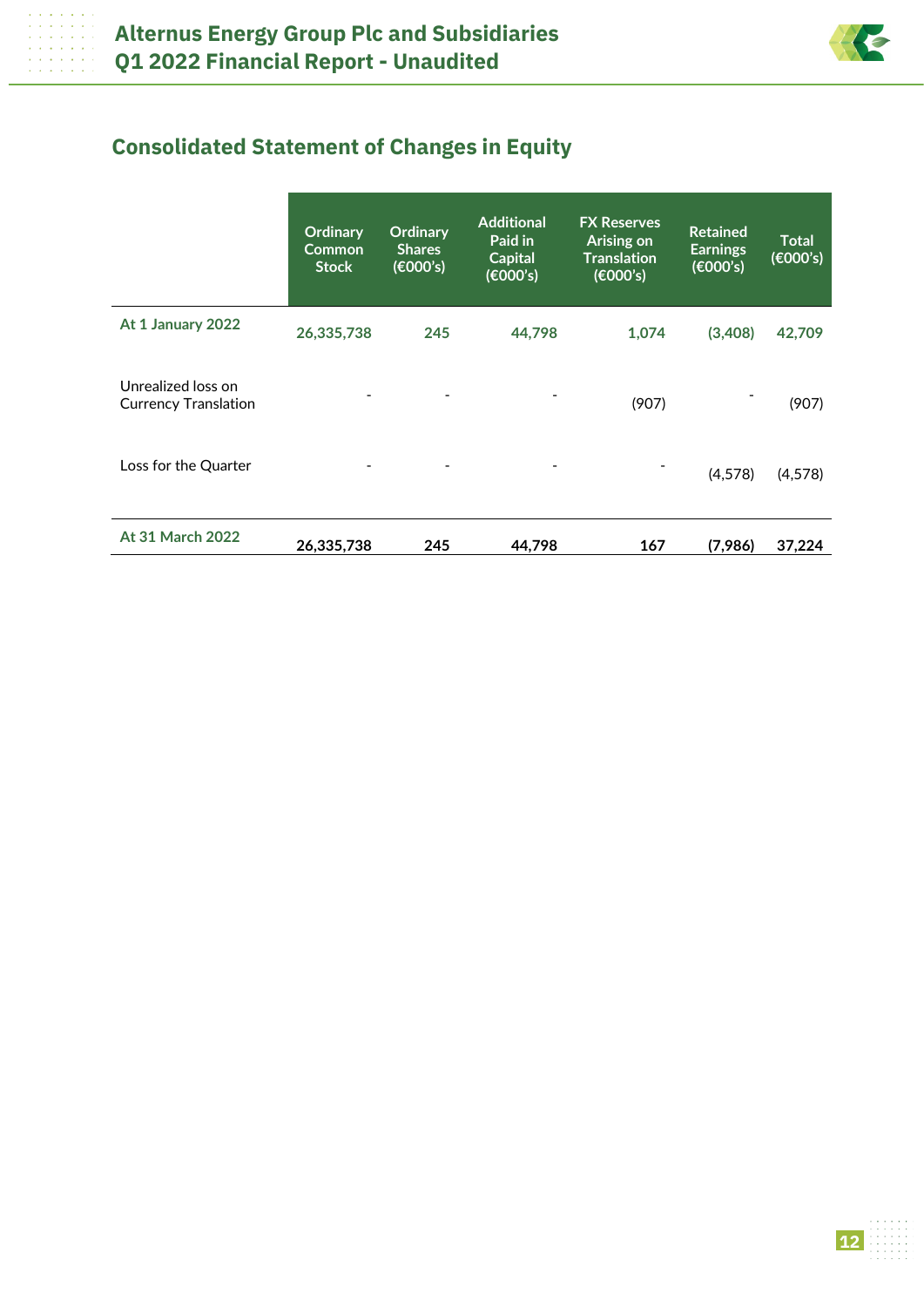

## **Consolidated Statement of Cash Flow**

| Cash Flows from Operating Activities (€000's)            | Period ended 31<br><b>March 2022</b> | Period ended 31<br><b>March 2021</b> |
|----------------------------------------------------------|--------------------------------------|--------------------------------------|
| Group profit/(loss) after tax                            | (4, 578)                             | 1,471                                |
| <b>Adjusted for:</b>                                     |                                      |                                      |
| Depreciation                                             | 2,184                                | 523                                  |
| Amortisation                                             | 32                                   | 530                                  |
| <b>Finance Forgiveness</b>                               |                                      | (5,709)                              |
| Bargain Purchase                                         |                                      | (392)                                |
| Movement in trade and other receivables                  | (3, 126)                             | (30)                                 |
| Movement in trade and other payables                     | 1,042                                | (9, 559)                             |
| Movement in prepayments and other assets                 | 216                                  | 8,655                                |
| Share-based payment expense                              |                                      | 65                                   |
| Net cash flows generated from operating activities       | (4, 230)                             | (4, 446)                             |
| Cash flows from investing activities                     |                                      |                                      |
| Cash paid for acquisition of subsidiaries                | (10, 419)                            | (27, 867)                            |
| Cash used for installation in process                    | (6, 432)                             | (217)                                |
| Net cash used in investing activities                    | (16, 851)                            | (28,084)                             |
| Cash flow from financing activities                      |                                      |                                      |
| Proceed from issuance of share capital, net              |                                      | 25,640                               |
| Proceeds from issuance of debt, net                      | 13,749                               | 99,884                               |
| Net cash generated from/ (used in) financing activities  | 13,749                               | 125,524                              |
| Effect of exchange rate on cash                          |                                      | 14                                   |
| Net increase in cash and cash equivalents                | (7, 332)                             | 93,008                               |
| Cash and cash equivalents at the beginning of the period | 23,621                               | 1,426                                |
| Cash and cash equivalents at the end of the period       | 16,289                               | 94,434                               |

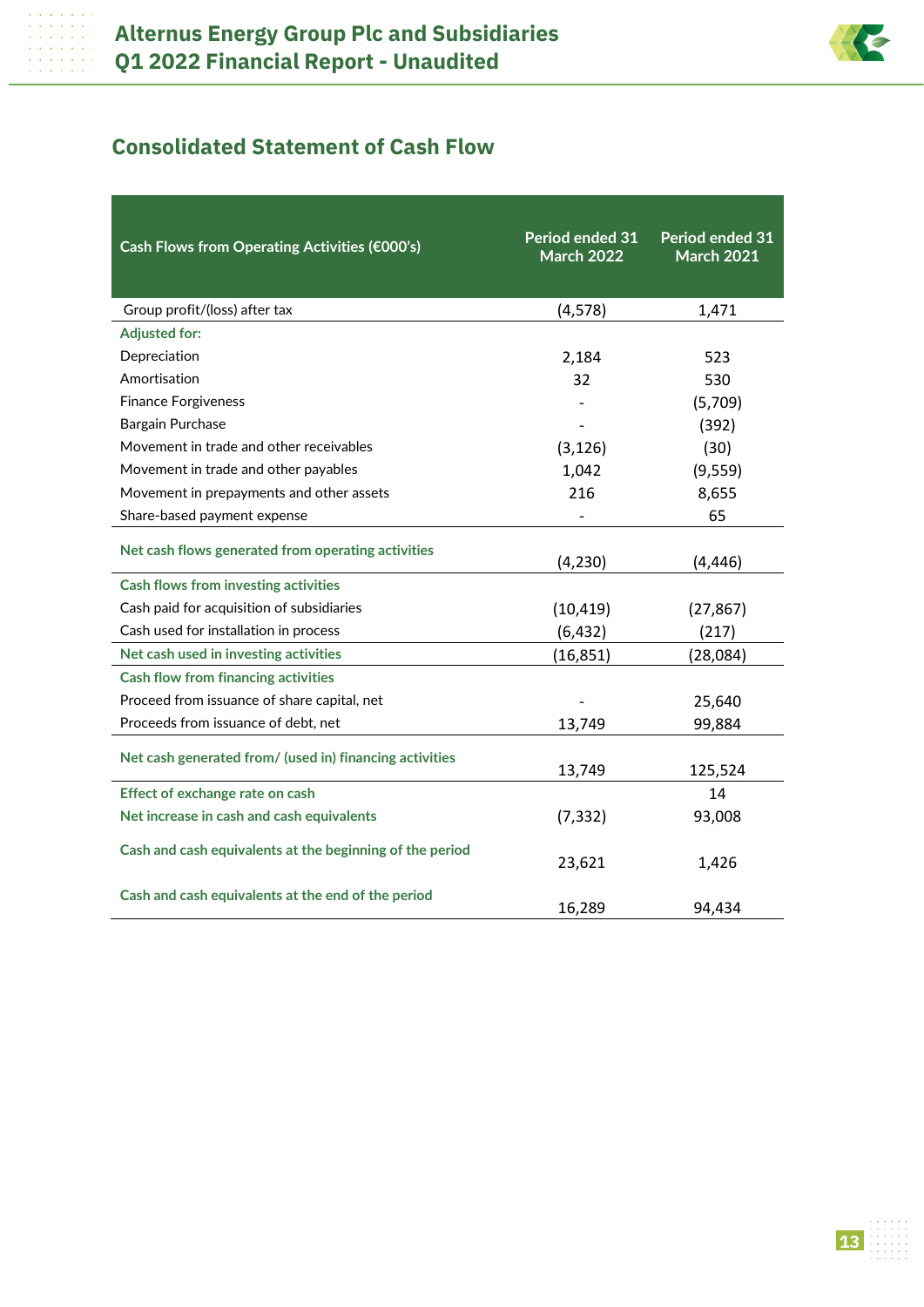

## **Notes to the Consolidated Financial Statements for the Three Months ended 31 March 2022**

## **General Information**

Alternus Energy Group Plc ("We", "Alternus" or the "Company" and together with its consolidated subsidiaries, the "Group") was incorporated in Dublin, Ireland on 31 January 2019 under the name Alternus Energy International Limited. On 20 October 2020, the Company re-registered as a Public Limited Company (Plc) and changed its name to Alternus Energy Group Plc.

Established in 2016, Alternus Energy Group Plc is an international vertically integrated independent power producer (IPP). Headquartered in Ireland and listed on the Euronext Growth Market – Oslo, the Company develops, constructs, owns, and operates utility scale solar PV projects in multiple countries.

The Group's registered address is as follows:

Alternus Energy Group Plc Suite 9-10, Plaza 212 Blanchardstown Corporate Park 2 Dublin D15 R504

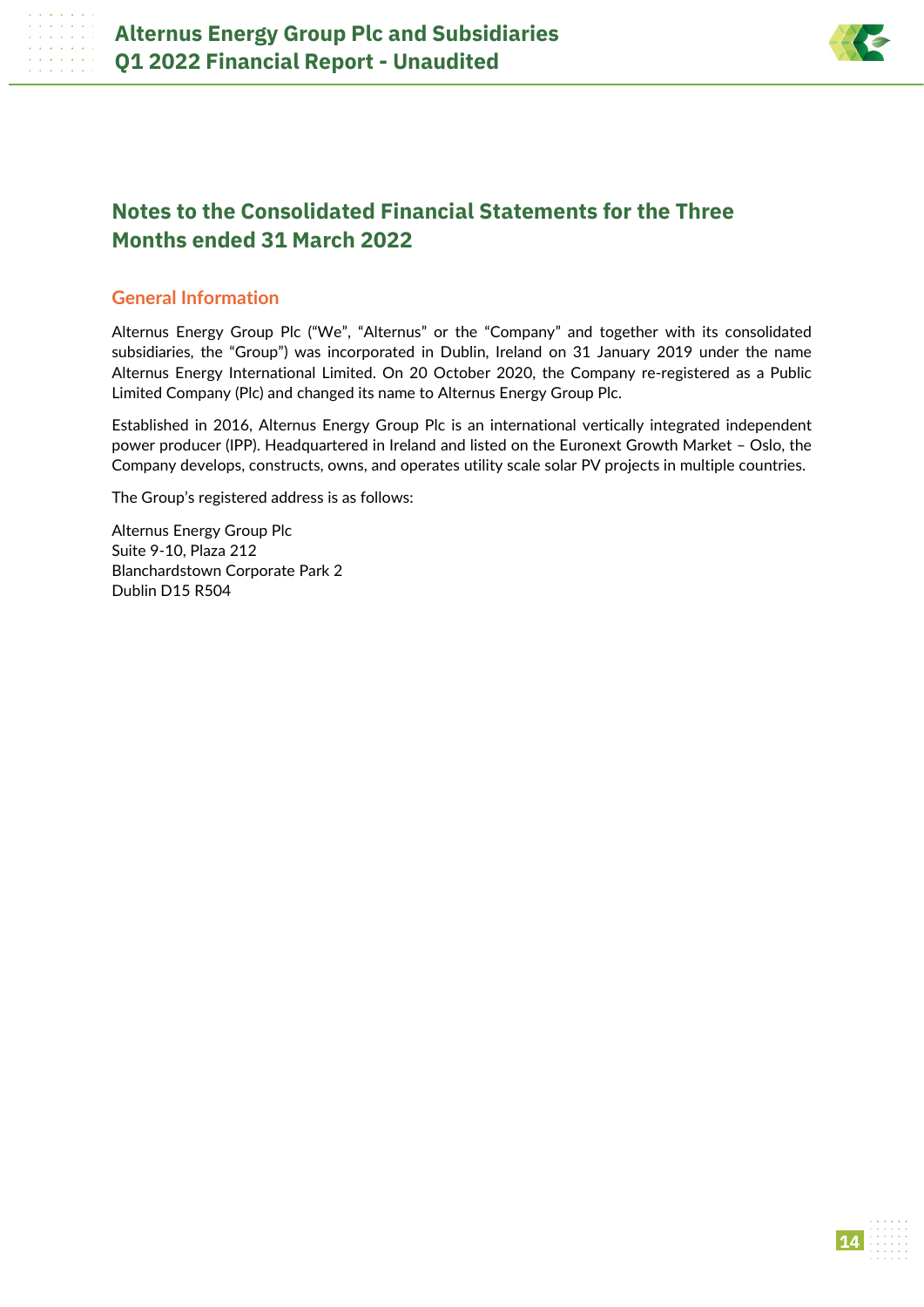

## **Below are details for the Group's Offices and Operating Companies**

| <b>Subsidiary</b>                        | <b>Principal Activity</b>                | Date acquired/<br>established | <b>Principal</b><br>place of<br>business | <b>Registered address</b>                                                      |
|------------------------------------------|------------------------------------------|-------------------------------|------------------------------------------|--------------------------------------------------------------------------------|
| Power Clouds<br><b>SRL</b>               | SPV                                      | 31 March 2015                 | Romania                                  | 3D Apicultorilor Boulevard 1st Floor,<br>District 3D, Bucharest, Romania 12053 |
| F.R.A.N. Energy<br><b>Investment SRL</b> | SPV                                      | 31 March 2015                 | Romania                                  | 3D Apicultorilor Boulevard 1st Floor,<br>District 3D, Bucharest, Romania 12053 |
| AE Europe B.V.                           | Holding<br>Company                       | August 2016                   | Netherlands                              | Evert Van de Beekstraat 1, 104 The<br>Base B, Schipol, Netherlands 1118CL      |
| PC-Italia-01<br>S.R.L.                   | Sub-Holding                              | June 2015                     | Italy                                    | Via Battistessa, 10, Caserta, Campania,<br><b>Italy 81100</b>                  |
| PC-Italia-02<br>S.p.A.                   | SPV                                      | August 2016                   | Italy                                    | Via Battistessa, 10, Caserta, Campania,<br><b>Italy 81100</b>                  |
| Sant'Angelo<br>Energia S.r.l.            | SPV                                      | 30 March 2017                 | Italy                                    | Via Battistessa, 10, Caserta, Campania,<br>Italy 81100                         |
| PCG_HoldCo<br>GmbH                       | Holding<br>Company                       | 6 July 2018                   | Germany                                  | The Squaire 12, AM Flughafen,<br>Frankfurt, 60549 Hessen Germany               |
| PCG_GP UG                                | <b>General Partner</b><br>Management Co. | 30 August 2018                | Germany                                  | Lyoner Stern Hahn Str 70, Frankfurt am<br>Main 60528, Germany                  |
| PSM 20 UG                                | SPV                                      | 14 November 2018              | Germany                                  | Lyoner Stern Hahn Str 70, Frankfurt am<br>Main 60528 Germany                   |
| PSM 40 UG                                | <b>SPV</b>                               | 28 December 2018              | Germany                                  | Lyoner Stern Hahn Str 70, Frankfurt am<br>Main 60528 Germany                   |
| GRT 1.1 GmbH<br>& Co KG                  | SPV                                      | 21 December 2018              | Germany                                  | Lyoner Stern Hahn Str 70, Frankfurt am<br>Main 60528 Germany                   |
| <b>ALTN HoldCo</b><br>UG                 | <b>SPV</b>                               | 14 December 2018              | Germany                                  | The Squaire 12, AM Flughafen,<br>Frankfurt, 60549 Hessen Germany               |
| Altam Inc                                | Holding<br>Company                       | December 2020                 | <b>USA</b>                               | City Center Place, 400 S.<br>4 <sup>th</sup> Street,<br>Las Vegas, NV 89101    |
| CIC Rooftop 2<br>S.r.l.                  | <b>SPV</b>                               | 23 April 2019                 | Italy                                    | Via Battistessa, 10, Caserta, Campania,<br>Italy 81100                         |
| <b>CIC RT Treviso</b><br>S.r.l.          | SPV                                      | 23 April 2019                 | Italy                                    | Via Battistessa, 10, Caserta, Campania,<br><b>Italy 81100</b>                  |
| SPV White One<br>S.r.l.                  | SPV                                      | 23 April 2019                 | Italy                                    | Via Battistessa, 10, Caserta, Campania,<br><b>Italy 81100</b>                  |
| CTS Power 2<br>S.r.l.                    | SPV                                      | 23 April 2019                 | Italy                                    | Via Battistessa, 10, Caserta, Campania,<br>Italy 81100                         |
| Zonnepark<br>Rilland B.V.                | <b>SPV</b>                               | 20 December 2019 Netherlands  |                                          | Evert Van de Beekstraat 1, 104 The<br>Base B, Schipol, Netherlands 1118CL      |
| PC-Italia-03<br>S.R.L.                   | Holding<br>Company                       | <b>July 2020</b>              | Italy                                    | Via Battistessa, 10, Caserta, Campania,<br><b>Italy 81100</b>                  |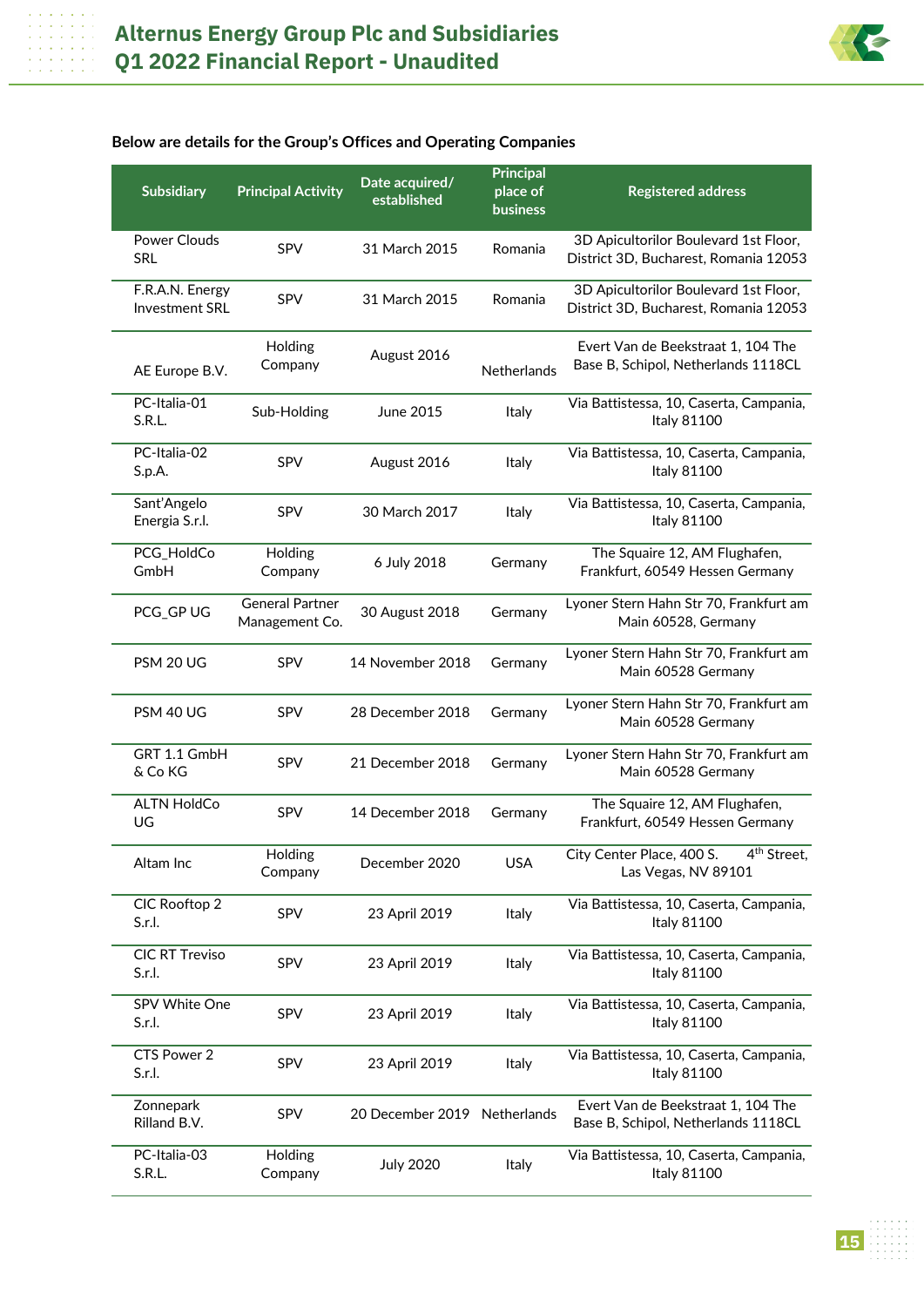

| <b>Subsidiary</b>                                 | <b>Principal Activity</b> | Date acquired/<br>established | <b>Principal</b><br>place of<br><b>business</b> | <b>Registered address</b>                                                            |
|---------------------------------------------------|---------------------------|-------------------------------|-------------------------------------------------|--------------------------------------------------------------------------------------|
| PC-Italia-04<br>S.R.L.                            | Holding<br>Company        | <b>July 2020</b>              | Italy                                           | Via Battistessa, 10, Caserta, Campania,<br><b>Italy 81100</b>                        |
| Solis Bond<br>Company DAC                         | Holding<br>Company        | December 2020                 | Ireland                                         | Suite 9/10, Plaza 212 Blanchardstown<br>Corporate Park 2, Dublin D15 R504<br>Ireland |
| <b>KKSOL Srl</b>                                  | <b>SPV</b>                | February 2021                 | Italy                                           | Via Battistessa, 10, Caserta, Campania,<br><b>Italy 81100</b>                        |
| Petriolo Srl                                      | <b>SPV</b>                | February 2021                 | Italy                                           | Via Battistessa, 10, Caserta, Campania,<br><b>Italy 81100</b>                        |
| Serre Srl                                         | <b>SPV</b>                | <b>March 2021</b>             | Italy                                           | Via Battistessa, 10, Caserta, Campania,<br><b>Italy 81100</b>                        |
| <b>Lucas EST Srl</b>                              | <b>SPV</b>                | <b>March 2021</b>             | Romania                                         | 3D Apicultorilor Boulevard 1st Floor,<br>District 3D, Bucharest, Romania 12053       |
| <b>Ecosfer Energy</b><br>Srl.                     | SPV                       | March 2021                    | Romania                                         | 3D Apicultorilor Boulevard 1st Floor,<br>District 3D, Bucharest, Romania 12053       |
| <b>Unisun Energy</b><br>Holding B.V.              | Holding<br>Company        | April 2021                    | <b>Netherlands</b>                              | Westblaak 35, 3012KD Rotterdam<br><b>Netherlands</b>                                 |
| <b>Unisun Energy</b><br>B.V.                      | <b>SPV</b>                | April 2021                    | <b>Netherlands</b>                              | Westblaak 35, 3012KD Rotterdam<br><b>Netherlands</b>                                 |
| <b>UPER Energy</b><br>Europe B.V.                 | SPV                       | April 2021                    | <b>Netherlands</b>                              | Westblaak 35, 3012KD Rotterdam<br><b>Netherlands</b>                                 |
| <b>Unisun Energy</b><br>Poland<br>Investment B.V. | Holding<br>Company        | April 2021                    | <b>Netherlands</b>                              | Westblaak 35, 3012KD Rotterdam<br><b>Netherlands</b>                                 |
| <b>Blue Sky Energy</b><br>IB.V.                   | <b>SPV</b>                | April 2021                    | <b>Netherlands</b>                              | Westblaak 35, 3012KD Rotterdam<br><b>Netherlands</b>                                 |
| Green Source<br>Energy Beta Srl                   | SPV                       | May 2021                      | Romania                                         | 3D Apicultorilor Boulevard 1st Floor,<br>District 3D, Bucharest, Romania 12053       |
| <b>BIMA SRL</b>                                   | SPV                       | May 2021                      | Italy                                           | Via Battistessa, 10, Caserta, Campania,<br><b>Italy 81100</b>                        |
| <b>MABI SRL</b>                                   | SPV                       | May 2021                      | Italy                                           | Via Battistessa, 10, Caserta, Campania,<br><b>Italy 81100</b>                        |
| Alternus Energy<br>Americas Inc.                  | Holding<br>Company        | May 2021                      | <b>USA</b>                                      | 16192 Coastal Highway, Lewes DE<br>19958 USA                                         |
| Solarpark Samas<br>Sp. Z.O.O.                     | SPV                       | May 2021                      | Poland                                          | Meksykanska 6/10 Warsaw Poland                                                       |
| Risore Solari I<br>S.R.L                          | SPV                       | <b>July 2021</b>              | Italy                                           | Via Battistessa, 10, Caserta, Campania,<br>Italy, 81100                              |

**The Group's Offices and Operating Companies continued**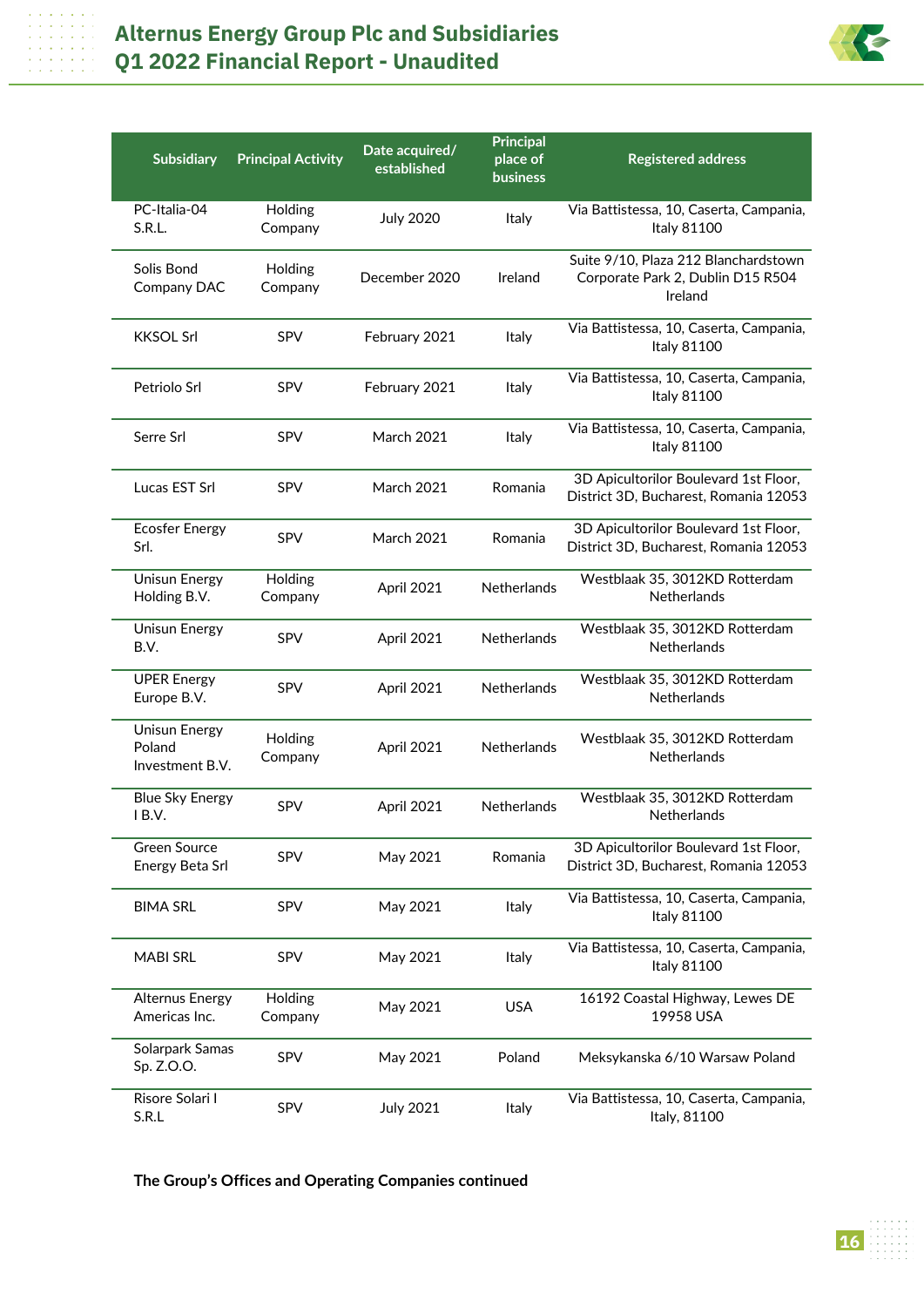

| <b>Subsidiary</b>                                                | <b>Principal Activity</b> | Date acquired/<br>established | <b>Principal</b><br>place of<br><b>business</b> | <b>Registered address</b>                                                            |
|------------------------------------------------------------------|---------------------------|-------------------------------|-------------------------------------------------|--------------------------------------------------------------------------------------|
| Risore Solari III<br>S.R.L                                       | <b>SPV</b>                | August 2021                   | Italy                                           | Via Battistessa, 10, Caserta, Campania,<br>Italy, 81100                              |
| Alt Spain 01, S.L                                                | <b>SPV</b>                | August 2021                   | Spain                                           | Calle Monte Esquinza 30, Bajoizquierda,<br>28010 Madrid                              |
| <b>Altnor AS</b>                                                 | Holding<br>Company        | August 2021                   | Norway                                          | Tollbugata 35, Oslo Norway                                                           |
| <b>Alternus Energy</b><br>Development<br><b>Holding Limited</b>  | Holding<br>Company        | August 2021                   | Ireland                                         | Suite 9/10, Plaza 212 Blanchardstown<br>Corporate Park 2, Dublin D15 R504<br>Ireland |
| <b>Alternus Energy</b><br>Construction<br><b>Holding Limited</b> | Holding<br>Company        | September 2021                | Ireland                                         | Suite 9/10, Plaza 212 Blanchardstown<br>Corporate Park 2, Dublin D15 R504<br>Ireland |
| <b>GHFG Limited</b>                                              | Holding<br>Company        | September 2021                | Ireland                                         | Suite 9/10, Plaza 212 Blanchardstown<br>Corporate Park 2, Dublin D15 R504<br>Ireland |
| AED Italia-01<br>S.R.L                                           | <b>SPV</b>                | October 2021                  | Italy                                           | Via Battistessa, 10, Caserta, Campania,<br>Italy, 81100                              |
| AED Italia-02<br>S.R.L                                           | SPV                       | October 2021                  | Italy                                           | Via Battistessa, 10, Caserta, Campania,<br>Italy, 81100                              |
| AED Italia-03<br>S.R.L                                           | <b>SPV</b>                | October 2021                  | Italy                                           | Via Battistessa, 10, Caserta, Campania,<br>Italy, 81100                              |
| AED Italia-04<br>S.R.L                                           | <b>SPV</b>                | October 2021                  | Italy                                           | Via Battistessa, 10, Caserta, Campania,<br>Italy, 81100                              |
| AED Italia-05<br>S.R.L                                           | <b>SPV</b>                | October 2021                  | Italy                                           | Via Battistessa, 10, Caserta, Campania,<br>Italy, 81100                              |
| Elektrownia PV<br>Komorowo Sp.<br>Z.O.O                          | SPV                       | December 2021                 | Poland                                          | Meksykanska 6/10 Warsaw Poland                                                       |
| PV Zachod Sp.<br>Z.O.O                                           | SPV                       | December 2021                 | Poland                                          | Meksykanska 6/10 Warsaw Poland                                                       |
| RA 01 Sp. Z.O.O                                                  | SPV                       | <b>March 2022</b>             | Poland                                          | Meksykanska 6/10 Warsaw Poland                                                       |
| Gardno Sp.<br>Z.O.O                                              | SPV                       | <b>March 2022</b>             | Poland                                          | Meksykanska 6/10 Warsaw Poland                                                       |
| Gardno <sub>2</sub> Sp.<br>Z.O.O                                 | SPV                       | <b>March 2022</b>             | Poland                                          | Meksykanska 6/10 Warsaw Poland                                                       |
| AEG JD 01<br>Limited                                             | Holding<br>Company        | <b>March 2022</b>             | Ireland                                         | Suite 9/10, Plaza 212 Blanchardstown<br>Corporate Park 2, Dublin D15 R504<br>Ireland |
| AEG JD 03<br>Limited                                             | Holding<br>Company        | March 2022                    | Ireland                                         | Suite 9/10, Plaza 212 Blanchardstown<br>Corporate Park 2, Dublin D15 R504<br>Ireland |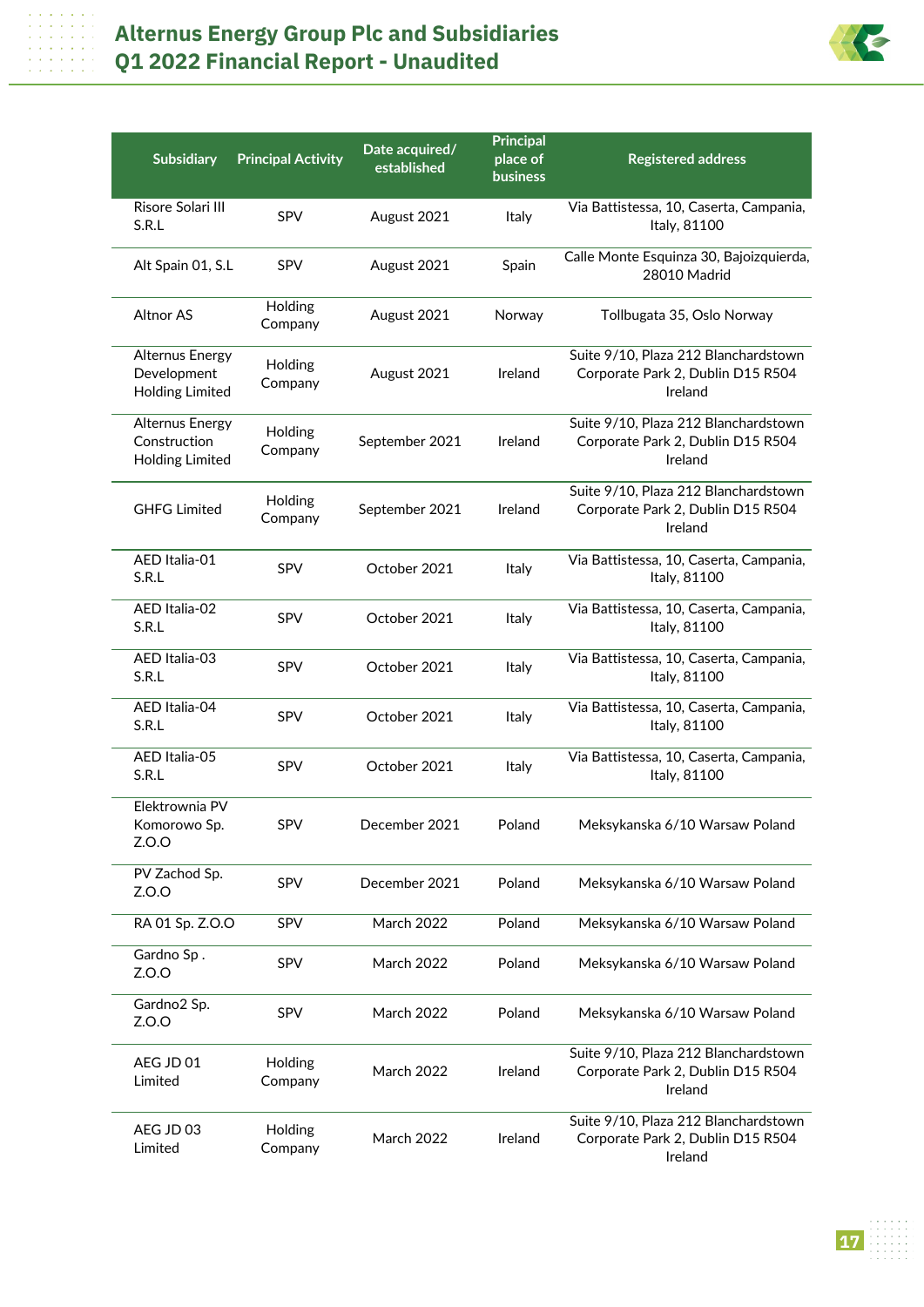

| AFG MH 01<br><b>Limited</b> | <b>Holding</b><br>Company | March 2022        | Ireland    | Suite 9/10, Plaza 212 Blanchardstown<br>Corporate Park 2, Dublin D15 R504<br>Ireland |
|-----------------------------|---------------------------|-------------------|------------|--------------------------------------------------------------------------------------|
| AFG MH 02<br><b>Limited</b> | <b>Holding</b><br>Company | March 2022        | Ireland    | Suite 9/10, Plaza 212 Blanchardstown<br>Corporate Park 2, Dublin D15 R504<br>Ireland |
| Uper Energy<br>Romania      | Holding<br>Company        | March 2022        | Romania    | 3D Apicultorilor Boulevard 1st Floor,<br>District 3D, Bucharest, Romania 12053       |
| AI T US 02 I IC             | <b>Holding</b><br>Company | March 2022        | <b>USA</b> | 850 New Burton Road, Dover, Delaware                                                 |
| AI T US 03 I IC             | Holding<br>Company        | <b>March 2022</b> | <b>USA</b> | 16912 Coastal Highway, Lewes,<br>Delaware                                            |

## **Summary of Significant Accounting Policies**

## **Basis of Financial Statements**

#### **Compliance with IFRS, new standards and interpretation**

The financial statements have been prepared in accordance with International Financial Reporting Standards (IFRS) and interpretations issued by the IFRS Interpretations Committee (IFRS IC) applicable to companies reporting under IFRS. The financial statements comply with IFRS as issued by the International Accounting Standards Board (IASB) and as adopted by the EU and the Companies Act 2014.

The Group adopted all accounting standards and interpretations at 31 March 2021. The new and revised accounting standards and interpretations that have been published by the IASB were adopted by the Group and were assessed as not applicable and have no impact on the Group's consolidated financial statements.

## **New Accounting Standards Effective After the Reporting Period Ended 31 March 2022**

The Management assessed that the standard change for amendments below has no significant impact on the Group's financial statements:

## **Amendments to IFRS 1 – Subsidiary as a First-Time Adopter**

The Group adopted all accounting standards and interpretations at 31 March 2021. The new and revised accounting standards and interpretations that have been published by the IASB were adopted by the Group and were assessed as not applicable and have no impact on the Group's consolidated financial statements. The amendment is effective for annual periods beginning on or after 1 January 2022 with early application permitted. The Group currently does not believe that the adoption of this accounting guidance will have a material impact on its consolidated financial statements and related disclosures.

## **Amendments to IFRS 3 – References to Conceptual Framework (Conceptual framework and Business Combination)**

In October 2018, the IASB issued Definition of a Business (Amendments to IFRS 3). The amendments are to: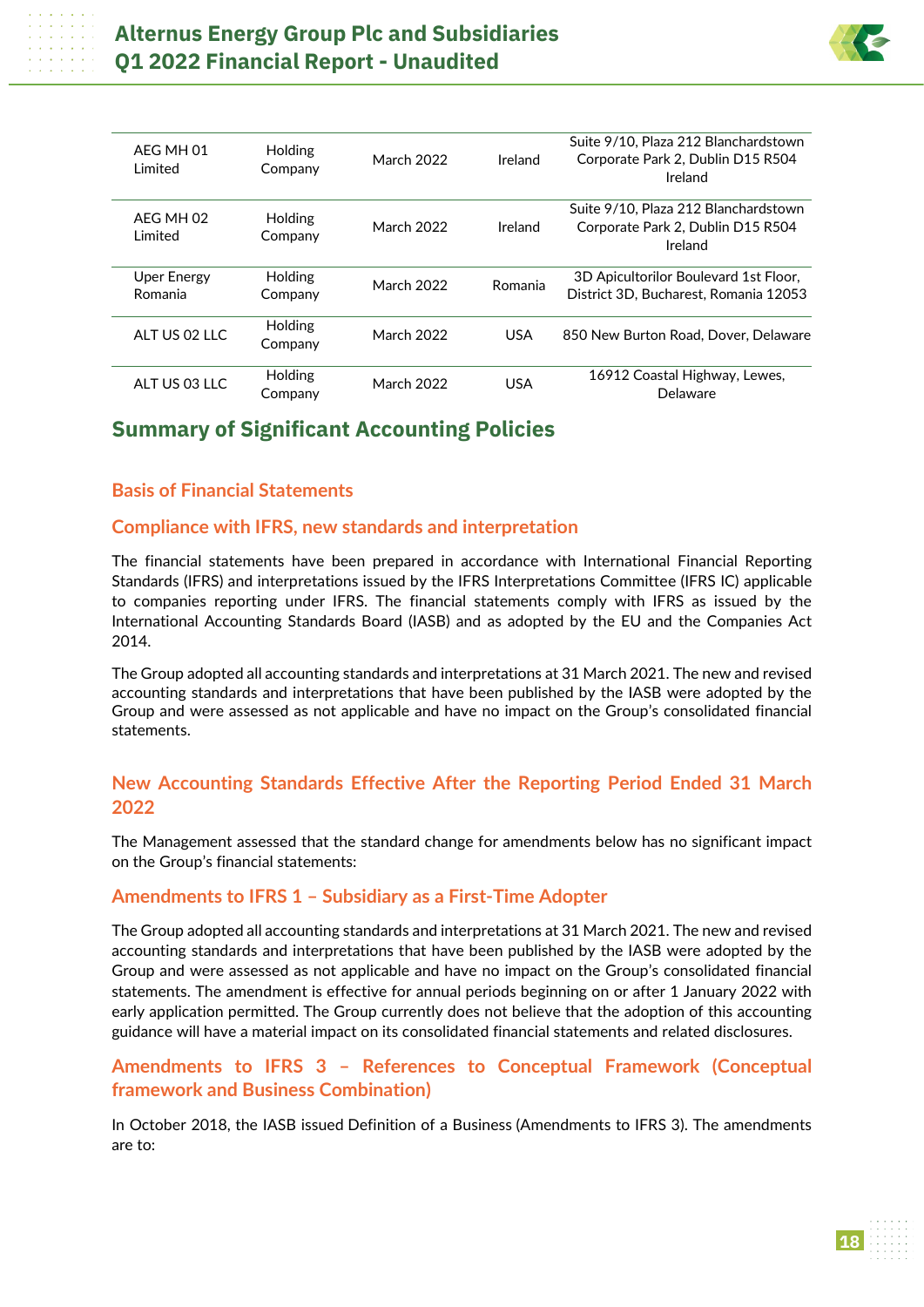

- clarify that to be considered a business, an acquired set of activities and assets must include, at a minimum, an input and a substantive process that together significantly contribute to the ability to create outputs;
- narrow the definitions of a business and of outputs by focusing on goods and services provided to customers and by removing the reference to an ability to reduce costs;
- add guidance and illustrative examples to help entities assess whether a substantive process has been acquired;
- remove the assessment of whether market participants are capable of replacing any missing inputs or processes and continuing to produce outputs; and
- add an optional concentration test that permits a simplified assessment of whether an acquired set of activities and assets is not a business.

The amendments are effective for business combinations for which the acquisition date is on or after the beginning of the first annual reporting period (beginning on or after 1 January 2020) and to assess acquisitions that occur on or after the beginning of that period. The Group currently does not believe that the adoption of this accounting guidance will have a material impact on its consolidated financial statements and related disclosures.

In May 2020, the International Accounting Standards Board (IASB or Board) issued Amendments to IFRS 3 Business Combinations - Reference to the Conceptual Framework. The amendments are intended to replace a reference to the Framework for the Preparation and Presentation of Financial Statements, issued in 1989 (Framework), with a reference to the Conceptual Framework for Financial Reporting issued in March 2018 (2018 Conceptual Framework) without significantly changing its requirements. The Board also added an exception to the recognition principle of IFRS 3 to avoid the issue of potential 'day 2' gains or losses arising for liabilities and contingent liabilities that would be within the scope of IAS 37 Provisions, Contingent Liabilities and Contingent Assets or IFRIC 21 Levies, if incurred separately. At the same time, the Board decided to clarify existing guidance in IFRS 3 for contingent assets that would not be affected by replacing the reference to the Framework. The amendments are effective for annual reporting periods beginning on or after 1 January 2022 and apply prospectively. Earlier application is permitted if, at the same time or earlier, an entity also applies all of the amendments contained in the Amendments to References to the Conceptual Framework in IFRS Standards (March 2018), which was issued at the same time as the 2018 Conceptual Framework. The Group currently does not believe that the adoption of this accounting guidance will have a material impact on its consolidated financial statements and related disclosures.

## **Amendments to IFRS 9 – Fees in the '10 per cent' Test for Derecognition of Financial Liabilities**

The amendment clarifies that in applying the '10 per cent' test to assess whether to derecognize a financial liability, an entity includes only fees paid or received between the entity (the borrower) and the lender, including fees paid or received by either the entity or the lender on the other's behalf. The amendment is applied prospectively to modifications and exchanges that occur on or after the date the entity first applies the amendment. The amendment is effective for annual periods beginning on or after 1 January 2022 with early application permitted. The Group currently does not believe that the adoption of this accounting guidance will have a material impact on its consolidated financial statements and related disclosures.

#### **Amendments to IFRS 16 – Lease Incentives**

The amendment removes the illustration of the reimbursement of leasehold improvements. As the amendment to IFRS 16 only regards an illustrative example, no effective date is stated. The Group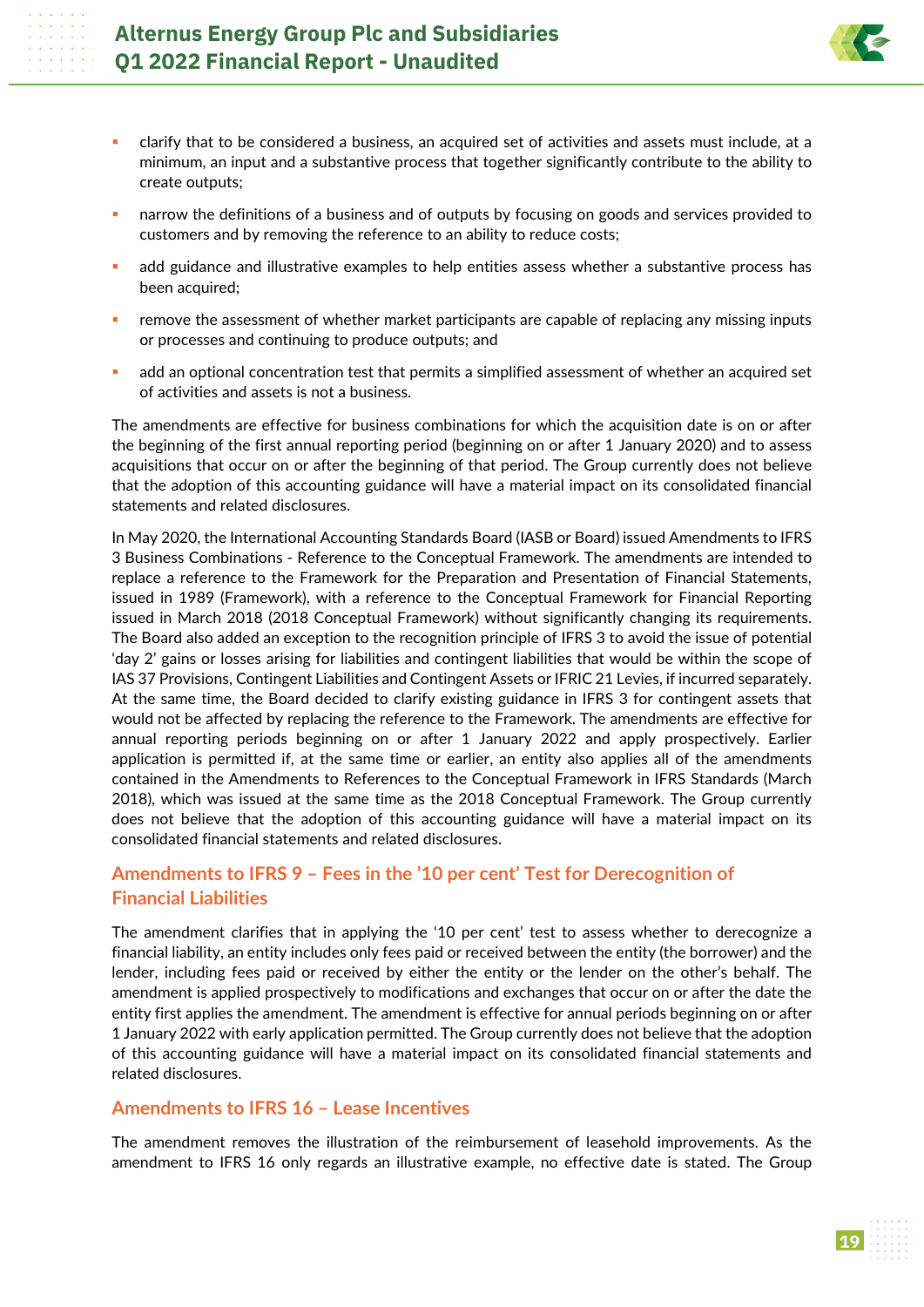

currently does not believe that the adoption of this accounting guidance will have a material impact on its consolidated financial statements and related disclosures.

In May 2020, the Board issued COVID-19-Related Rent Concessions (the 2020 amendments), which amended IFRS 16 Leases. The 2020 amendments introduced an optional practical expedient that simplifies how a lessee accounts for rent concessions that are a direct consequence of COVID-19. Under that practical expedient, a lessee is not required to assess whether eligible rent concessions are lease modifications, instead accounting for them in accordance with other applicable guidance. The 2021 amendments are effective for annual reporting periods beginning on or after 1 April 2021. The Group currently does not believe that the adoption of this accounting guidance will have a material impact on its consolidated financial statements and related disclosures.

## **Onerous Contracts – Cost of Fulfilling a Contract (Amendments to IAS 37)**

On [14 May 2020,](https://www.iasplus.com/en/news/2020/05/ias-37) the IASB issued Onerous Contracts — Cost of Fulfilling a Contract (Amendments to IAS 37) amending the standard regarding costs a company should include as the cost of fulfilling a contract when assessing whether a contract is onerous. The amendments are effective for annual reporting periods beginning on or after 1 January 2022. The Group currently does not believe that the adoption of this accounting guidance will have a material impact on its consolidated financial statements and related disclosures.

## **Property, Plant and Equipment - Proceeds before Intended Use (Amendments to IAS 16)**

On [14 May 2020,](https://www.iasplus.com/en/news/2020/05/ias-16) the IASB issued Property, Plant and Equipment - Proceeds before Intended Use (Amendments to IAS 16) regarding proceeds from selling items produced while bringing an asset into the location and condition necessary for it to be capable of operating in the manner intended by management.

It amends the standard to prohibit deducting from the cost of an item of property, plant, and equipment any proceeds from selling items produced while bringing that asset to the location and condition necessary for it to be capable of operating in the manner intended by management. Instead, an entity recognizes the proceeds from selling such items, and the cost of producing those items, in profit or loss. The amendments are effective for annual reporting periods beginning on or after 1 January 2022. The Group currently does not believe that the adoption of this accounting guidance will have a material impact on its consolidated financial statements and related disclosures.

#### **Amendments to IFRS 9, IAS 39 and IFRS 7 (Interest Rate Benchmark Reform)**

IBOR reform refers to the global reform of interest rate benchmarks, which includes the replacement of some interbank offered rates (IBOR) with alternative benchmark rates. The Board identified two groups of accounting issues arising from IBOR reform that could affect financial reporting and divided its [project,](https://home.kpmg/xx/en/home/insights/2019/05/ibor-reform-ifrs-hedge-accounting-libor-interest-rates-ifrs9-ias39.html) IBOR Reform and its Effects on Financial Reporting, into two phases:

- pre-IBOR reform: where uncertainty could arise in the run-up to transition (Phase 1 amendments); and
- post-IBOR reform: when that uncertainty goes away but companies update the rates in their contracts and the details of their hedging relationships (Phase 2 amendments).

The Phase 2 amendments principally address the following issues.

Under the detailed rules of IFRS 9 Financial Instruments, modifying a financial contract can require recognition of a significant gain or loss in the income statement. However, the amendments introduce a practical expedient if a change results directly from IBOR reform and occurs on an 'economically equivalent' basis. In these cases, changes will be accounted for by updating the effective interest rate.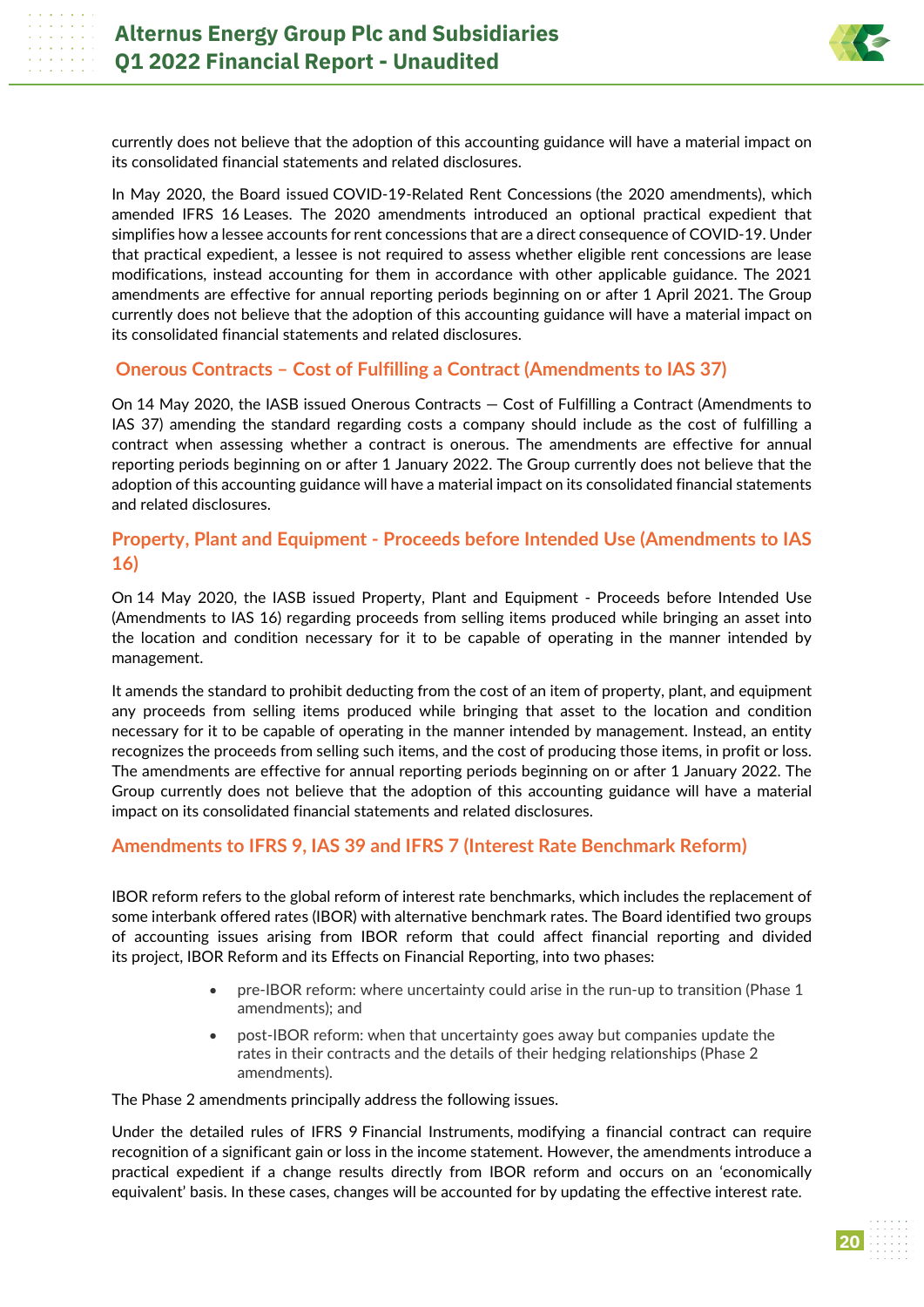

A similar practical expedient will apply under IFRS 16 Leases for lessees when accounting for lease modifications required by IBOR reform. The Group currently does not believe that the adoption of this accounting guidance will have a material impact on its consolidated financial statements and related disclosures.

## **Amendments to IAS 1 and IAS 8 (Definition of Material)**

In October 2018, the International Accounting Standards Board (IASB or the Board) issued amendments to IAS 1 Presentation of Financial Statements and IAS 8 Accounting Policies, Changes in Accounting Estimates and Errors (the amendments) to align the definition of 'material' across the standards and to clarify certain aspects of the definition. The amendments are effective for annual reporting periods beginning on or after 1 January 2020. The Group currently does not believe that the adoption of this accounting guidance will have a material impact on its consolidated financial statements and related disclosures.

## **Classification of Liabilities as Current or Non-current (Amendments to IAS 1)**

On 23 January 2020, the IASB issued Classification of Liabilities as Current or Non-current (Amendments to IAS 1) providing a more general approach to the classification of liabilities under IAS 1 based on the contractual arrangements in place at the reporting date.

The amendments in Classification of Liabilities as Current or Non-current (Amendments to IAS 1) affect only the presentation of liabilities in the statement of financial position — not the amount or timing of recognition of any asset, liability, income or expenses, or the information that entities disclose about those items.

- clarify that the classification of liabilities as current or non-current should be based on rights that are in existence at the end of the reporting period and align the wording in all affected paragraphs to refer to the "right" to defer settlement by at least 12 months and make explicit that only rights in place "at the end of the reporting period" should affect the classification of a liability.
- clarify that classification is unaffected by expectations about whether an entity will exercise its right to defer settlement of a liability; and
- make clear that settlement refers to the transfer to the counterparty of cash, equity instruments, other assets, or services.

The amendments are effective for annual reporting periods beginning on or after 1 January 2023. The Group currently does not believe that the adoption of this accounting guidance will have a material impact on its consolidated financial statements and related disclosures.

## **New and amended standards and interpretations (continued) Standards issued but not yet effective**

There are no other IFRSs or IFRIC interpretations that are not yet effective that would be expected to have a material impact on the company.

The Company has not adopted any other new standards or interpretations that are not mandatory. Other than as indicated above, the directors anticipate that the adoption of those standards or interpretations will have no material impact on the financial statements of the Company in the period of initial application.

## **Historical Cost, Presentation Currency and Going Concern**

The consolidated financial statements have been prepared on the historical cost basis, except were described otherwise in the policies below.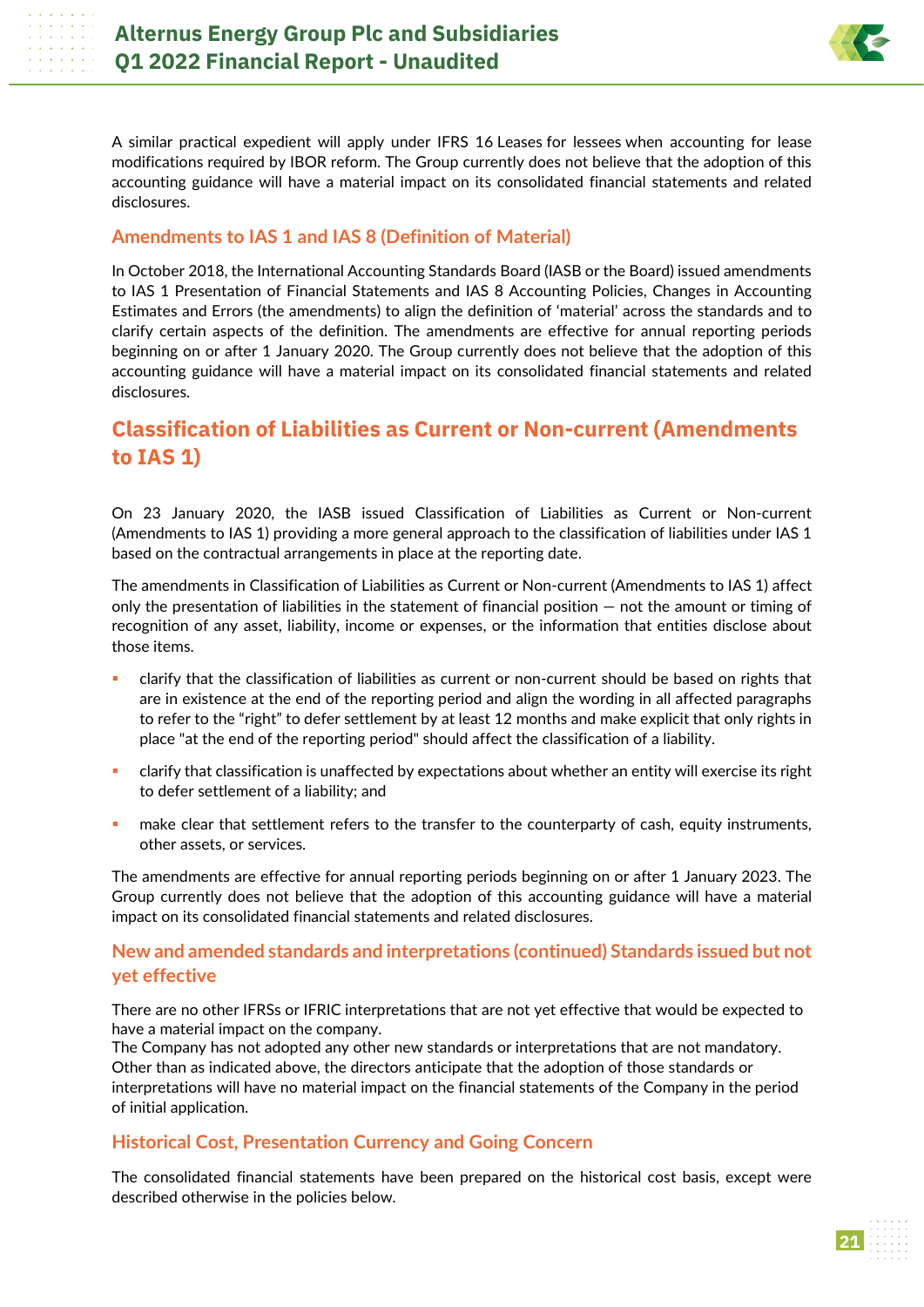

**22**

- Certain financial instruments carried at amortized cost.
- Lease liabilities measured at present value.

Historical cost is generally based on the fair value of the consideration given in exchange for goods and services.

Fair value is the price that would be received to sell an asset or paid to transfer a liability in an orderly transaction between market participants at the measurement date, regardless of whether that price is directly observable or estimated using another valuation technique. In estimating the fair value of an asset or a liability, the Group takes into account the characteristics of the asset or liability if market participants would take those characteristics into account when pricing the asset or liability at the measurement date. Fair value for measurement and/or disclosure purposes in these consolidated financial statements is determined on such a basis, except for share-based payment transactions that are within the scope of IFRS 2 Share-based payment, leasing transactions that are within the scope of IFRS 16 Leases, and measurements that have some similarities to fair value but are not fair value, such as net realizable value in IAS 2 or value in use in IAS 36 Impairment of Assets.

In addition, for financial reporting purposes, fair value measurements are categorized into Level 1, 2 or 3 based on the degree to which the inputs to the fair value measurements are observable and the significance of the inputs to the fair value measurement in its entirety, which are described as follows:

- Level 1 inputs are quoted prices (unadjusted) in active markets for identical assets or liabilities that the entity can access at the measurement date;
- Level 2 inputs are inputs, other than quoted prices included within Level 1, that are observable for the asset or liability, either directly or indirectly; and
- Level 3 inputs are unobservable inputs for the asset or liability.

The consolidated financial statements of the Group and the financial statements of the Company are presented in Euro  $(\epsilon)$  which is also the functional currency of the Group and Company.

#### **Management has Prepared Projections and Forecasts for the Group**

These include consideration of revenue growth, funding and finance facilities in place, and cash reserves held. On this basis, the Directors consider that it is appropriate to prepare the consolidated financial statements on the going concern assumption.

#### **Exemption from Preparing Company Statement of Comprehensive Income**

In accordance with Section 304 of the Companies Act 2014 the Company is availing of the exemption from presenting its individual statement of comprehensive income to the Annual General Meeting and from filing it with the Registrar of Companies. The Group's loss for the three month period ended 31 March 2022 was €4.5 million vs profit of €1.4 million for three month ended 31 March 2021.

#### **Basis of Consolidation**

The financial statements of the Group incorporate the financial statements of the Company (the parent) and entities controlled by the Company (its subsidiaries) made up to 31 December each year.

Control is achieved when the Company:

has the power over the subsidiary;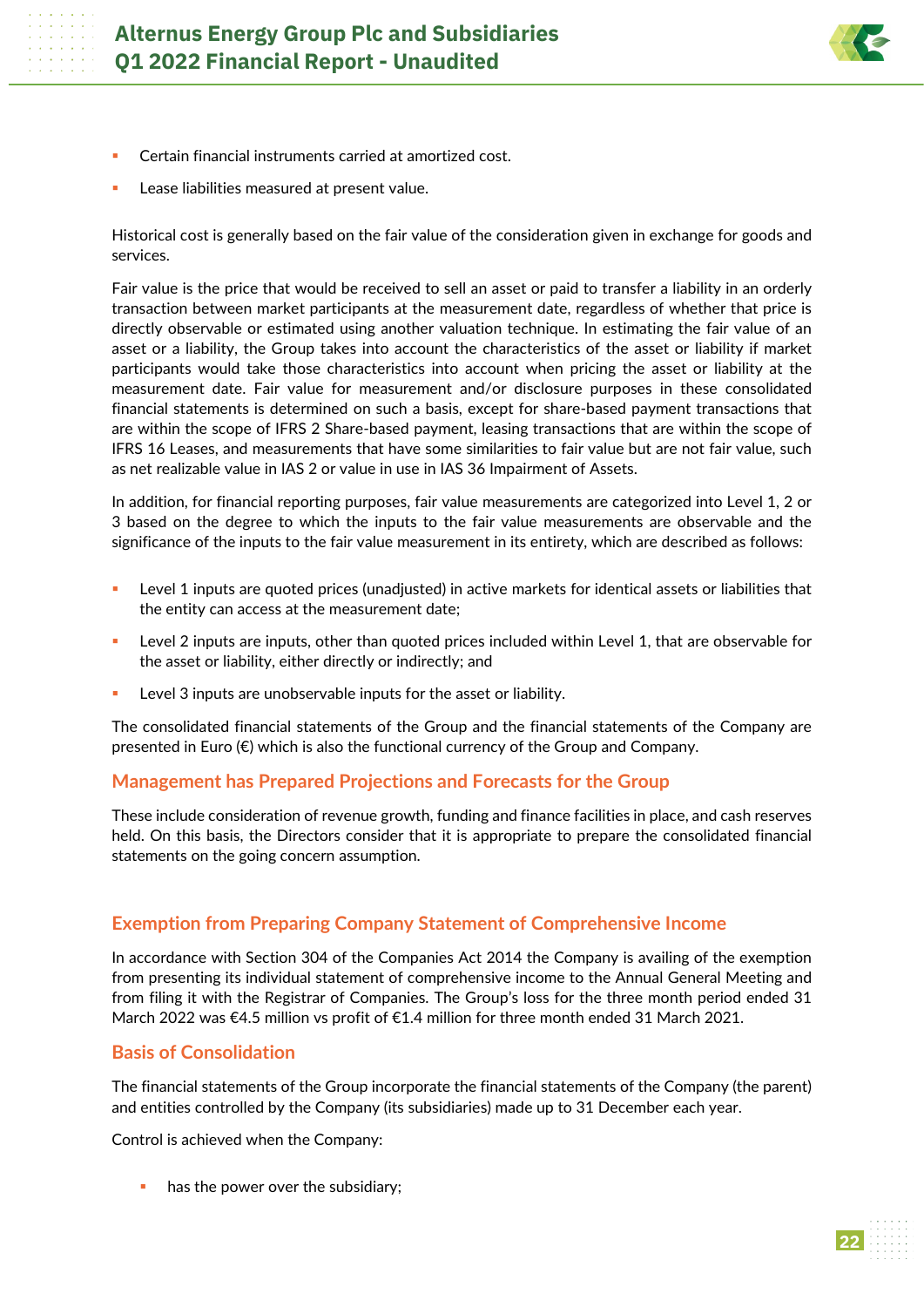

- **EXECT** is exposed, or has rights, to variable returns from its involvement with the subsidiary; and
- **has the ability to use its power to affect those returns.**

The Group reassesses whether it controls the subsidiaries if facts and circumstance indicate that there are changes to their control. When the Company has less than a majority of the voting rights of an investee, it considers that it has power over the investee when the voting rights are sufficient to give it the practical ability to direct the relevant activities of the investee unilaterally. The Company considers all relevant facts and circumstances in assessing whether or not the Company's voting rights in an investee are sufficient to give it power, including:

- **the size of the Company's holding of voting rights relative to the size and dispersion of holdings** of the other vote holders.
- potential voting rights held by the Company, other vote holders or other parties.
- **Fights arising from other contractual arrangements; and**
- **•** any additional facts and circumstances that indicate that the Company has, or does not have, the current ability to direct the relevant activities at the time that decisions need to be made, including voting patterns at previous shareholders' meetings.

Profit or loss and each component of other comprehensive income of subsidiaries are attributed to the owners of the Group and to the non-controlling interests. Total comprehensive income of subsidiaries is attributed to the owners of the Group and to the non-controlling interest even if this results in the non-controlling interest having deficit balance.

The financial statements of the subsidiaries are prepared for the same reporting year as the Group, using uniform accounting policies for like transactions and other events in similar circumstances. When necessary, adjustments are made to the financial statements of subsidiaries to bring their accounting policies into line with the Group's accounting policies. All intragroup assets and liabilities, equity, income, expenses, and cash flows relating to transactions between members of the Group are eliminated in full on consolidation. Unrealized gains and losses are eliminated.

Changes in the Group's ownership interests in subsidiaries that do not result in the Group losing control over the subsidiaries are accounted for as equity transactions. The carrying amounts of the Group's interests and the non-controlling interests are adjusted to reflect the changes in their relative interests in the subsidiaries. Any difference between the amount by which the non-controlling interests are adjusted and the fair value of the consideration paid or received is recognized directly in equity and attributed to owners of the Group.

When the Group loses control over a subsidiary, the profit or loss on disposal is calculated as the difference between (i) the aggregate of the fair value of the consideration received and the fair value of any retained interest and (ii) the previous carrying amount of the assets (including goodwill), and liabilities of the subsidiary and any non-controlling interests. Amounts previously recognised in other comprehensive income in relation to the subsidiary are accounted for (i.e., reclassified to profit or loss or transferred directly to retained earnings) in the same manner as would be required if the relevant assets or liabilities were disposed of.

The fair value of any investments retained in the former subsidiary at the date when control is lost is regarded as the fair value on initial recognition for subsequent accounting or, when applicable, the cost on initial recognition of an investment in an associate or jointly controlled entity.

## **Revenue Recognition**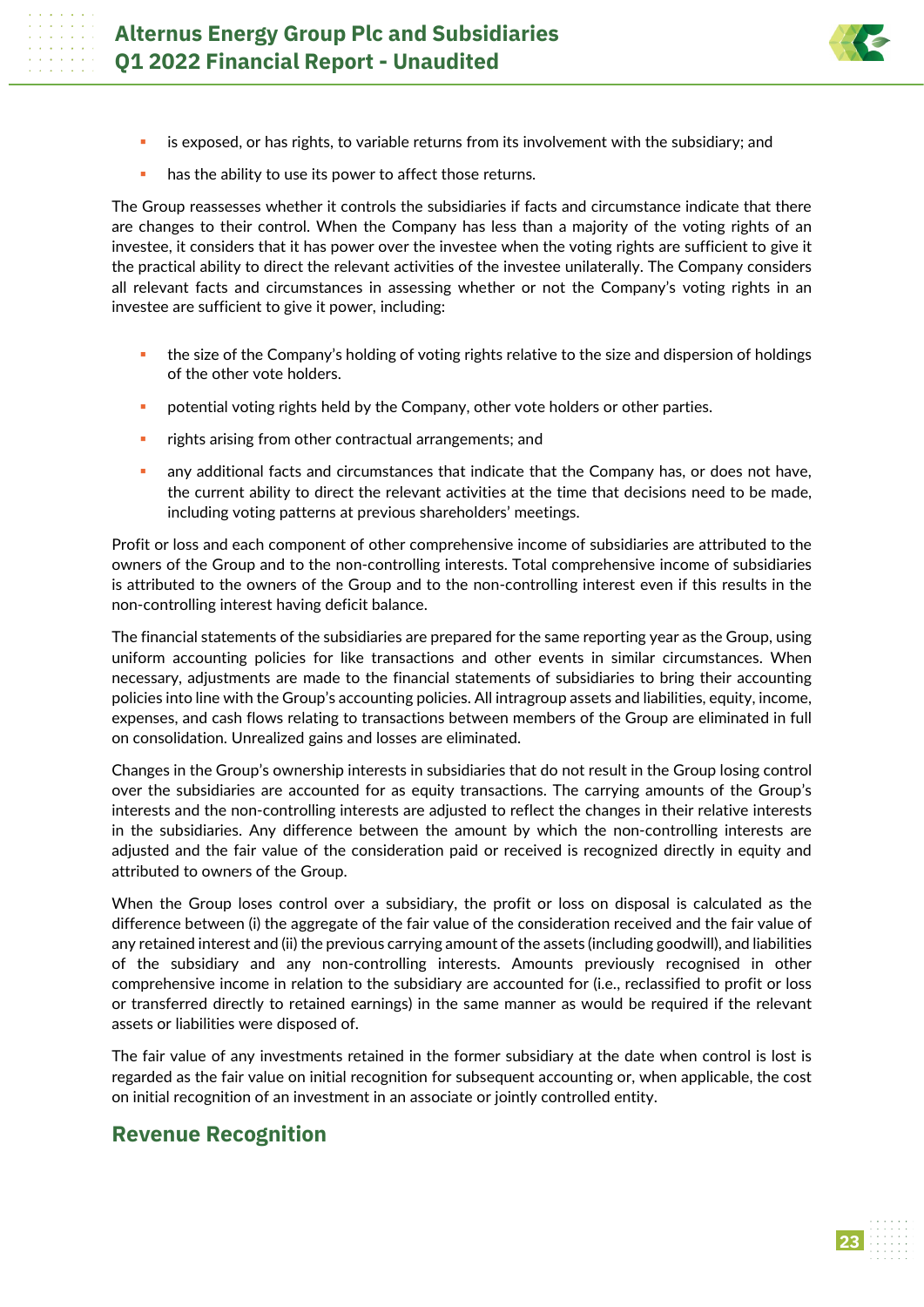

The Company derives revenues through its subsidiaries from the sale of electricity and the sale of solar renewable energy credits (REC). Energy generation revenue and solar renewable energy credits revenue are recognized as electricity generated by the solar energy facility and delivered to the grid at which time all performance obligations have been delivered. Revenues are based on actual output and contractual sale prices set forth in long-term contracts and the actual price achieved for energy sold to the spot market.

## **Expense Recognition**

Expenses in the statement of comprehensive income are presented using the nature or function of expense method. Costs of sales are expenses incurred that are associated with the goods sold and includes components of cost of sales. Operating expenses are costs attributable to administrative, marketing, selling and other business activities of the Group.

Expenses are recognized in profit or loss when a decrease in future economic benefit related to a decrease in an asset or an increase in a liability has arisen that can be measured reliably. Expenses are recognized in profit or loss: on the basis of a direct association between the costs incurred and the earning of specific items of income; on the basis of systematic and rational allocation procedures when economic benefits are expected to arise over several accounting periods and the association with income can only be broadly or indirectly determined; or immediately when an expenditure produces no future economic benefits or when, and to the extent that, future economic benefits do not qualify, or cease to qualify, for recognition in the statements of financial position as an asset.

## **Business Combinations**

IFRS 3 Business Combinations outlines the accounting when an acquirer obtains control of a business (e.g., an acquisition or merger). Such business combinations are accounted for using the 'acquisition method', which generally requires assets acquired and liabilities assumed to be measured at their fair value at the acquisition date.

We account for business combinations by recognizing in the financial statements the identifiable assets acquired, the liabilities assumed, and any non-controlling interests in the acquiree at fair value at the acquisition date. We also recognize and measure the goodwill acquired or a gain from a bargain purchase in the business combination and determines what information to disclose to enable users of an entity's financial statements to evaluate the nature and financial effects of the business combination. In addition, acquisition costs related to business combinations are expensed as incurred. Business combinations is a critical accounting policy as there are significant judgments involved in the allocation of acquisition cost.

When we acquire renewable energy facilities we allocate the purchase price to (i) the acquired tangible assets and liabilities assumed, primarily consisting of land, plant, and long-term debt, (ii) the identified intangible assets and liabilities, primarily consisting of the value of favourable and unfavourable rate Government renewable energy incentive programs and Energy offtake agreements and the in-place value of market rate Government renewable energy incentive programs, (iii) non-controlling interests, and (iv) other working capital items based in each case on their fair values in accordance with IFRS.

We perform the analysis of the acquisition using the income approach, or an income approach or excess earnings approach. Factors considered by management in its analysis include considering current market conditions and costs to construct similar facilities. We also consider information obtained about each facility as a result of our pre-acquisition due diligence in estimating the fair value of the tangible and intangible assets and liabilities acquired or assumed. In estimating the fair value, we also establish estimates of energy production, current in-place and market power purchase rates, tax credit arrangements and operating and maintenance costs. A change in any of the assumptions above, which are subjective, could have a significant impact on the results of operations.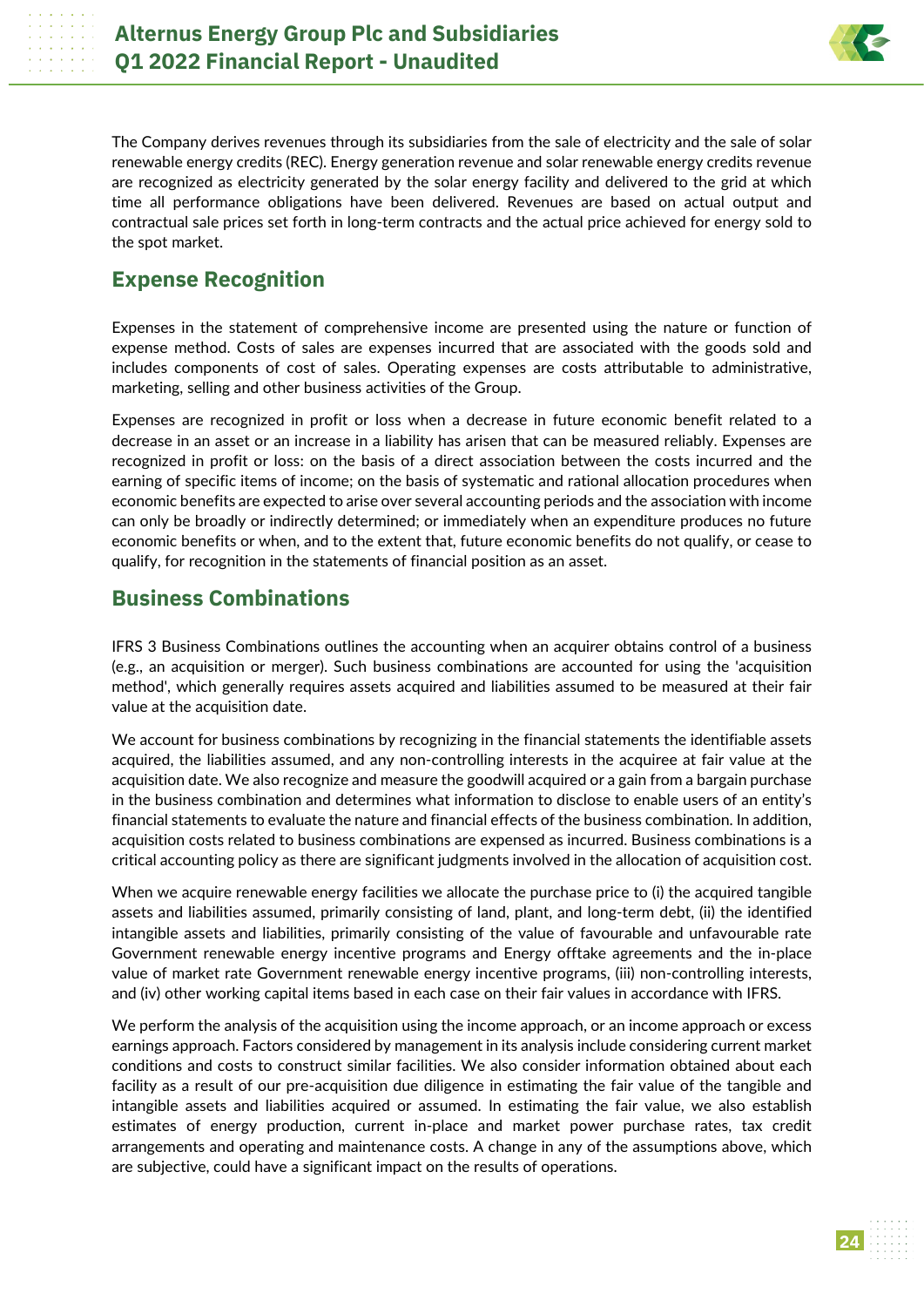

The allocation of the purchase price directly affects the following items in our consolidated financial statements:

- The amount of purchase price allocated to the various tangible and intangible assets, liabilities, and non-controlling interests on our balance sheet;
- The amounts allocated to the value of favourable and unfavourable rate Government renewable energy incentive programs and Energy offtake agreements are amortized to revenue over the remaining non-cancellable terms of the respective arrangement. The amounts allocated to all other tangible assets and intangibles are amortized to depreciation or amortization expense, except for favourable and unfavourable rate land leases and unfavourable rate O&M contracts which are amortized to cost of operations; and
- The period over which tangible and intangible assets and liabilities are depreciated or amortized varies, and thus, changes in the amounts allocated to these assets and liabilities will have a direct impact on our results of operations.

## **Bargain Purchase**

A bargain purchase occurs when businesses are acquired for less than fair market value. In a bargain purchase business combination, a corporate entity is acquired by another for an amount that is less than the fair market value of its net assets. Current accounting rules for business combinations require the acquirer to record the difference between the fair value of the acquired net assets and the purchase price as a gain on its income statement due to negative goodwill.

## **Prepayments**

Prepayments represent expenses not yet incurred but already paid in cash. Prepayments are initially recorded as assets and measured at the amount of cash paid. Subsequently, these are charged to profit or loss as they are consumed in operations or expire with the passage of time.

Prepayments are classified in the statements of financial position as current assets when the cost of goods or services related to the prepayments are expected to be incurred within one year or the Group's normal operating cycle, whichever is longer. Otherwise, prepayments are classified as non-current assets.

## **Leases**

The Group as lessee at inception of a contract, assesses whether a contract is, or contains, a lease. A contract is, or contains, a lease if the contract conveys the right to control the use of an identified asset for a period in exchange for consideration.

The Group recognises a right-of-use asset and a lease liability at the lease commencement date. The lease liability for operating leases is based on the net present value of future minimum lease payments. The right of use asset for operating leases is based on the lease liability. The right-of-use asset comprises the initial amount of the lease liability adjusted for any lease payments made at or before the commencement date, plus any initial direct costs incurred and an estimate of costs to dismantle and remove the underlying asset or to restore the underlying asset or the site on which it is located, less any lease incentives received.

The right-of-use asset is subsequently depreciated using the straight-line method from the commencement date to the earlier of the end of the useful life of the right-of-use asset or the end of the lease term. The estimated useful lives of right-of-use assets are determined on the same basis as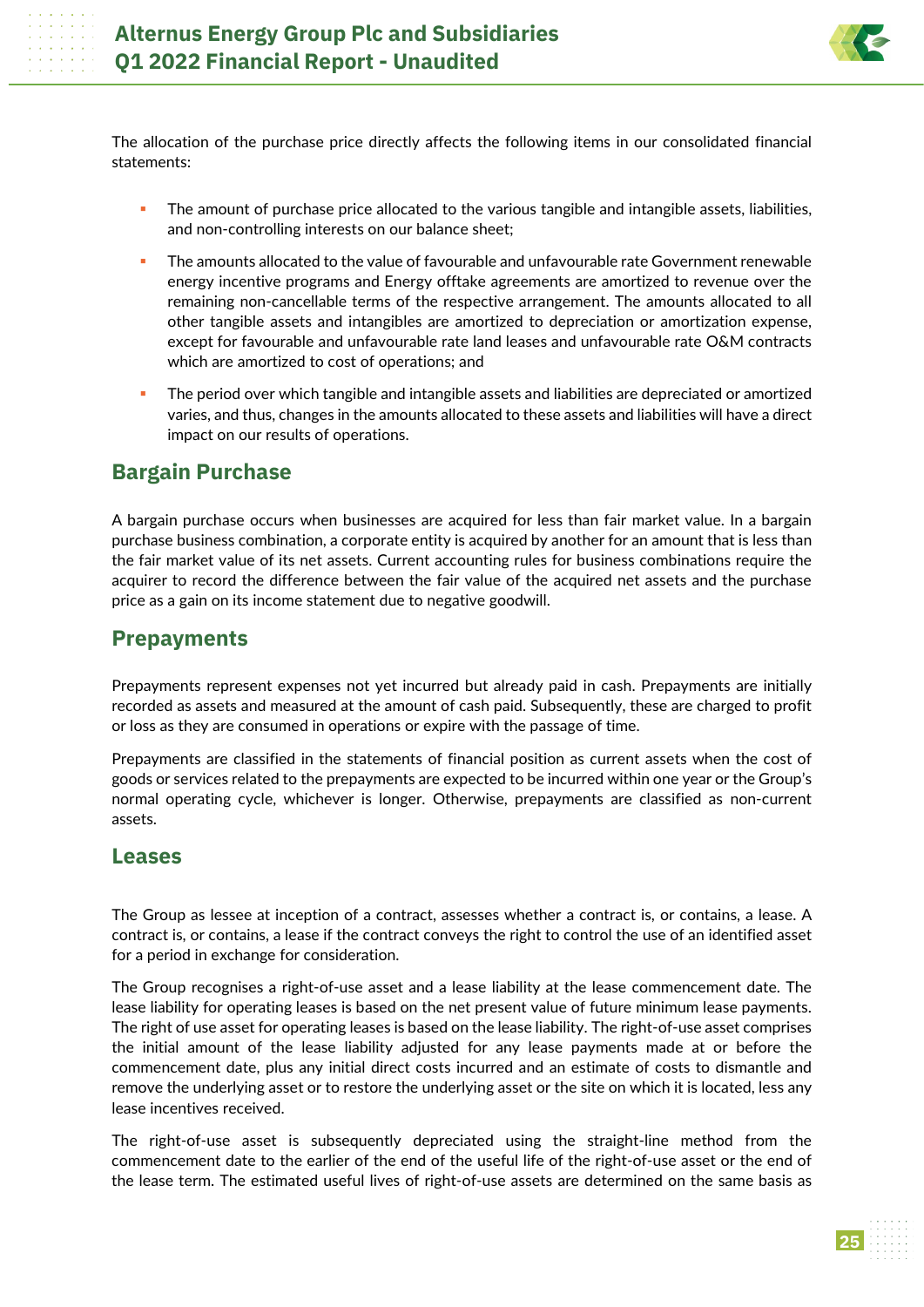

those of property and equipment. In addition, the right-of-use asset is periodically reduced by impairment losses, if any, and adjusted for certain remeasurements of the lease liability.

The lease liability is initially measured at the present value of the lease payments that are not paid at the commencement date, discounted using the interest rate implicit in the lease or, if that rate cannot be readily determined, the Group's incremental borrowing rate. Generally, the Group uses its incremental borrowing rate as the discount rate.

Lease payments included in the measurement of the lease liability comprise:

- $\blacksquare$  fixed payments, including in-substance fixed payments;
- variable lease payments that depend on an index or a rate, initially measured using the index or rate as at the commencement date; and
- **all amounts expected to be payable under a residual value guarantee.**

The lease liability is measured at amortised cost using the effective interest method. It is remeasured when there is a change in future lease payments arising from a change in an index or rate, if there is a change in the Group's estimate of the amount expected to be payable under a residual value guarantee.

When the lease liability is remeasured in this way, a corresponding adjustment is made to the carrying amount of the right-of-use asset or is recorded in the statement of comprehensive income if the carrying amount of the right-of-use asset has been reduced to zero.

The Group presents right-of-use assets that do not meet the definition of investment property in 'property, plant and equipment', and lease liabilities in trade and other payables in the statement of financial position. The movement of right-of-use of the assets of the Group is disclosed in Notes 6 and 13 to the Consolidated Financial Statements.

## **Short-term Leases and Leases of Low-Value Assets**

The Group has elected not to recognise right-of-use assets and lease liabilities for short-term leases of offices and licences that have a lease term of 12 months or less and leases of low-value assets. The Group recognises the lease payments associated with these leases as an expense on a straight-line basis over the lease term.

## **Foreign Currencies**

Foreign currency transactions are translated into the individual entities' respective functional currencies at the exchange rates prevailing on the date of the transaction. At the end of each financial year monetary items denominated in foreign currencies are retranslated at the rates prevailing as of the end of the financial year. Non-monetary items carried at fair value that are denominated in foreign currencies are retranslated at the rates prevailing on the date when the fair value was determined. Non-monetary items that are measured in terms of historical cost in a foreign currency are not retranslated.

Exchange differences arising on the settlement of monetary items, and on retranslation of monetary items are included in the statement of comprehensive income for the year. Exchange differences arising on the retranslation of non-monetary items carried at fair value are included in the statement of comprehensive income for the year except for differences arising on the retranslation of non-monetary items in respect of which gains, and losses are recognised directly in equity. For such non-monetary items, any exchange component of that gain or loss is also recognised directly in other comprehensive income.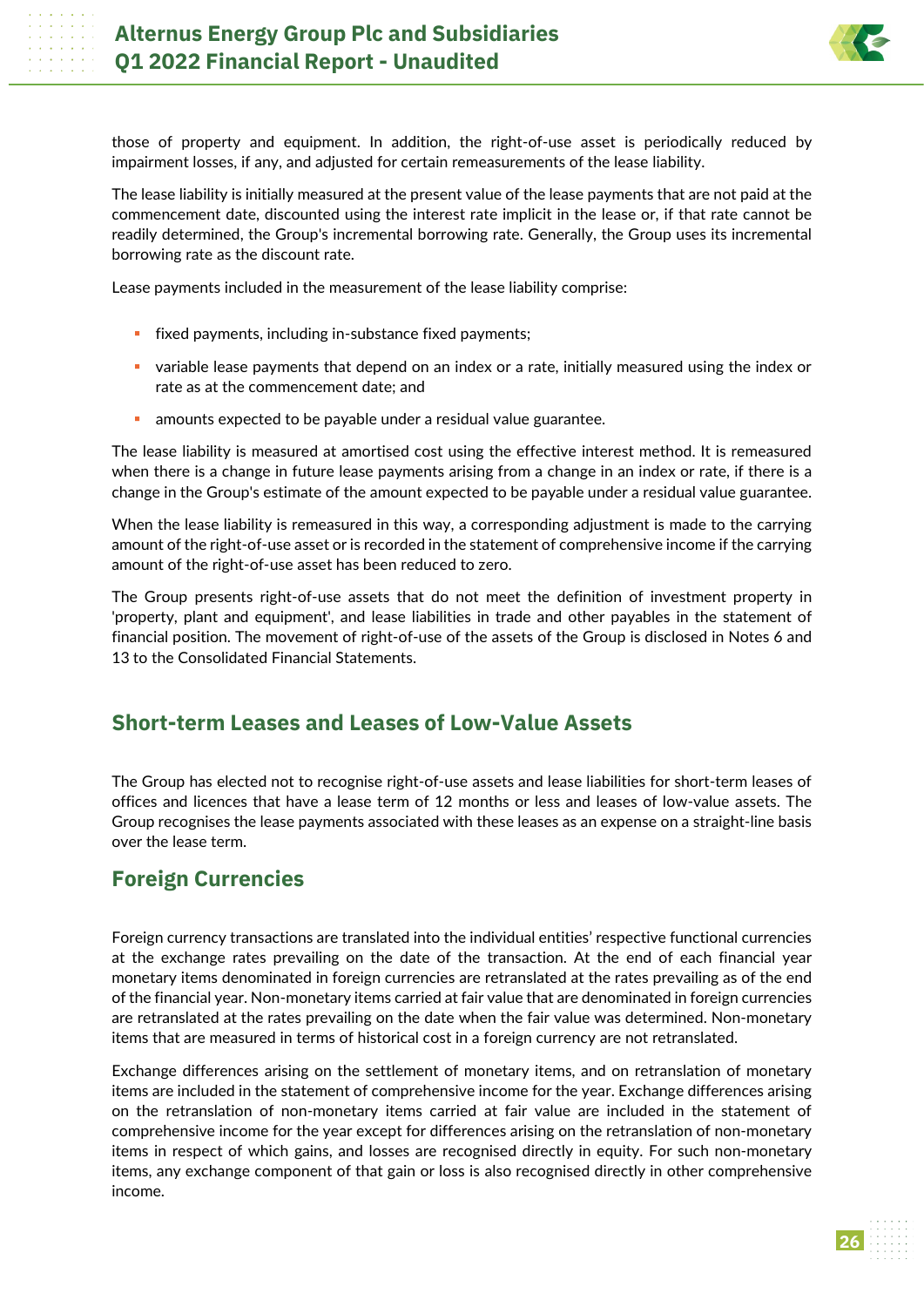

To present consolidated financial statements, the assets and liabilities of the Group's foreign operations (including comparatives) are expressed in Euro using exchange rates prevailing at the end of the financial year. Income and expense items (including comparatives) are translated at the average exchange rates for the period, unless exchange rates fluctuated significantly during that period, in which case the exchange rates at the dates of the transactions are used. Exchange differences arising, if any, are classified as equity and transferred to the Group's translation reserve. Such translation differences are recognised in the statement of comprehensive income in the period in which the foreign operation is disposed of.

On consolidation, exchange differences arising from the translation of the net investment in foreign entities (including monetary items that, in substance, form part of the net investment in foreign entities), and of borrowings and other currency instruments designated as hedges of such investments, are taken to the foreign currency translation reserve.

Goodwill and fair value adjustments arising on the acquisition of a foreign operation are treated as assets and liabilities of the foreign operation and translated accordingly.

## **Borrowing costs**

Borrowing costs directly attributable to the acquisition, construction, or production of qualifying assets, which are assets that necessarily take a substantial period to be prepared for their intended use or sale, are added to the cost of those assets, until such time as the assets is substantially ready for their intended use or sale.

Investment income earned on the temporary investment of specific borrowings pending their expenditure on qualifying assets is deducted from the borrowing costs eligible for capitalisation.

All other borrowing costs are recognized in the statement of comprehensive income in the period in which they are incurred.

## **Income Tax**

The taxation expense for the period comprises current and deferred tax recognised in the reporting period. Tax is recognised in the statement of comprehensive income, except to the extent that it relates to items recognised in other comprehensive income or directly in equity. In this case tax is also recognised in other comprehensive income or directly in equity respectively.

#### **Current Tax**

The tax currently payable is based on taxable profit for the year. Taxable profit differs from net profit as reported in the statement of comprehensive income because it excludes items of income or expense that are taxable or deductible in other years and it further excludes items that are never taxable or deductible. The Group's liability for current tax is calculated using tax rates that have been enacted or substantively enacted by the end of the reporting period.

A provision is recognized for those matters for which the tax determination is uncertain, but it is considered probable that there will be a future outflow of funds to a tax authority. The provisions are measured at the best estimate of the amount expected to become payable. The assessment is based on the judgement of tax professionals within the Group supported by previous experience in respect of such activities and in certain cases based on specialist independent tax advice.

## **Deferred tax**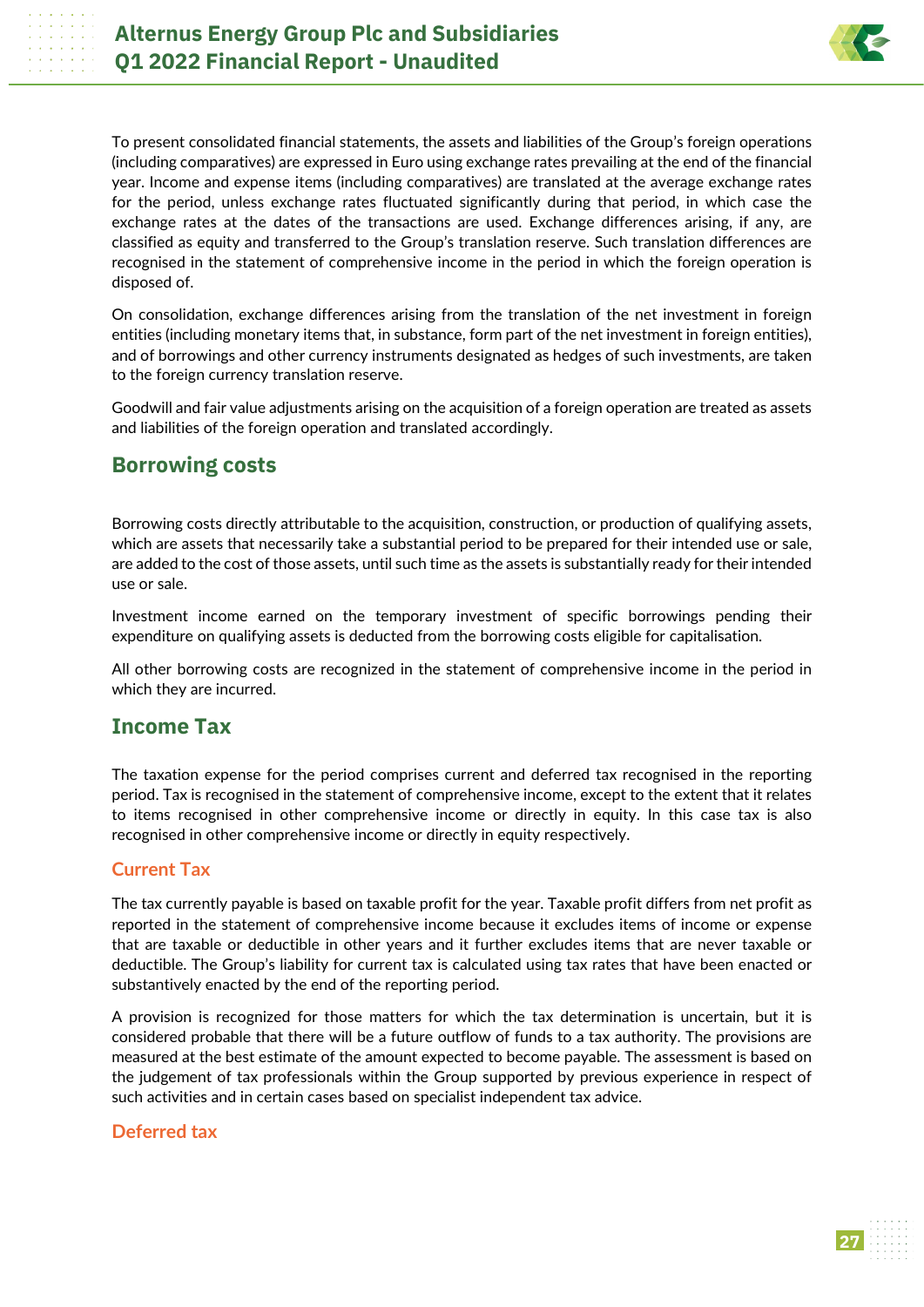

Deferred tax is recognised in respect of temporary differences between the carrying amounts of assets and liabilities for financial reporting purposes and the amounts used for taxation purposes. Deferred tax is not recognised for:

– temporary differences on the initial recognition of assets or liabilities in a transaction that is not a business combination and that affects neither accounting nor taxable profit or loss;

– temporary differences related to investments in subsidiaries, associates and joint arrangements to the extent that the Group is able to control the timing of the reversal of the temporary differences and it is probable that they will not reverse in the foreseeable future; and

– taxable temporary differences arising on the initial recognition of goodwill. Temporary differences in relation to a right-of-use asset and a lease liability for a specific lease are regarded as a net package (the lease) for the purpose of recognising deferred tax.

Deferred tax assets are recognised for unused tax losses, unused tax credits and deductible temporary differences to the extent that it is probable that future taxable profits will be available against which they can be used. Future taxable profits are determined based on the reversal of relevant taxable temporary differences. If the amount of taxable temporary differences is insufficient to recognise a deferred tax asset in full, then future taxable profits, adjusted for reversals of existing temporary differences, are considered, based on the business plans for individual subsidiaries in the Group. Deferred tax assets are reviewed at each reporting date and are reduced to the extent that it is no longer probable that the related tax benefit will be realised; such reductions are reversed when the probability of future taxable profits improves. The measurement of deferred tax reflects the tax consequences that would follow from the way the Group expects, at the reporting date, to recover or settle the carrying amount of its assets and liabilities. For this purpose, the carrying amount of investment property measured at fair value is presumed to be recovered through sale, and the Group has not rebutted this presumption. Deferred tax assets and liabilities are offset only if certain criteria are met.

## **Property, Plant and Equipment**

Property, plant, and equipment are stated at cost less accumulated depreciation and accumulated impairment losses. Cost includes the original purchase price, costs directly attributable to bringing the asset to its working condition for its intended use, dismantling and restoration costs, and borrowing costs capitalised.

## **Depreciation**

Depreciation is calculated using the straight-line method to write off the cost of property, plant, and equipment over their expected useful lives. The estimated useful lives, residual values and depreciation method are reviewed at the end of each reporting period, with the effect of any changes in estimate accounted for on a prospective basis.

#### **Subsequent Additions**

Subsequent costs are included in the asset's carrying amount or recognised as a separate asset, as appropriate, only when it is probable that economic benefits associated with the item will flow to the Group and the cost can be measured reliably.

The carrying amount of any replaced component is derecognised. Major components are treated as a separate asset where they have significantly different patterns of consumption of economic benefits and are depreciated separately over their useful lives.

## **Asset Retirement Obligations**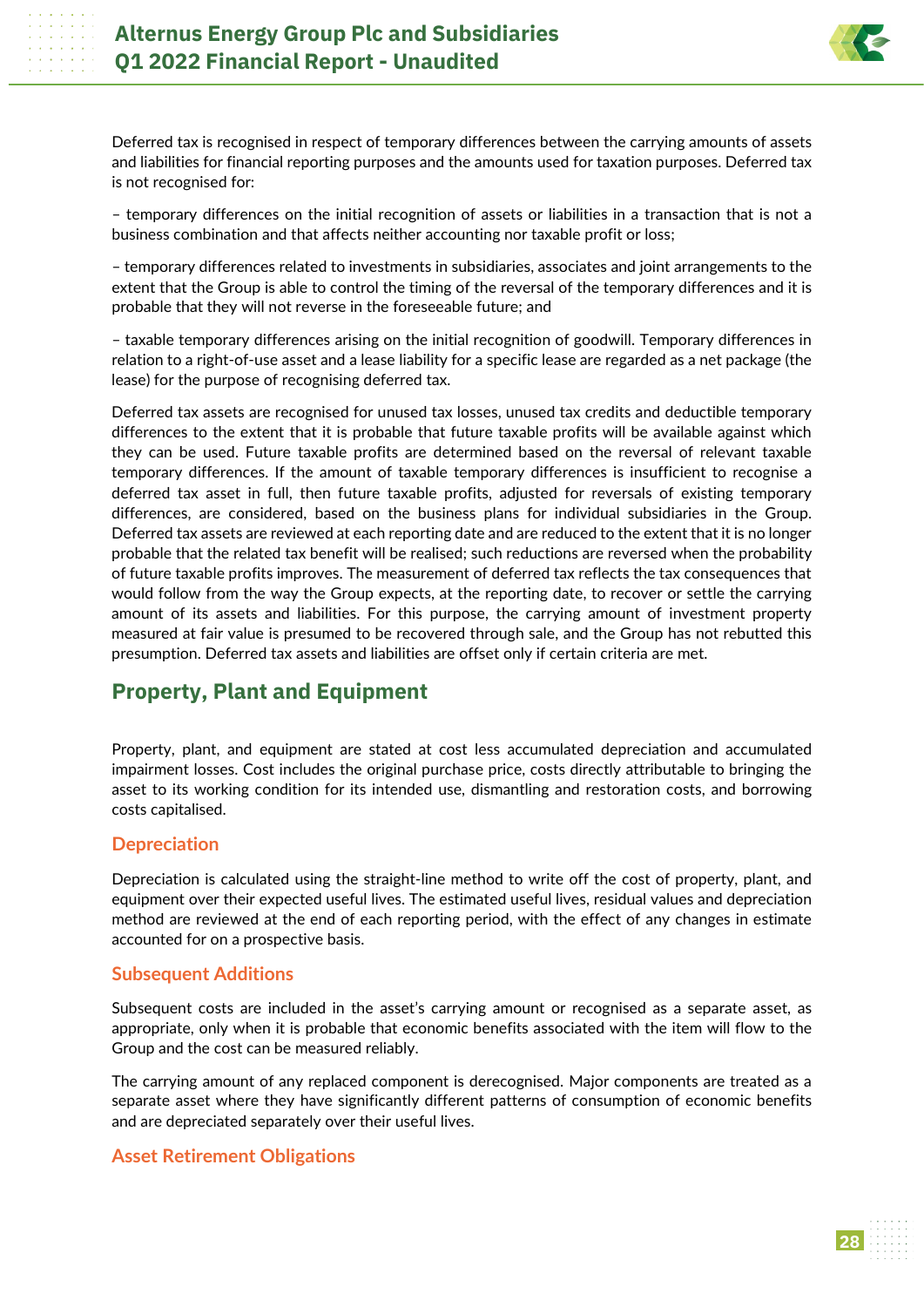

In connection with the acquisition or development of solar energy facilities, the Company may have the legal requirement to remove long-lived assets constructed on leased property and to restore the leased property to its condition prior to the construction of the long-lived assets. This legal requirement is referred to as an asset retirement obligation (ARO). If the Company determines that an ARO is required for a specific solar energy facility, the Company records the present value of the estimate future liability when the solar energy facility is placed in service. AROs recorded for owned facilities are recorded by increasing the carrying value of investment in energy property and depreciated over the solar energy facility's useful life. While an ARO, recorded for a leasing arrangement, is accounted for as a liability in the initial period recognized and amortized over the term of the solar energy facility's useful life. After initial recognition of the liability, the Company accretes the ARO to its future value over the solar energy facility's useful life.

Repairs, maintenance, and minor inspection costs are expensed as incurred.

## **Derecognition**

An item of property, plant and equipment is derecognised upon disposal or when no future economic benefits are expected to arise from the continued use of the asset. The gain or loss arising on the disposal or retirement of an asset is determined as the difference between the sales proceeds and the carrying amount of the asset and is recognised in the statement of comprehensive income.

## **Investments in Subsidiary**

## **Investments in Subsidiary Companies**

A subsidiary is an entity including an unincorporated entity such as a partnership that is controlled by the Company. Investments in subsidiaries are measured initially at cost. Subsequent to initial recognition, investment in subsidiaries is carried in the Group's separate financial statements at cost less any accumulated impairment losses. The Group's accounting policy for impairment of financial assets are applied to determine whether it is necessary to recognize any impairment loss with respect to its investment in the subsidiary. When necessary, the entire carrying amount of the investment (including goodwill) is tested for impairment in accordance with the Group's accounting policy on impairment of tangible and intangible assets as a single asset by comparing its recoverable amount (higher of value in use and fair value less costs to sell) with its' carrying amount. Any impairment loss recognized forms part of the carrying amount of the investment. Any reversal of that impairment loss is recognized to the extent that the recoverable amount of the investment subsequently increases. The investments in subsidiaries are derecognized upon disposal or when no future economic benefits are expected to arise from the investment. Gain or loss arising on the disposal is determined as the difference between the sales proceeds and the carrying amount of the investment in subsidiary and is recognized in profit or loss.

## **Impairment of Tangible and Intangible Assets**

The Group reviews the carrying amounts of its tangible and intangible assets as at each reporting date to assess for any indication of impairment loss. If any such indication exists, the recoverable amount of the asset is estimated to determine the extent of the impairment loss (if any). Where it is not possible to estimate the recoverable amount of an individual asset, the Group estimates the recoverable amount of the cash-generating unit to which the asset belongs.

#### **Intangible Assets**

Intangible assets consist of long-term operating contracts acquired through the acquisition of solar energy facilities. Intangible assets are initially recognized at their fair value and are amortized over the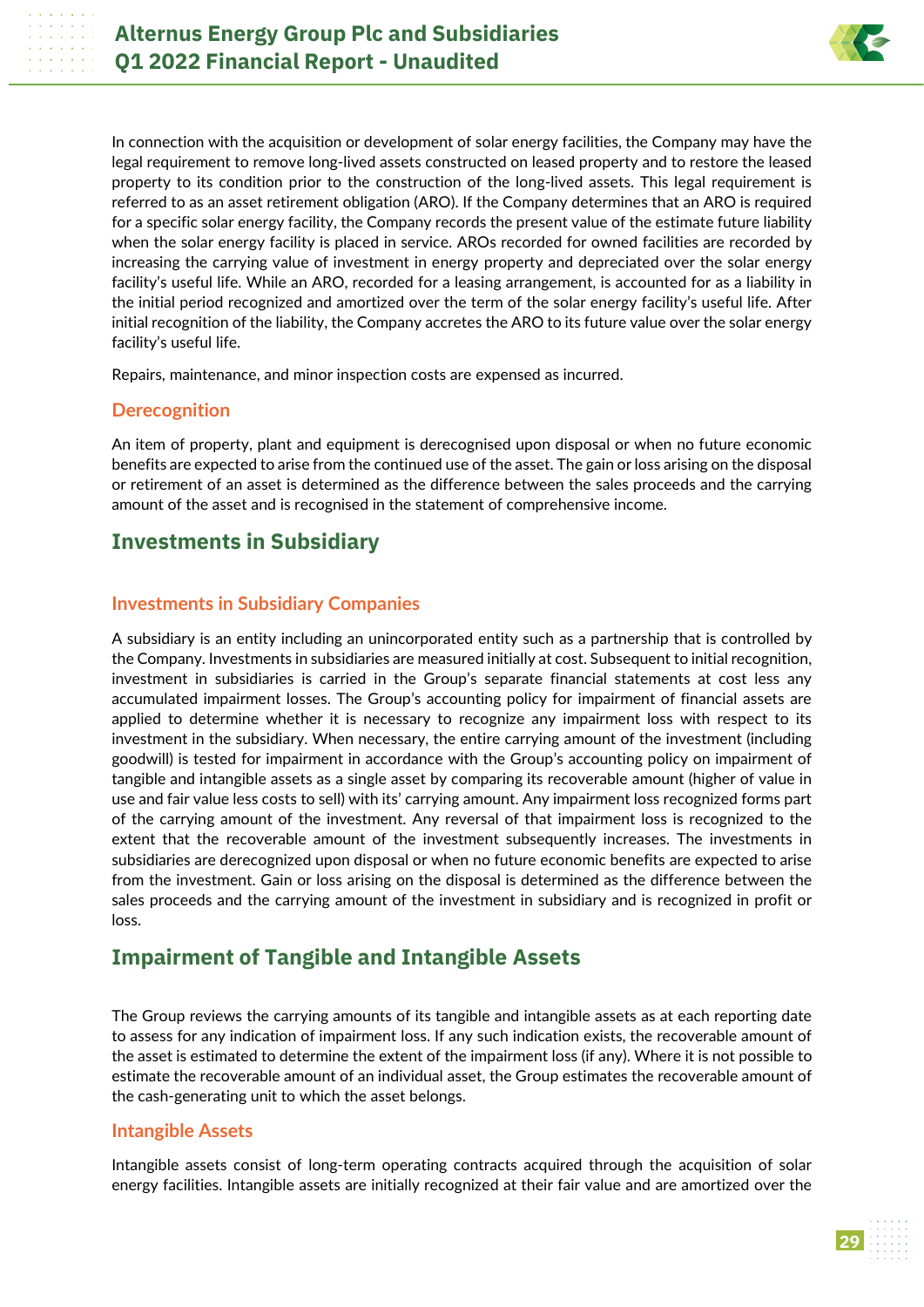

term of the related Government renewable energy incentive programs using the straight-line method. For solar energy facilities that are purchased and then put into construction, intangible assets are recorded at cost, and are amortized over the term of the related Government renewable energy incentive programs using the straight-line method.

## **Impairment of Long-Lived Assets**

The Company reviews its investment in energy property and Government renewable energy incentive programs for impairment whenever events or changes in circumstances indicate that the carrying value of an asset may not be recoverable. When evaluating impairment, if the undiscounted cash flows estimated to be generated by the energy property are less than its' carrying amount, the differential carrying amount is determined to be not recoverable. The amount of the impairment loss is equal to the excess of the asset's carrying value over its estimated fair value.

Irrespective of whether there is any indication of impairment, the Group also tests its intangible assets with indefinite useful lives and intangible assets not yet available for use for impairment annually by comparing their respective carrying amounts with their corresponding recoverable amounts.

The recoverable amount of an asset or cash-generating unit is the higher of its fair value less costs to sell and its value in use. In assessing value in use, the estimated future cash flows are discounted to their present value using a pre-tax discount rate that reflects current market assessments of the time value of money and the risks specific to the asset.

An impairment loss for the amount by which the asset's carrying amount exceeds the recoverable amount is recognised immediately in the statement of comprehensive income unless the relevant asset is carried at a revalued amount, in which case the impairment loss is first treated as a revaluation decrease.

Where an impairment loss subsequently reverses, the carrying amount of the asset (cash-generating unit) is increased to the revised estimate of its recoverable amount, but so that the increased carrying amount does not exceed the carrying amount that would have been determined had no impairment loss been recognised for the asset (cash-generating unit) in prior years. A reversal of an impairment loss is recognised immediately in the statement of comprehensive income, unless the relevant asset is carried at a revalued amount, in which case the reversal of the impairment loss is treated as a revaluation increase.

#### **Goodwill and Indefinite-Lived Intangible Assets**

The Company has goodwill and certain indefinite-lived intangible assets that have been recorded in connection with the acquisition of a business. Goodwill and indefinite-lived assets are not amortized, but instead are tested for impairment at least annually. Goodwill represents the excess of the purchase price of an acquired business over the estimated fair value of the underlying net tangible and intangible assets acquired. For purposes of the goodwill impairment test, the Company has determined that it currently operates as a single reporting unit. If it is determined that an impairment has occurred, the Company adjusts the carrying value accordingly, and charges the impairment as an operating expense in the period the determination is made. Although the Company believes goodwill is appropriately stated in the consolidated financial statements, changes in strategy or market conditions could significantly impact these judgments and require an adjustment to the recorded balance.

## **Financial Instruments**

Financial assets and financial liabilities are recognised when the Group becomes a party to the contractual provisions of the instrument.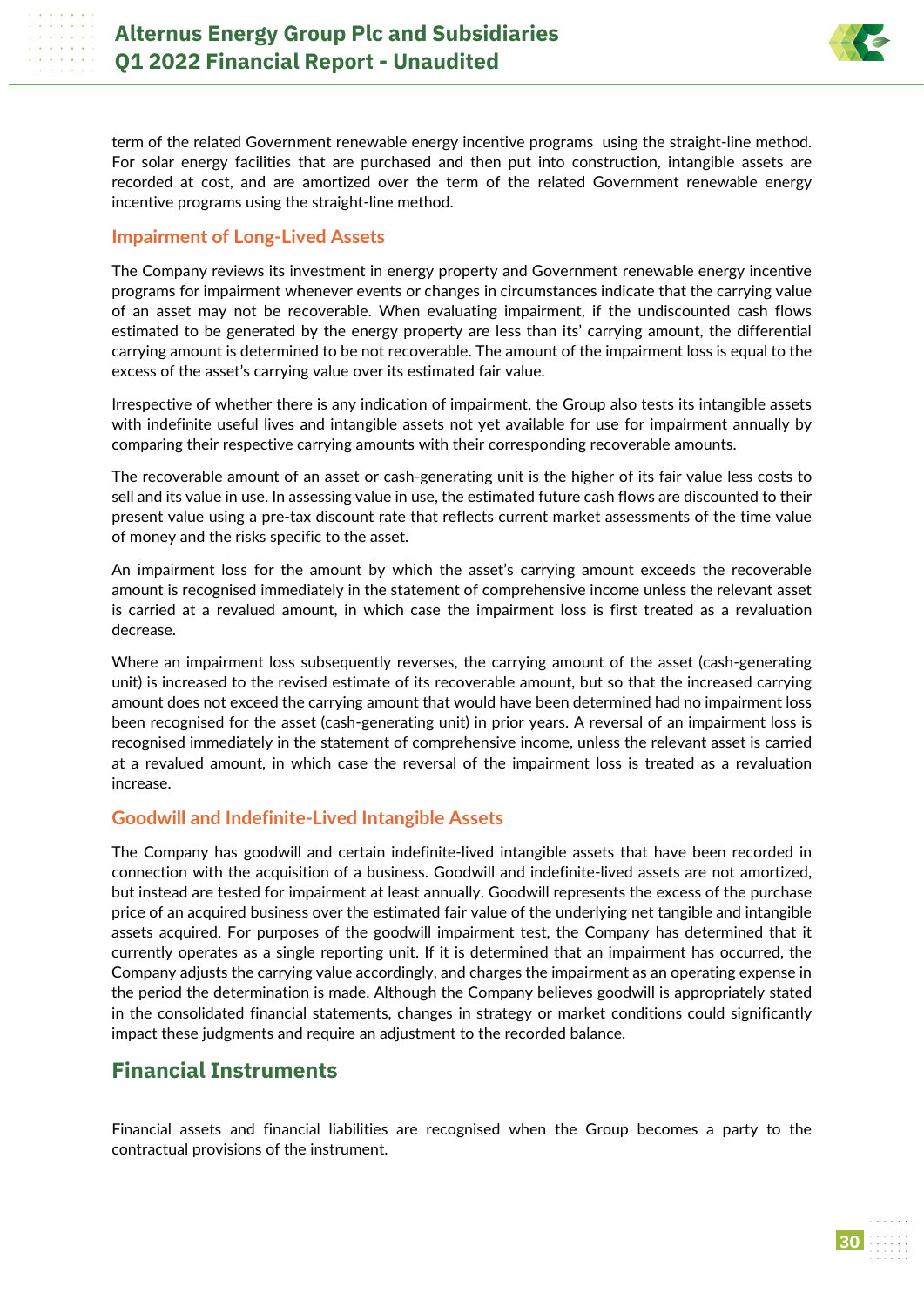

The Group derecognises financial liabilities when, and only when, the Group's obligations are discharged, cancelled or they expire.

## **Effective Interest Method**

The effective interest method is a method of calculating the amortised cost of a financial instrument and allocating the interest income or expense over the relevant period. The effective interest rate is the rate that exactly discounts estimated future cash receipts or payments (including all fees on points paid or received that form an integral part of the effective interest rate, transaction costs and other premiums or discounts) through the expected life of the financial instrument or where appropriate, a shorter period, to the net carrying amount of the financial instrument. Income and expense are recognised on an effective interest basis for debt instruments other than those financial instruments at fair value through profit or loss.

## **Financial Assets**

Financial assets and financial liabilities are initially measured at fair value. Transaction costs that are directly attributable to the acquisition or issue of financial assets and financial liabilities (other than financial assets and financial liabilities at fair value through profit or loss) are added to or deducted from the fair value of the financial assets or financial liabilities, as appropriate, on initial recognition. Transaction costs directly attributable to the acquisition of financial assets or financial liabilities at fair value through profit or loss are recognised immediately in the statement of comprehensive income.

All financial assets are recognised on a trade date - the date on which the Group commits to purchase or sell the asset. They are initially measured at fair value, plus transaction costs, except for those financial assets classified as at fair value through profit or loss, which are initially measured at fair value.

Financial assets are classified into the following specified categories: financial assets at fair value through profit or loss; held-to-maturity investments; loans and receivables; and available-for-sale financial assets. The classification depends on the nature and purpose for which these financial assets were acquired and is determined at the time of initial recognition.

#### **Loans and Receivables**

The Group's loans and receivables comprise trade and other receivables, amounts due from contract customers, bank balances and fixed deposits.

Such loans and receivables are non-derivatives with fixed or determinable payments that are not quoted in an active market. They are measured at amortised cost, using the effective interest method less impairment. Interest is recognised by applying the effective interest rate, except for short-term receivables when the recognition of interest would be immaterial.

## **Impairment of Financial Assets**

The Group recognizes a loss allowance for expected credit losses on investments in debt instruments that are measured at amortised cost or at fair value through other comprehensive income, lease receivables, trade receivables and contract assets, as well as on financial guaranteed contracts. The amount of expected credit losses is updated at each reporting date to reflect changes in credit risk since initial recognition of the respective financial instrument.

The Group always recognizes lifetime expected credit losses (ECL) for trade receivables. The ECL on these financial assets are estimated using a provision matrix based on the Group's historical credit loss experience, adjusted for factors that are specific to the receivables, general economic conditions, and an assessment of both the current as well as the forecast direction of conditions at the reporting date, including the time value of money where appropriate. When there has not been a significant increase in credit risk since initial recognition, the Group measures the loss allowance for that financial instrument at an amount equal to 12-month ECL. This represents the portion of lifetime ECL that is expected to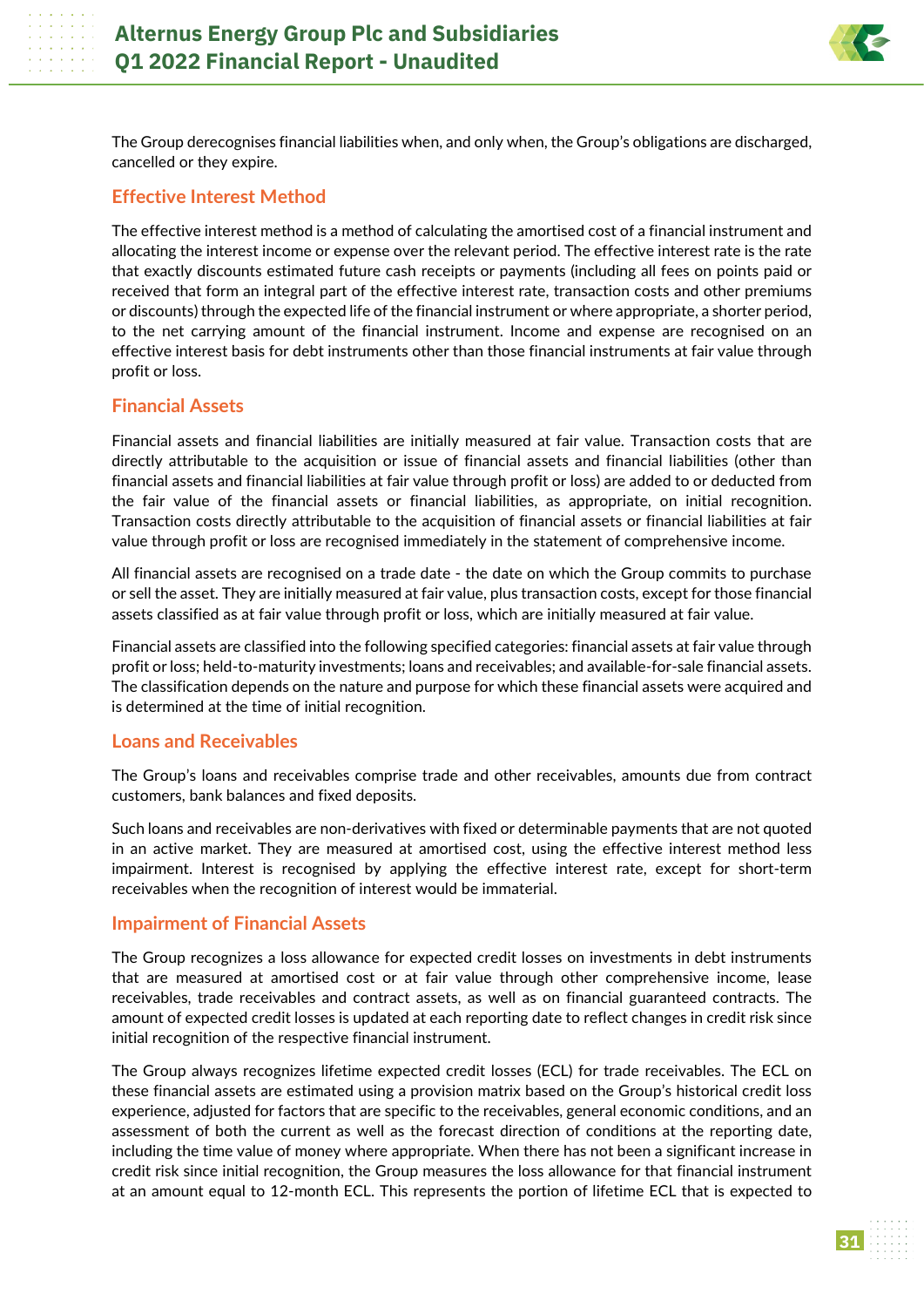

result from default events on a financial instrument that are possible within 12 months after the reporting date; except for assets for which a simplified approach was used.

The Group assumes that the credit risk on a financial instrument has not increased significantly since initial recognition if the financial instrument is determined to have low credit risk at the reporting date. A financial instrument is determined to have low credit risk if:

- a) the financial instrument has a low risk of default;
- b) the debtor has a strong capacity to meet its contractual cash flow obligations in the near term; and
- c) adverse changes in economic and business conditions in the longer term may, but will not necessarily, reduce the ability of the borrower to fulfil its contractual cash flow obligations.

The Group considers a financial asset to have low credit risk when the asset has an external credit rating of 'investment grade' in accordance with the globally understood definition or if an external rating is not available, the asset has an internal rating of 'performing'. Performing means that the counterparty has a strong financial position and there are no past due amounts.

The Group considers the following as constituting an event of default for internal credit risk management purposes as historical experience indicates that financial assets that meet either of the following criteria are generally not recoverable:

- when there is a breach of financial covenants by the debtor; or
- information developed internally or obtained from external sources indicates that the debtor is unlikely to pay its creditors, including the Group, in full (without taking into account any collateral held by the Group).

Irrespective of the above analysis, the Group considers that default has occurred when a financial asset is more than 90 days past due unless the Group has reasonable and supportable information to demonstrate that a more lagging default criterion is more appropriate.

Critical to the determination of ECL is the definition of default. The definition of default is used in measuring the amount of ECL and in the determination of whether the loss allowance is based on 12 month or lifetime ECL, as default is a component of the probability of default (PD) which affects both the measurement of ECL and the identification of a significant increase in credit risk.

#### **Derecognition of Financial Assets**

The Group derecognises a financial asset only when the contractual rights to the cash flows from the asset expire, or it transfers the financial asset and substantially all the risks and rewards of ownership of the asset to another entity. If the Group neither transfers nor retains substantially all the risks and rewards of ownership of the financial asset and continues to control the transferred asset, the Group recognises its retained interest in the asset and an associated liability for amounts it may have to pay. If the Group retains substantially all the risks and rewards of ownership of a transferred financial asset, the Group continues to recognise the financial asset and recognises a collateralised borrowing for the proceeds receivable.

#### **Financial Liabilities and Equity**

## **Classification of Debt or Equity**

Debt and equity instruments are classified as either financial liabilities or as equity in accordance with the substance of the contractual arrangements and the definitions of a financial liability and an equity instrument.

## **Equity Instruments**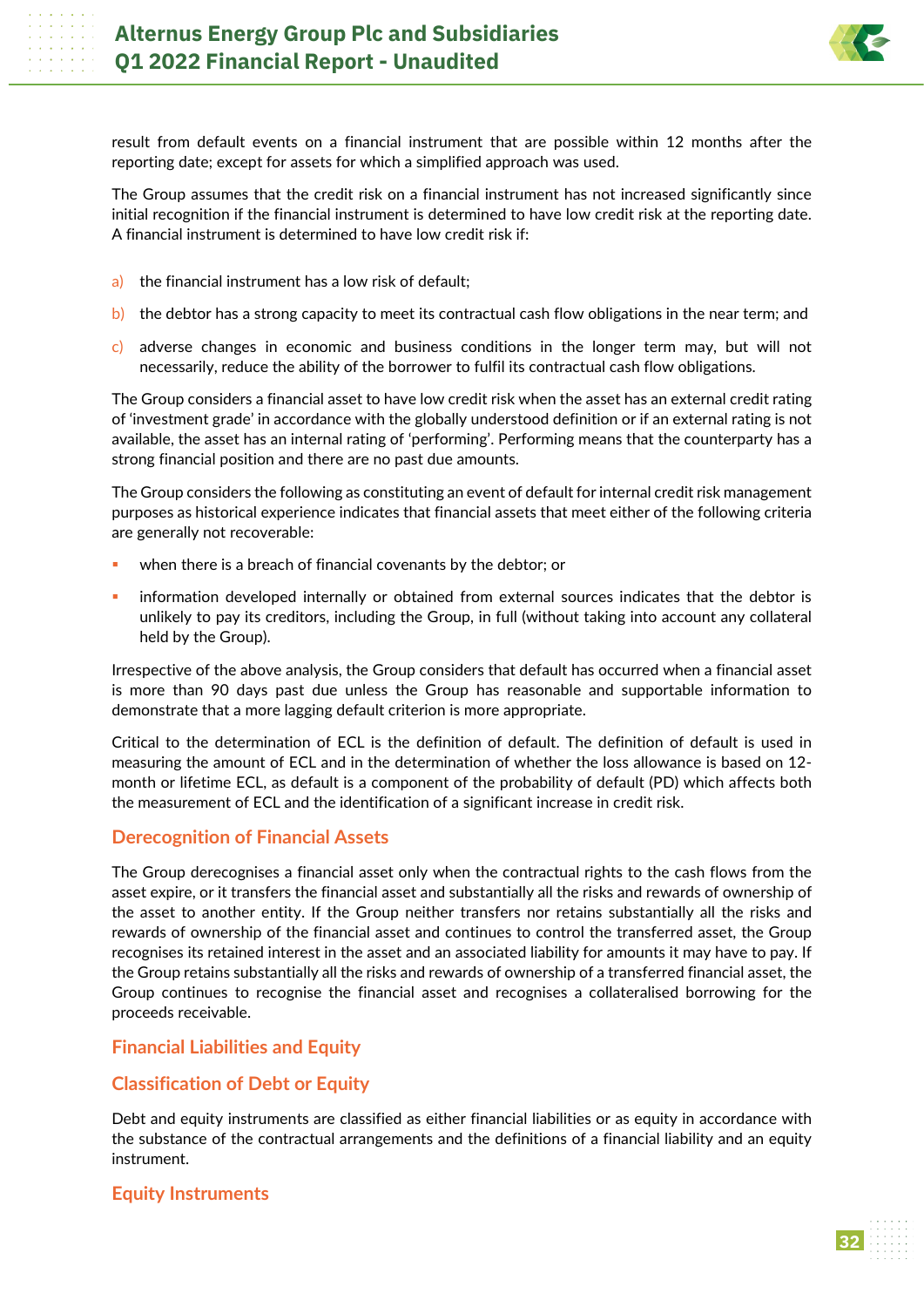

An equity instrument is any contract that evidences a residual interest in the assets of the Group after deducting all its liabilities. Equity instruments are recorded at the proceeds received net of direct issue costs.

## **Ordinary Share Capital**

Ordinary share capital is classified as equity. Incremental costs directly attributable to the issue of ordinary shares and share options are recognised as a deduction from equity.

## **Financial Liabilities**

Financial liabilities are classified as either financial liabilities at fair value through profit or loss or other financial liabilities.

## **Retained Earnings**

Retained earnings represent accumulated profit attributable to equity holders of the Group after deducting dividends declared. Retained earnings may also include effect of changes in accounting policy as may be required by the standard's transitional provisions.

## **Trade and Other Payables**

Trade and other payables are initially measured at fair value, net of transaction costs, and are subsequently measured at amortised cost, where applicable, using the effective interest method, with interest expense recognised on an effective yield basis.

#### **Borrowings**

Interest-bearing bank loans and overdrafts are initially measured at fair value, and are subsequently measured at amortised cost, using the effective interest method. Any difference between the proceeds (net of transaction costs) and the settlement or redemption of borrowings is recognised over the term of the borrowings.

#### **Derecognition of Financial Liabilities**

The Group derecognises financial liabilities when, and only when, the Group's obligations are discharged, cancelled or they expire.

## **Provisions and Contingencies**

#### **Provisions**

Provisions are recognized when the Group has a present obligation (legal or constructive) because of a past event, it is probable that the Group will be required to settle that obligation and a reliable estimate can be made of the amount of the obligation.

The amount recognized as a provision is the best estimate of the consideration required to settle the present obligation at the reporting date, considering the risks and uncertainties surrounding the obligation.

Where a provision is measured using the cash flows estimated to settle the present obligation, its' carrying amount is the present value of those cash flows (when the effect of the time value of money is material).

When some or all the economic benefits required to settle a provision are expected to be recovered from a third party, a receivable is recognized as an asset if it is virtually certain that reimbursement will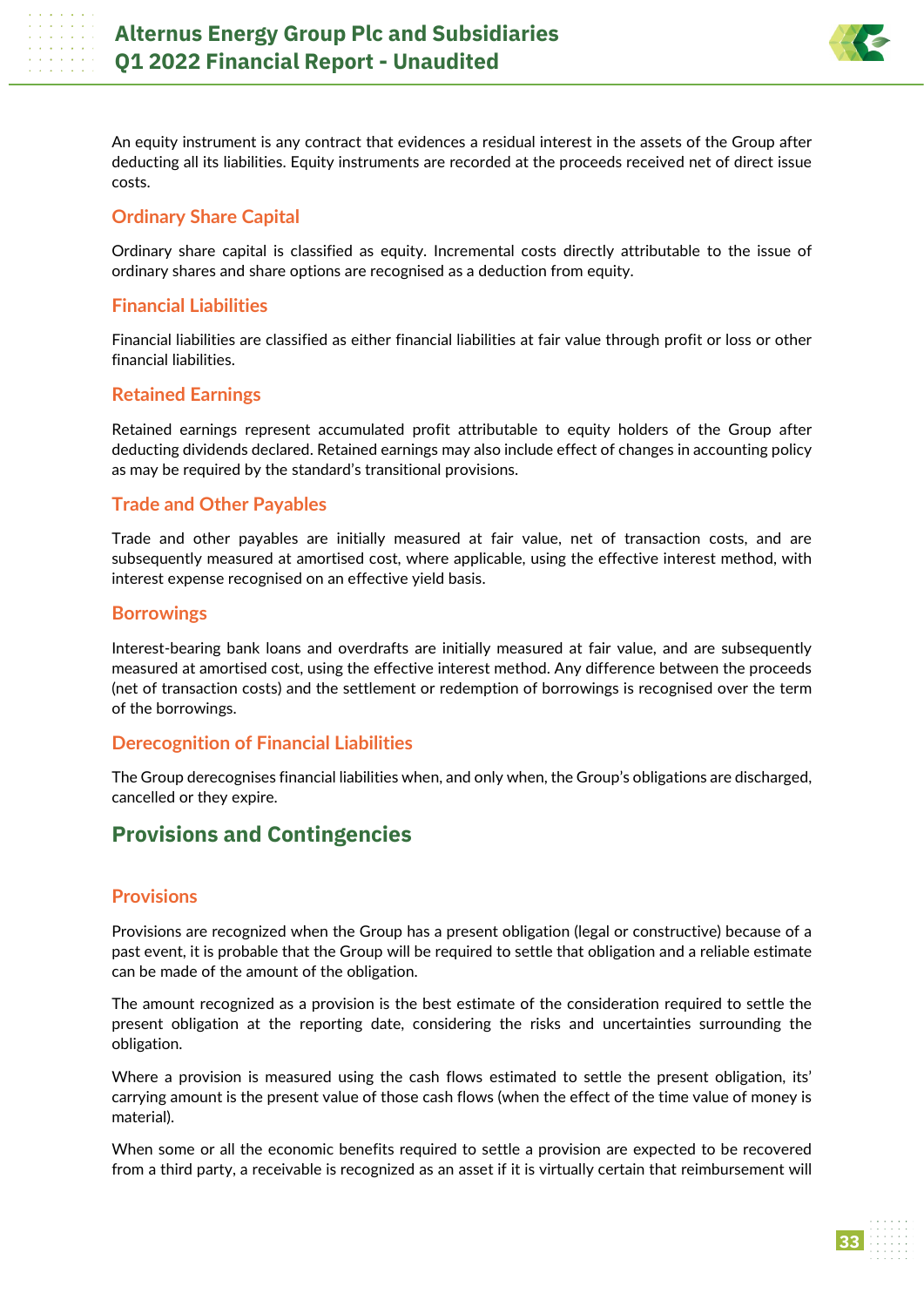

be received, and the amount of the receivable can be measured reliably. Provisions are reviewed at the end of each reporting period and adjusted to reflect the current best estimate.

If it is no longer probable that a transfer of economic benefits will be required to settle the obligation, the provision should be reversed.

#### **Contingencies**

Contingent liabilities, arising because of past events, are not recognised when (i) it is not probable that there will be an outflow of resources, or the amount cannot be reliably measured at the reporting date or (ii) when the existence will be confirmed by the occurrence or non-occurrence of uncertain future events not wholly within the Group's control. Contingent liabilities are disclosed in the financial statements unless the probability of an outflow of resources is remote.

Contingent assets are not recognised. Contingent assets are disclosed in the financial statements when an inflow of economic benefits is probable.

#### **Onerous Contracts**

Present obligations arising under onerous contracts are recognized and measured as provisions. An onerous contract is considered to exist when the Group has a contract under which the unavoidable costs of meeting the obligations under the contract exceed the economic benefits expected to be received from the contract.

#### **Warranties**

Provisions for warranty costs are recognized at the date of sale of the relevant products at the management's best estimate of the expenditure required to settle the Group's obligation.

## **Cash and cash equivalents**

Cash and cash equivalents comprise cash on hand and demand deposits and other short-term highly liquid investments which are readily convertible to known amounts of cash and are subject to insignificant risk of changes in value.

## **Related Party Transactions**

A related party transaction is a transfer of resources, services or obligations between the Group and a related party, regardless of whether a price is charged. Parties are considered related if one party has control, joint control, or significant influence over the other party in making financial and operating decisions. An entity that has a post-employment benefit plan for the employees and key management personnel of the Group are also considered to be related parties. Financial assets and financial liabilities are recognised when the Group becomes a party to the contractual provisions of the instrument.

## **Transactions with Directors**

The Company did not record any transactions with the directors for the period ending 31 March 2022.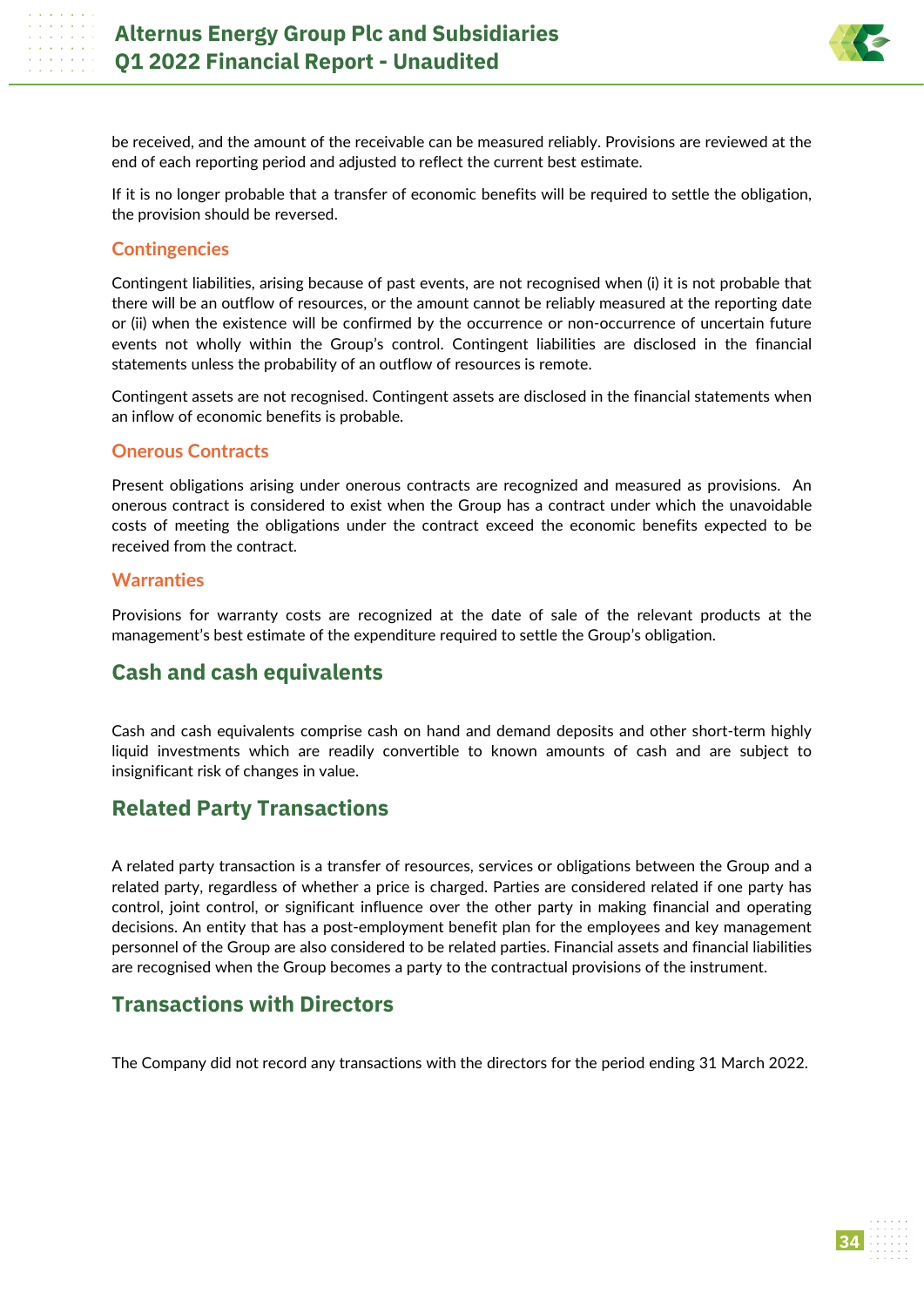

## **Directors' and Auditor's Remuneration**

## **Directors' Remuneration**

|                                                        | 31 March 2022 |
|--------------------------------------------------------|---------------|
| <b>Director's Remuneration</b>                         | (6000's)      |
| Remuneration in respect of services as Director        | 179           |
| Remuneration in respect to long term incentive schemes |               |

## **Auditor's Remuneration**

|                          | 31 March 2022 |
|--------------------------|---------------|
| Auditor's Remuneration   | (6000's)      |
| Audit services           |               |
| Other non-audit services | -             |

# **Significant Accounting Judgements, Estimates and Assumptions**

In preparing these financial statements, the Group and Company make judgements, estimates and assumptions concerning the future that impact the application of policies and reported amounts of assets, liabilities, income, and expenses.

The resulting accounting estimates calculated using these judgements and assumptions are based on historical experience and expectations of future events and may not equal the actual results. Estimates and underlying assumptions are reviewed on an ongoing basis, and revisions to estimates are recognised prospectively.

**Critical judgements made in applying the Group's and Company's accounting policies that have the most significant effects on the amounts recognised in these financial statements are set out below:**

## **Fair Value Assessment of Acquired Assets**

The fair value of the purchase consideration is valued based on a discounted cash flow over the life of the assets. The company uses estimates of future revenues and expenses to determine the fair value. The purchase price allocation was based, in part, on management's current knowledge of the project and the results of a fair value assessment that the Company performed.

In the application of the Group's accounting policies, management is required to make judgments, estimates and assumptions about the carrying amounts of assets and liabilities that are not readily apparent from other sources. The estimates and associated assumptions are based on the historical experience and other factors that are considered relevant. Actual results may differ from these estimates.

The estimates and underlying assumptions are reviewed on an ongoing basis. Revisions to accounting estimates are recognized in the period in which the estimate is revised if the revision affects only that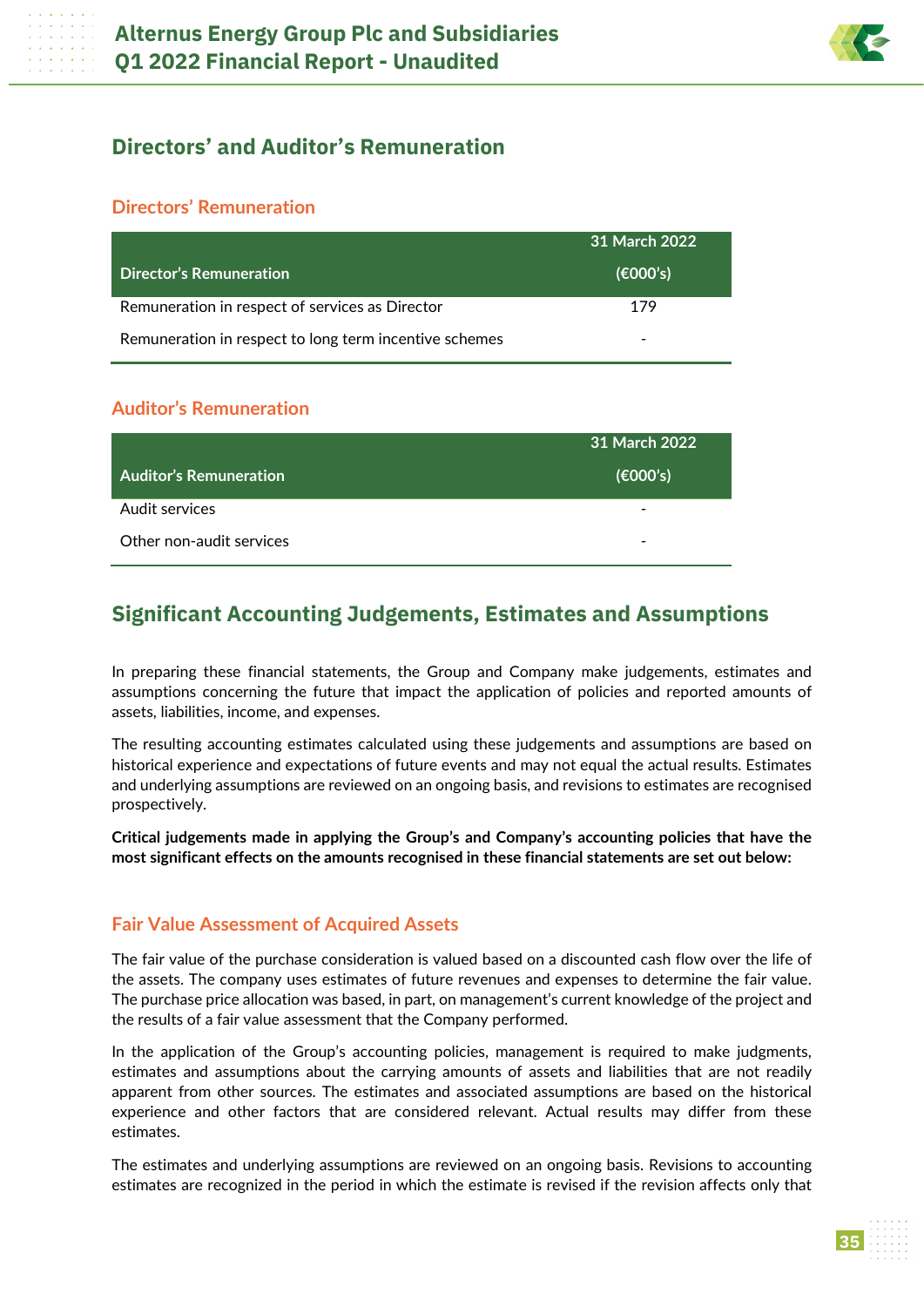

period or in the period of the revision and future periods if the revision affects both current and future periods.

The following are the critical judgments, apart from those involving estimations, that management has made in the process of applying the entity's accounting policies and that have the most significant effect on the amounts recognized in financial statements.

## **Determining the Timing of Satisfaction of Performance Obligations**

In making their judgment, management considered the detailed criteria for the recognition of revenue set out in IFRS 15 and in particular whether the Group had transferred control of the goods to the customer. Following the detailed quantification of the Group's liability in respect of rectification work, and the agreed limitation on the customer's ability to require further work or to require replacement of the goods, management are satisfied that control has been transferred and that recognition of the revenue in the current year is appropriate, in conjunction with the recognition of an appropriate warranty provision for the rectification costs.

## **Significant Increase of Credit Risk**

ECL are measured as an allowance equal to 12-month ECL for stage 1 assets, or lifetime ECL assets for stage 2 or stage 3 assets. An asset moves to stage 2 when its' credit risk has increased significantly since initial recognition. IFRS 9 does not define what constitutes a significant increase in credit risk. In assessing whether the credit risk of an asset has significantly increased, the Group takes into account qualitative and quantitative reasonable and supportable forward-looking information.

## **Functional Currency**

Based on the economic substance of the underlying circumstances relevant to the Group, the functional currency of the Group has determined to be the Euro. The Euro is the currency of the primary economic environment in which the Group operates. It is the currency that mainly influences the Group in determining the costs and revenues.

#### **Leases**

The evaluation of whether an arrangement contains a lease is based on its substance. An arrangement is, or contains, a lease when the fulfilment of the arrangement depends on a specific asset or assets and the arrangement conveys the right to use the asset.

#### **Classification of Lease as Finance Lease**

Leases are classified as finance leases whenever the terms of the lease transfer substantially all the risk and rewards of the ownership to the lessee otherwise leases are classified as operating leases. Judgment is used in determining whether the significant risk and rewards of ownership are transferred to the lessee. In making such judgment the Group evaluates the terms and conditions of the lease arrangement. The lease is classified as a finance lease if the lessee has the option to purchase the asset at a price that is expected to be sufficiently lower than the fair value at the date the option becomes exercisable for it to be reasonably certain, at the inception of the lease, that the option will be exercised or the lease term is for the major part of the economic life of the asset or at the inception of the lease the present value of the minimum lease payments amounts to at least substantially all of the fair value of the leased asset; or the leased assets are of such a specialized nature that only the lessee can use them without major modifications) in which the management believes that the lessor has transferred substantially all the risk and rewards over the leased asset to the lessee.

Based on management evaluation, the lease arrangements entered into by Group as a lessor are accounted for as finance leases because the Group has determined that choose which item applies: (a) the lessor will transfer the ownership of the leased assets to the Group upon termination of the lease;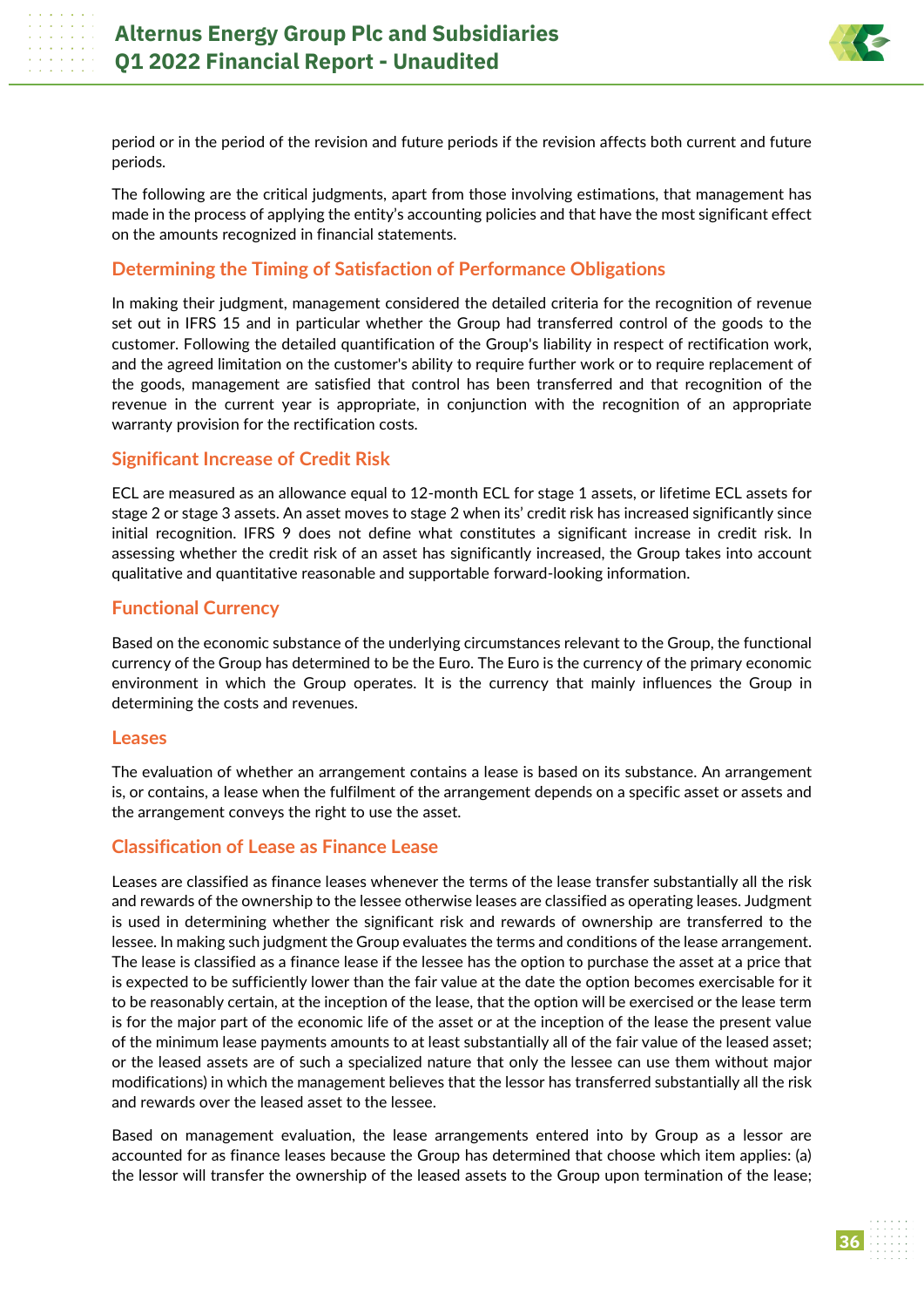

and, (b) the Group has given the lessee an option to purchase the asset at a price that is sufficiently lower than the fair value at the date of the option.

## **Determination of Control**

Management exercises its judgment in determining whether the Group has control over another entity by evaluating the substance of relationship that indicates the control of Group over its subsidiaries. The recognition and measurement of the Group's investment over these entities will depend on the result of the judgment made.

## **Estimating Useful Lives of Assets**

The useful lives of the Group's assets with definite life are estimated based on the period over which the assets are expected to be available for use. The estimated useful lives of Group's property, plant and equipment are reviewed periodically and are updated if expectations differ from previous estimates due to physical wear and tear, technical or commercial obsolescence and legal or other limits on the use of the Group's assets. In addition, the estimation of the useful lives is based on the Group's collective assessment of industry practice, internal technical evaluation, and experience with similar assets. It is possible, however, that future results of operations could be materially affected by changes in estimates brought about by changes in factors mentioned above. The amounts and timing of recorded expenses for any period would be affected by changes in these factors and circumstances. A reduction in the estimated useful lives of property, plant and equipment would increase the recognized operating expenses and decrease non-current assets. The Group's property, plant and equipment are typically measured at 14 - 20 years but are also analysed on an asset-to-asset basis.

## **Impairment of Goodwill**

Determining whether goodwill is impaired requires estimation of the value of cash-generating units to which goodwill has been allocated. The value in use calculation requires the directors to estimate the future cash flows expected to arise from the cash-generating unit and a suitable discount rate to calculate present value. Where the actual future cash flows are less than expected a material impairment loss may arise.

#### **Asset Impairment other than Goodwill**

The Group performs an impairment review when certain impairment indicators are present. Purchase accounting requires extensive use of accounting estimates and judgment to allocate the purchase price to the fair market values of the assets and liabilities purchased. Determining the recoverable amount of property, plant and equipment, intangible assets, and investment in associates, joint ventures, and subsidiaries, which require the determination of future cash flows expected to be generated from the continued use and ultimate disposition of such assets, requires the Group to make estimates and assumptions that can materially affect the consolidated financial statements. Future events could cause the Group to conclude that property, plant and equipment, intangible assets, and investment in associates, joint ventures, and subsidiaries are impaired. Any resulting impairment loss could have a material adverse impact on the financial condition and results of operations.

The preparation of the estimated future cash flows involves significant judgment and estimations. While the Group believes that its assumptions are appropriate and reasonable, significant changes in the assumptions may materially affect the assessment of recoverable values and may lead to future additional impairment charges.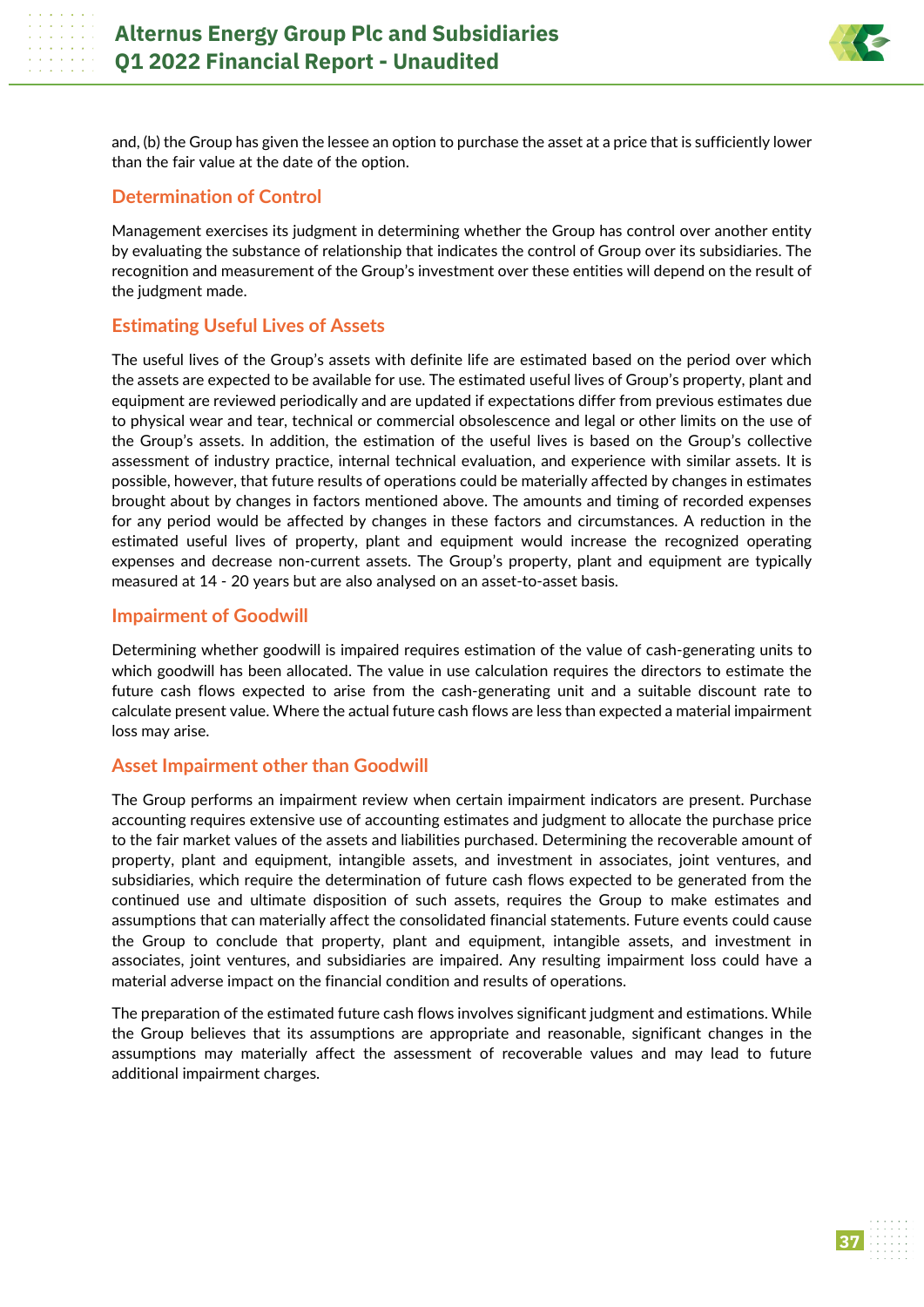

## **1) Revenue**

| Revenue | 31 March 2022<br>(€000's) | 31 March 2021<br>(6000's) |
|---------|---------------------------|---------------------------|
| Revenue | 6.379                     | 700                       |

| Net Revenue, by Offtake Type          | 31 March 2022<br>(€000's) | 31 March 2021<br>(6000's) |
|---------------------------------------|---------------------------|---------------------------|
| Government Renewable energy incentive | 2,860                     | 595                       |
| Programs                              |                           |                           |
| Energy offtake agreements             | 3,396                     | 105                       |
| Other revenue                         | 123                       | $\blacksquare$            |
| Total                                 | 6,379                     | 700                       |

| <b>Revenue by Country</b>       | 31 March 2022<br>(€000's) | 31 March 2021<br>(6000's) |
|---------------------------------|---------------------------|---------------------------|
| Romania                         | 3,951                     | 156                       |
| Italy                           | 706                       | 347                       |
| <b>Netherlands</b>              | 311                       | 180                       |
| Poland                          | 1,391                     | $\blacksquare$            |
| Germany                         | 20                        | 17                        |
| <b>Total Revenue by Country</b> | 6,379                     | 700                       |

## **Segment information**

The Group manages its operations as a single business operation and there are no parts of the Group that qualify as operating segments. The Board assesses the financial performance of the Group on an integrated basis only and accordingly, the Group is managed based on a single segment.

#### **Major customers**

Three individual external customers each account for over 10% of the Group's revenue, as follows:

| Top 3 customers             | 31 March 2022<br>(6000's) |
|-----------------------------|---------------------------|
| Client 1                    | 1,682                     |
| Percentage of Total Revenue | 26%                       |
| Client 2                    | 1,201                     |
| Percentage of Total Revenue | 19%                       |
| Client 3                    | 949                       |
| Percentage of Total Revenue | 15%                       |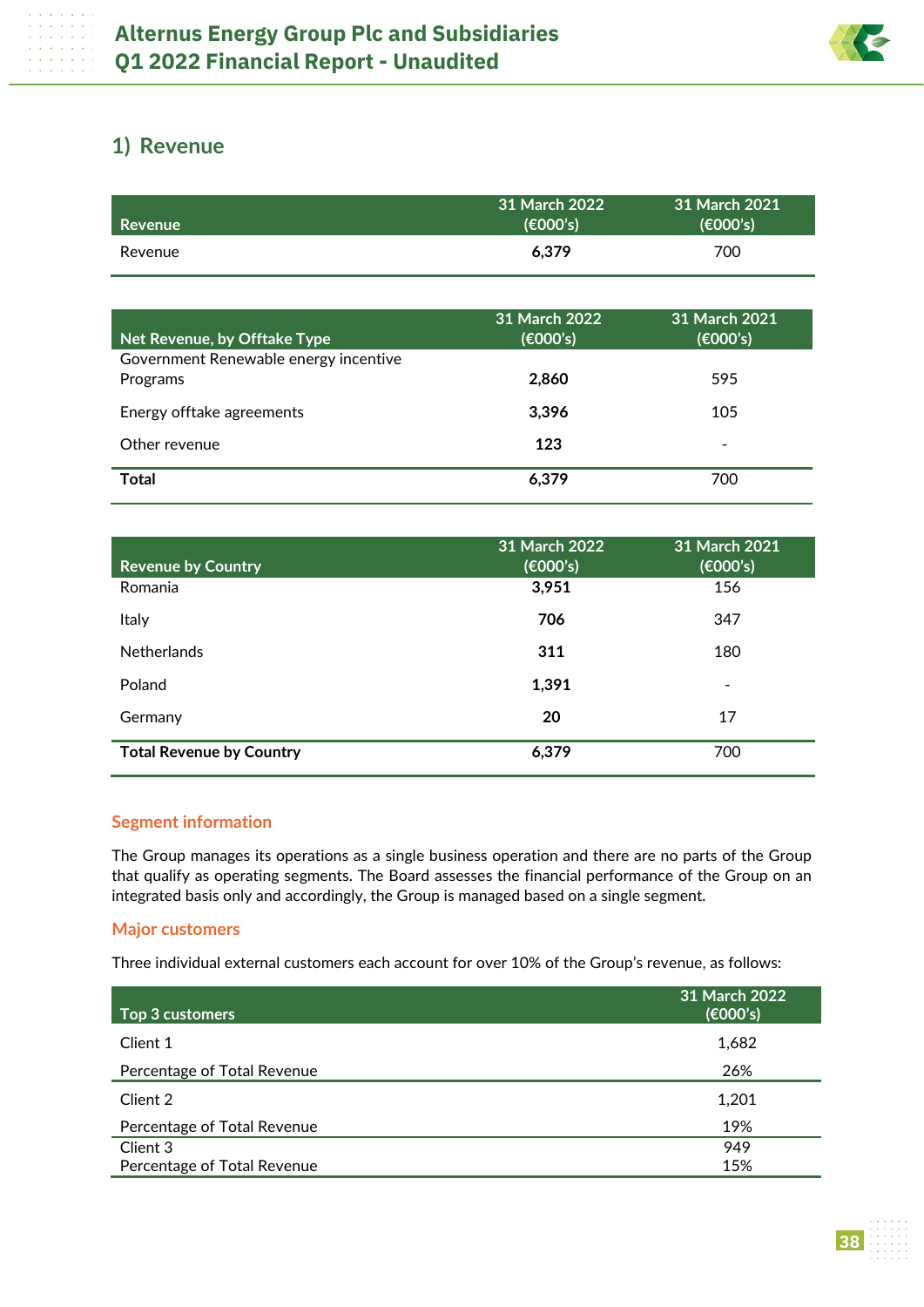

## **2) Cost of sales**

|                            | 31 March 2022<br>(6000's) | 31 March 2021<br>(6000's) |
|----------------------------|---------------------------|---------------------------|
| Energy consumption         | (1, 333)                  | $\blacksquare$            |
| Operations & maintenance   | (465)                     | (58)                      |
| Consulting expense         | (80)                      | (22)                      |
| Insurance expense          | (67)                      | $\overline{\phantom{a}}$  |
| Misc. expense              | (231)                     | (28)                      |
| <b>Total Cost of sales</b> | (2, 176)                  | (108)                     |

# **3) General and administration expense**

|                                                 | <b>31 March 2022</b><br>(6000's) | 31 March 2021<br>(6000's) |
|-------------------------------------------------|----------------------------------|---------------------------|
| Compensation expense                            | (1, 111)                         | (392)                     |
| Consulting expense                              | (161)                            | (22)                      |
| Accounting expense                              | (164)                            | (31)                      |
| T&E expense                                     | (70)                             | (21)                      |
| Misc. expense                                   | (346)                            | (23)                      |
| <b>Total General and administration Expense</b> | (1, 852)                         | (489)                     |

# **4) Other Income /(Expense)**

| <b>Other Income</b>          | 31 March 2022<br>(6000's) | 31 March 2021<br>(6000's) |
|------------------------------|---------------------------|---------------------------|
| Bank and Other Interest      | (3,308)                   | (3, 191)                  |
| Other expense                | (392)                     | (300)                     |
| Debt Discount                | (909)                     | (720)                     |
| <b>Total Finance Expense</b> | (4,609)                   | (4,211)                   |

# **5) Profit/(Loss) on ordinary activity before taxation**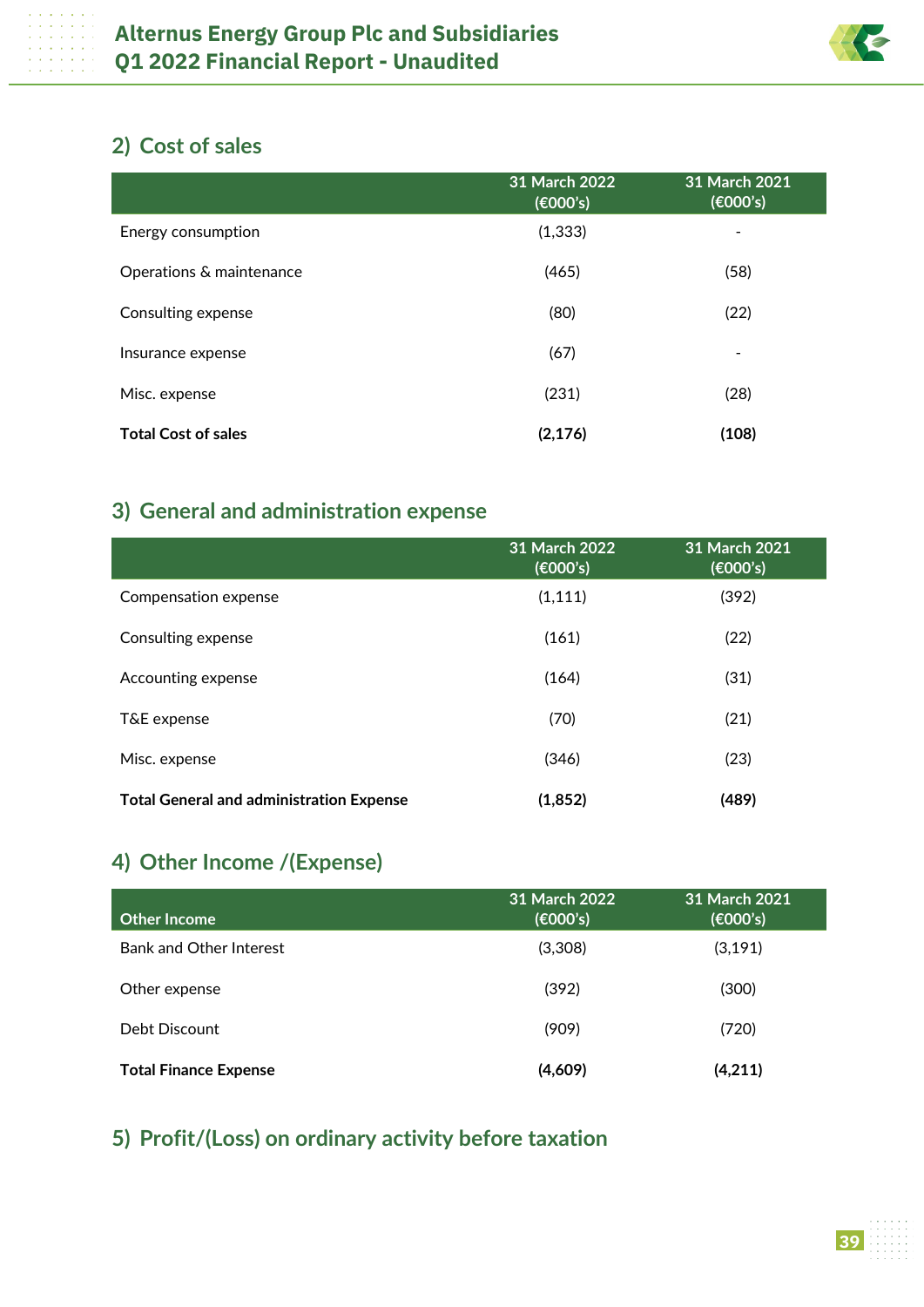

| The profit/(loss) on ordinary<br>activities before taxation is stated after<br>charging/(crediting): | 31 March 2022<br>(6000's) | 31 March 2021<br>(€000's) |
|------------------------------------------------------------------------------------------------------|---------------------------|---------------------------|
| Amortisation (Note 5)                                                                                | 32                        | 96                        |
| Depreciation (Note 6)                                                                                | 2.184                     | 426                       |

# **6) INTANGIBLE ASSETS**

|                              | 31 March 2022            |
|------------------------------|--------------------------|
|                              | (6000's)                 |
| Goodwill at 1 January 2022   | 3,016                    |
| <b>Additions to Goodwill</b> | $\overline{\phantom{a}}$ |
| Goodwill at 31 March 2022    | 3,016                    |

# **7) PROPERTY, PLANT AND EQUIPMENT**

Movements in the carrying amounts of the Group's property, plant and equipment are as follows:

|                                          | <b>31 March 2022</b><br>(6000's) | 31 March 2021<br>(€000's) |
|------------------------------------------|----------------------------------|---------------------------|
| Property, Plant and Equipment, Net       | 160,026                          | 56,365                    |
| Right of use asset, Net                  | 3,983                            | 1,680                     |
| Asset Retirement Asset, Net              | 474                              | 201                       |
| Installation in process                  | 11.933                           | 7.706                     |
| Total Property, Plant and Equipment, net | 176,416                          | 65,952                    |

Management believes that there is no indication that an impairment loss has occurred.

# **8) TRADE AND OTHER RECEIVABLES**

The carrying amounts of trade receivables and other receivables approximate their fair value largely due to the short-term maturities and nature of these instruments. All trade receivables are due within the Group's and Company's normal terms which is 30 days.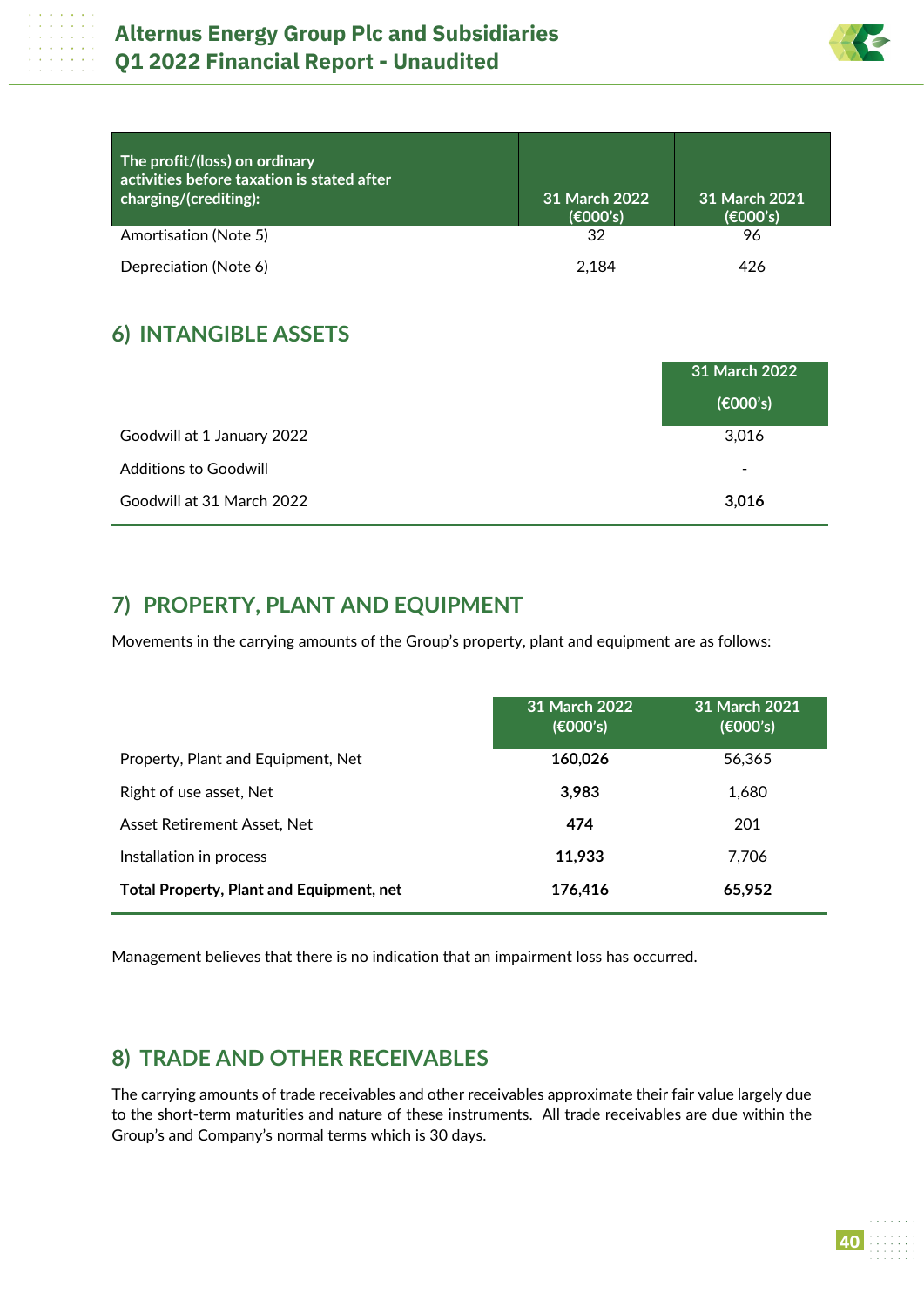

|                                          | 31 March 2022<br>(6000's) | 31 March 2021<br>(6000's) |
|------------------------------------------|---------------------------|---------------------------|
| Trade & Other receivables                | 12.545                    | 696                       |
| Prepayments                              | 5,717                     | 1.443                     |
| Value added tax recoverable              | 3.095                     | 1.217                     |
| <b>Total Trade and Other Receivables</b> | 21,357                    | 3,356                     |

# **9) CASH AND CASH EQUIVALENTS**

Cash and cash equivalents at the end of the reporting period as shown in the statements of cash flows can be reconciled to the related items in the statements of financial position as follows:

|                                 | 31 March 2022<br>(6000's) | 31 March 2021<br>(6000's) |
|---------------------------------|---------------------------|---------------------------|
| Cash on hand and in banks       | 11,696                    | 18,056                    |
| Restricted cash                 | 4.593                     | 76,378                    |
| <b>Cash and Cash Equivalent</b> | 16,289                    | 94,434                    |

# **10) TRADE AND OTHER PAYABLES**

#### **Trade and Other Payables**

The carrying amounts of trade and other payables approximate their fair value largely due to the shortterm maturities and nature of these instruments. The repayment terms of trade payables vary between on demand and 30 days. No interest is payable on trade payables.

## **Accruals**

The terms of the accruals are based on underlying invoices.

| <b>Trade and Other Payables</b>       | 31 March 2022<br>(6000's) | 31 March 2021<br>(6000's) |
|---------------------------------------|---------------------------|---------------------------|
| Trade payables                        | 6,531                     | 2.280                     |
| <b>Accruals</b>                       | 5.098                     | 3,981                     |
| Asset Retirement obligation           | 568                       | 140                       |
| <b>Total Trade and Other Payables</b> | 12.197                    | 6.401                     |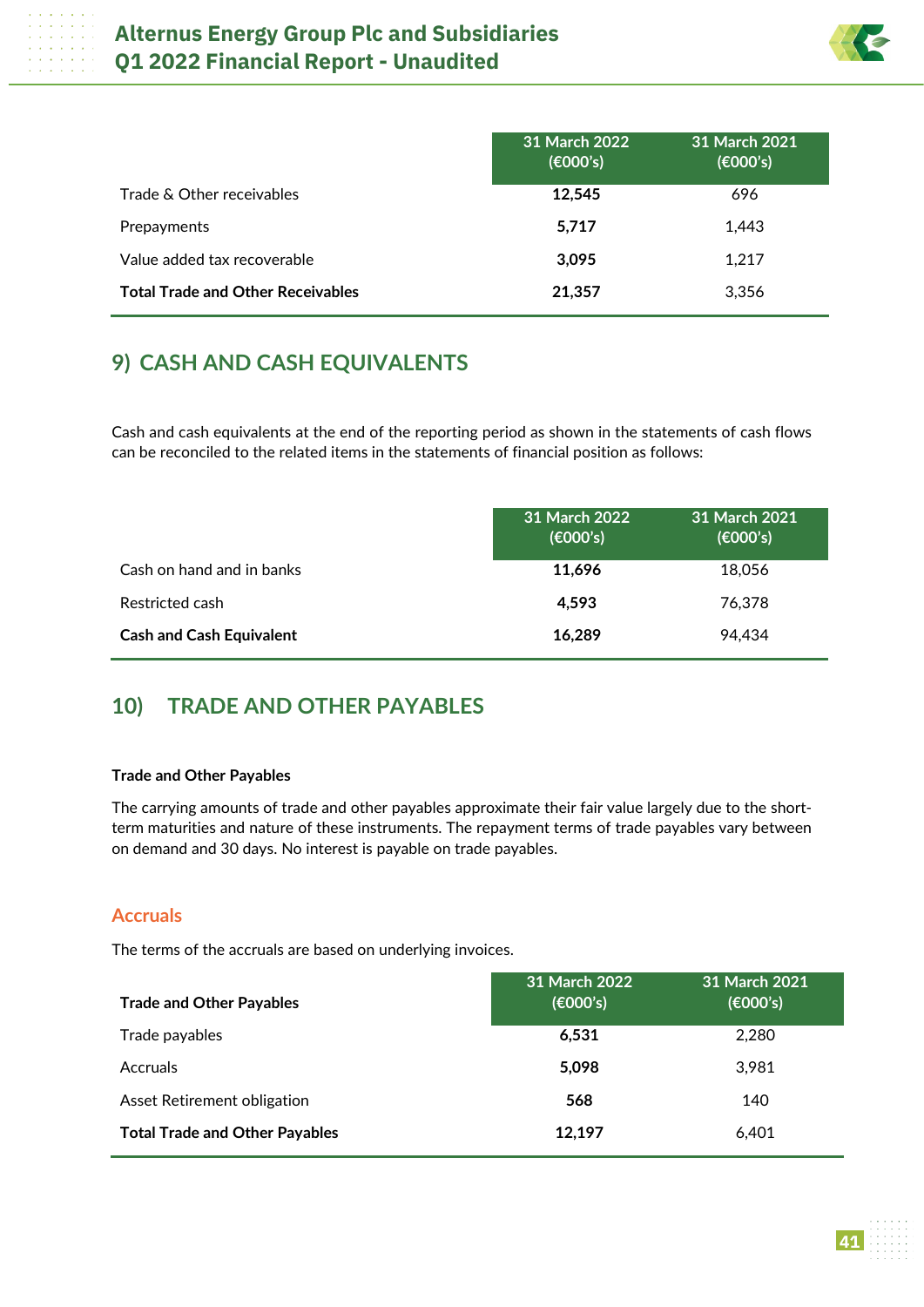

## **11) CALLED UP SHARE CAPITAL**

|                                                                                         | 31 March 2022<br>(6000's) | 31 March 2021<br>(6000's) |
|-----------------------------------------------------------------------------------------|---------------------------|---------------------------|
| 9,481,278 Authorized, outstanding ordinary shares<br>of $\epsilon$ 0.01 par value each: | 245                       | 236                       |
| <b>Share Premium Account</b>                                                            | 44.798                    | 38,999                    |
| Foreign exchange reserve                                                                | 167                       | (30)                      |
| Retained deficit                                                                        | (7,986)                   | (13, 876)                 |

## **12) RESERVES**

#### **Share premium**

The share premium reserve represents the premium on issue of the ordinary shares.

#### **Foreign exchange reserve**

The foreign exchange reserve represents gains/losses arising on retranslating the net assets of overseas operations into Euro.

#### **Retained earnings**

The retained earnings represent cumulative gains and losses recognised net of transfers to/from other reserves and dividends paid.

## **13) BANK LOANS**

| <b>Debt Summary</b>               | 31 March 2022<br>(6000's) | 31 March 2021<br>(6000's) |
|-----------------------------------|---------------------------|---------------------------|
| Short term line of credit         |                           | 31                        |
| Convertible notes related parties |                           | 202                       |
| Debt - Short Term                 | 7,776                     | 9,000                     |
| Bond Debt - secured               | 140,000                   | 120,893                   |
| Convertible Debt - secured        | 9,000                     | 698                       |
| Debt - Long Term                  | 13,360                    | 9,113                     |
| Gross debt                        | 170,136                   | 139,937                   |
| Debt discount                     | (6,658)                   | (4,321)                   |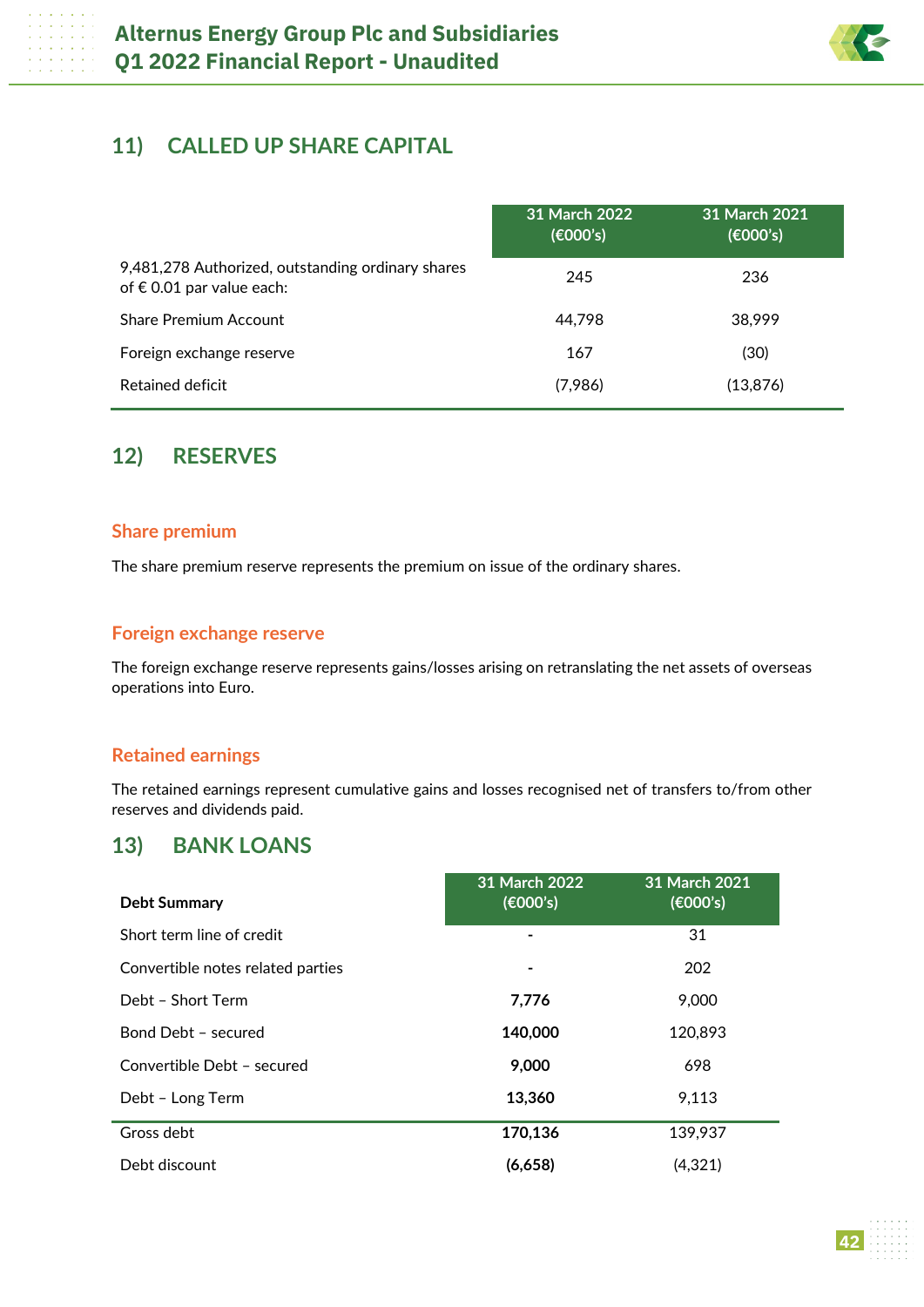

| <b>Total Long Term and Short-Term Debt</b> | 163,478 | 135,616 |
|--------------------------------------------|---------|---------|
|--------------------------------------------|---------|---------|

#### **Summary of Borrowing Arrangement Terms:**

#### **Promissory Notes**

In October 2018, in order to complete additional solar park acquisitions in Germany, one of the Company's subsidiaries, Altam Inc., entered into the following agreements with a third-party accredited investor (the "Lender"), in connection with one of the Company's indirect German subsidiaries, PCG\_HoldCo UG (PCG), with an interest rate of 12% and a term of 2 years. Altam had principal outstanding of €3,197,005 as of 31 March 2022.

In December 2017, to complete additional solar park acquisitions, one of the Company's subsidiaries, Altam, issued a 5 year Note with third-party accredited investors (the "Lenders"), with an interest rate of 7.5%. Altam had principal outstanding of €430,332 as of 31 March 2022.

In April 2018, PSM 40 GmbH & Co KG entered a senior secured loan with GLS Bank in Germany. This relates to the acquisition of 6 photovoltaic installations as part of the PSM 40 GmbH & Co KG acquisition with an interest rate of 2.0% and a term of 18 years. PSM 40 had principal outstanding of €1,995,628 as of 31 March 2022.

In January 2020, GRT 1.1 GmbH entered a senior secured loan with DKB Bank in Germany. This relates to the acquisition of 1 photovoltaic installation as part of the GRT GmbH acquisition, with an interest rate of 2.05% and a term of 19 years. GRT 1.1 had principal outstanding of €627,014 as of 31 March 2022.

In January 2020, ALTN Holdco entered in a 20-year senior secured loan with DKB Bank in Germany with an amount of €1,231,279 with an interest rate of 2%. The loan had a principal outstanding of €1,148,217 as of 31 March 2022.

In January 2021, the Company approved the issuance by one of its subsidiaries, Solis Bond Company DAC, of a series of bonds in the maximum amount of  $E$ 200 million a bond term agreement of 3 years with an interest rate of EURIBOR 3 months +6.5%. The bond was used for refinancing existing facilities and funding new acquisitions. As of 31 March 2022, there was €140 million outstanding on the bond.

In March 2021, the Company entered into €9 million secured convertible loan notes (the "Notes"). The Notes have a 3-year term and accrue annual interest at a 10% fixed rate, payable in cash every six months during the term. The Notes are secured by a floating charge security over all the property and assets of the Company with the exception of the AEG ownership of Solis Bond Co DAC, as was the case with the existing note being settled. All outstanding principal plus a premium of 120% is due 3 years from the date of issuance. The Company is entitled, at its sole option, to prepay the notes at a reduced premium of 110% on the second anniversary of the issuance. Between 31 August 2021 and 9 March 2023, the holders have the option to convert up to a total of 50% of the principal amount of the notes into shares of the Company's ordinary shares at a price of €4.00 per share which would see the Company issue 1,125,000 shares if exercised. If at any time, the market price of the Company's ordinary shares is greater than €8.00 per share for 30 consecutive trading days, the Company is entitled to prepay the notes at 110% premium for any unconverted capital.

In April 2021, the Company acquired 60% of the share capital of a Netherlands company, Unisun Energy Holding B.V. (Unisun) in consideration for €650,000. Unisun owns a building valued at €750,000 with an outstanding loan of €430,761 as of 31 March 2022.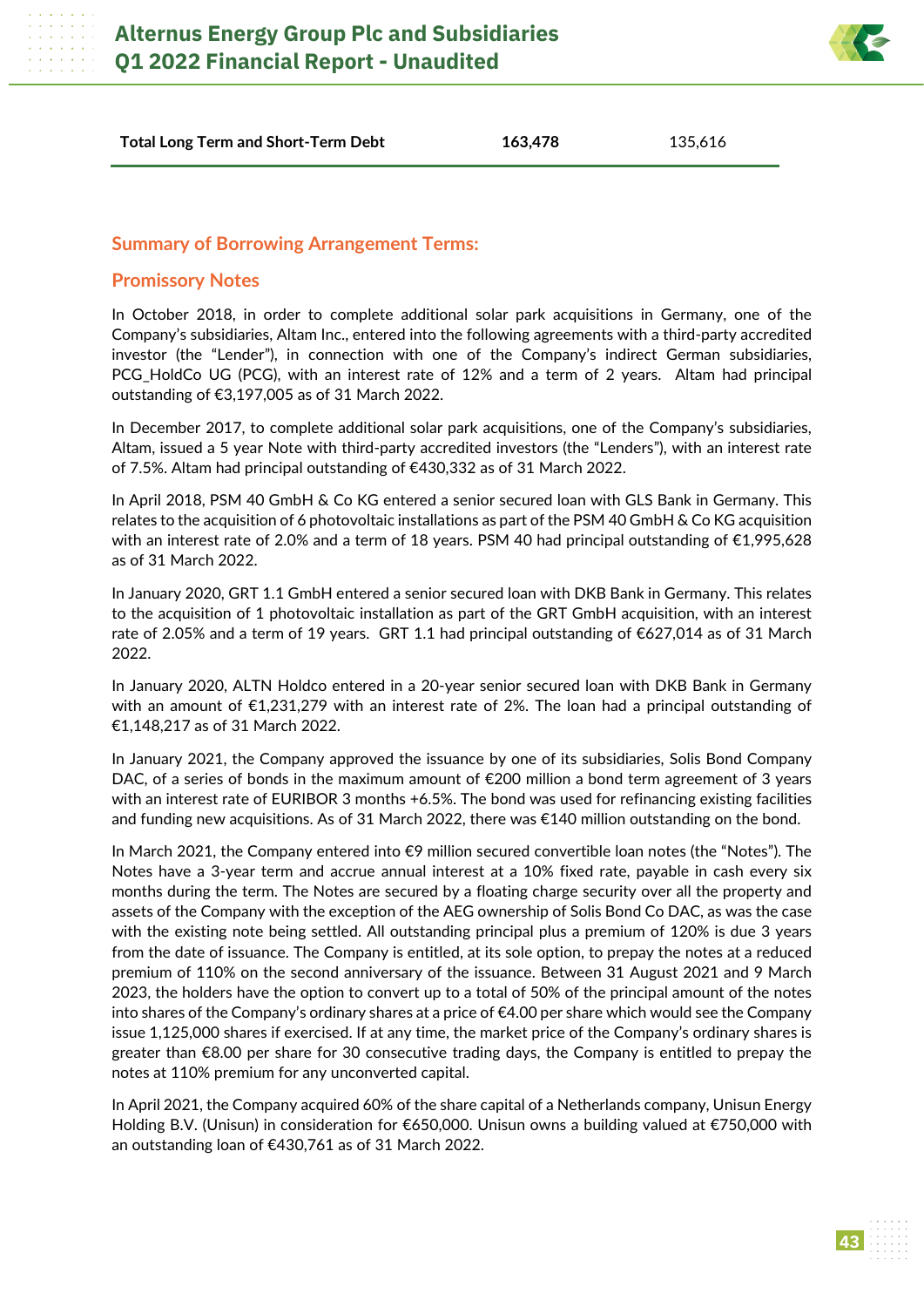

In August 2021, the Company's subsidiary, Blue Sky Energy, entered into an agreement with ING Bank, Netherlands for financing the Rotterdam Airport Project. The loan has an outstanding balance of €8,691,000 as of 31 March 2022.

In December 2021, the Company's subsidiary, Alternus Energy Construction Holdings, entered into €1.6 million secured notes (the "Notes"). The loan proceeds were used to refund equity and costs associated with the Unisun acquisition and the Rotterdam Development Project Equity. The loan note holds the interest rate of 9% p.a.

In March 2022, the Company's subsidiary, Solis Bond Co DAC entered into a loan agreement with accredited investors for €2 million note for 1 year. The loan note holds the interest rate of 8% p.a.

In March 2022, the Company's entered into a loan agreement with accredited investors for  $\epsilon_1$  million note for 1 year. The loan note holds the interest rate of 8% p.a.

## **14) COMMITMENTS AND CONTINGENCIES**

a) Capital commitments

At the period end the Group had no contingent liabilities.

b) Contingent liabilities

At the period end the Group had no contingent liabilities.

c) Lease commitments

The Group has total future minimum lease payments under non-cancellable lease commitments as follows:

#### **Lease Liabilities**

|                                          | 31 March 2022<br>(€000's) |
|------------------------------------------|---------------------------|
| <b>Right of Use Liability</b>            | 3,989                     |
| Current portion                          | 117                       |
| Long Term Portion                        | 3,873                     |
| 2022                                     | 384                       |
| 2023                                     | 386                       |
| 2024                                     | 389                       |
| 2025                                     | 402                       |
| 2026                                     | 373                       |
| Thereafter                               | 7,530                     |
| <b>Total Future Lease Payments</b>       | 9,464                     |
| Less: Imputed Interest                   | (5, 475)                  |
| Present Value of Future operating Leases | 3,989                     |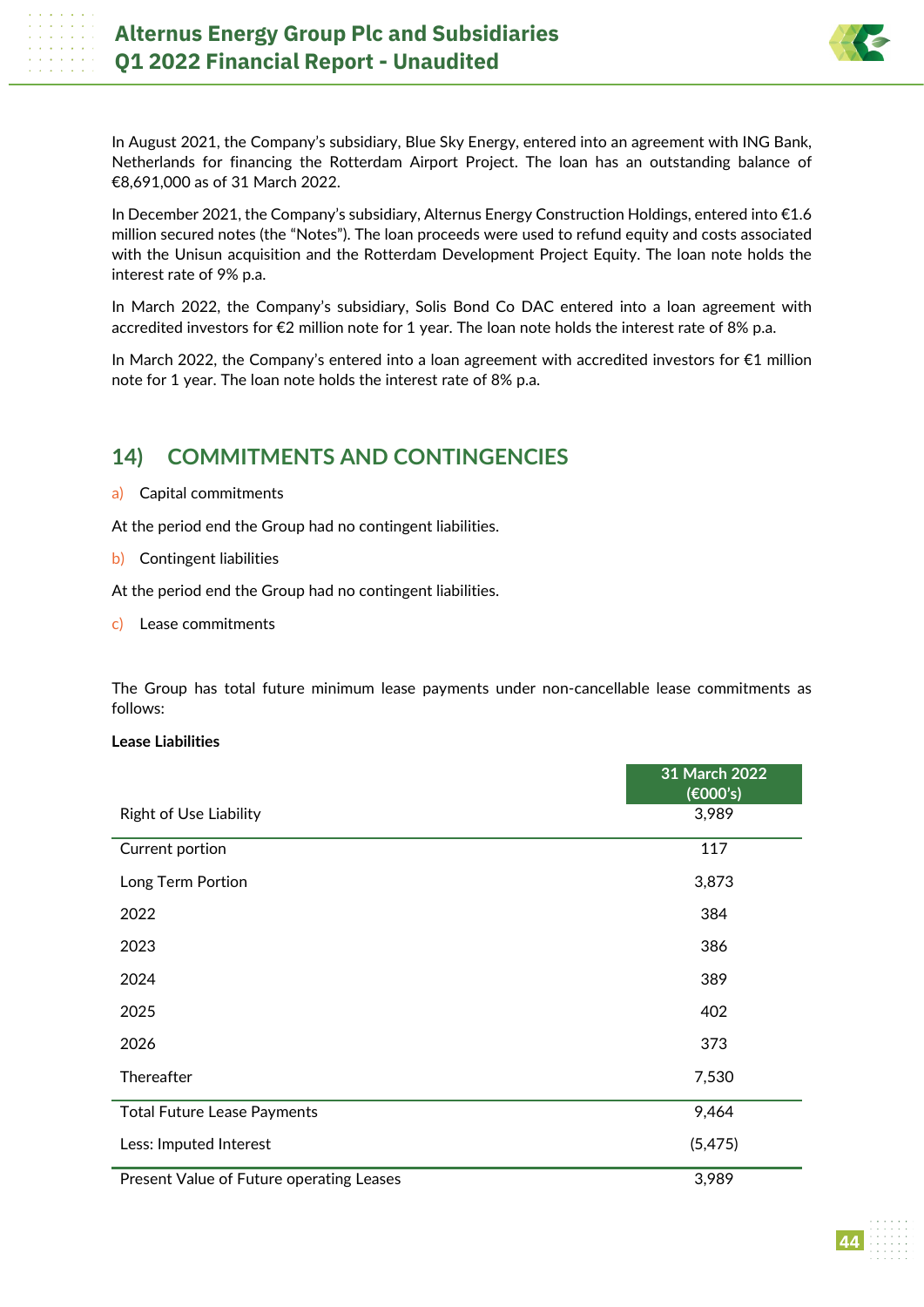

| Less Current Portion of Long-Term Leases | (117) |
|------------------------------------------|-------|
| Operating Leases Net of Current Portion  | 3.873 |
| Right of Use Assets, operating lease net | 3.983 |

The lease liability for operating leases is based on the net present value of future minimum lease payments. The right of use asset for operating leases is based on the lease liability.

The Group's leases include rental of office spaces for business use and right-of-use licences. All leases are on a fixed repayment basis and no arrangements have been entered into for contingent rental repayments. The lease terms range from 2 - 25 years depending on the term set in the contract.

The right-of-use asset of licences is classified as 'intangible assets', while the right-of-use asset of office rentals is classified as 'property, plant and equipment'. The movement in the carrying amount of the right-of-use assets of the Group at the start and end of each reporting period.

## **15) SUBSIDIARY UNDERTAKINGS**

The Company has the following subsidiary undertakings; all subsidiaries are wholly owned, other than Unisun Energy Holding B.V., which the Company owns 60% of and all shareholdings are in ordinary shares. The Company owns 55% of GHFG Limited and all shareholdings are in ordinary shares.

## **AE Europe B.V. (formerly Power Clouds Europe B.V.)**

In August 2016, a wholly owned subsidiary in the Netherlands, AE Europe B.V. was incorporated to ultimately hold the Group's European operating companies and sub-holding companies as appropriate. As of 31 December 2021, this company only owns PC-Italia-01 S.r.l.

## **PC-Italia-01 S.R.L. (formerly Power Clouds Wind Italia S.R.L.)**

In June 2015, a company in Italy, PC-Italia-01 S.R.L. was incorporated to acquire the Group's Italian special purpose vehicles (SPVs), power plants and/or other assets located in Italy. As of 31 December 2021, this company does not own any SPVs or other assets.

## **PC-Italia-02 S.p.A. (Formerly PC-Italia-02 S.R.L.)**

In August 2016, a company in Italy, PC-Italia-02 SRL was incorporated. This company was incorporated to acquire Italian special purpose vehicles, power plants and/or other assets located in Italy. During the quarter ended 31 March 2017, this company completed the acquisition of the Sant'Angelo Energia S.r.l. in Italy which operates a 702kW PV solar park. Subsequently, in April 2019, PC-Italia-02 acquired four additional SPVs in Italy, CIC Rooftop 2 S.r.l., CIC RT Treviso S.r.l., SPV White One S.r.l., CTS Power 2 S.r.l. During the six months ended 30 September 2021 all of these entities were transferred to sit under Solis Bond Company DAC.

## **PCG\_HoldCo GmbH & PCG\_GP UG**

In June 2018, one of the Company's subsidiaries acquired 100% of the share capital of two companies in Germany which were renamed as PCG HoldCo GmbH and PCG GP UG immediately thereafter. These two companies were acquired to secure ownership of German special purpose vehicles, PV solar parks and/or other assets located in Germany. During the year ended 31 December 2018, PCG\_HoldCo completed the acquisitions of 4 SPVs in Germany, PSM 20 GmbH & Co KG, GRK 17.2 GmbH & Co KG, GRT 1.1 GmbH and PSM 40 GmbH & Co KG. In December 2018, one of the Company's subsidiaries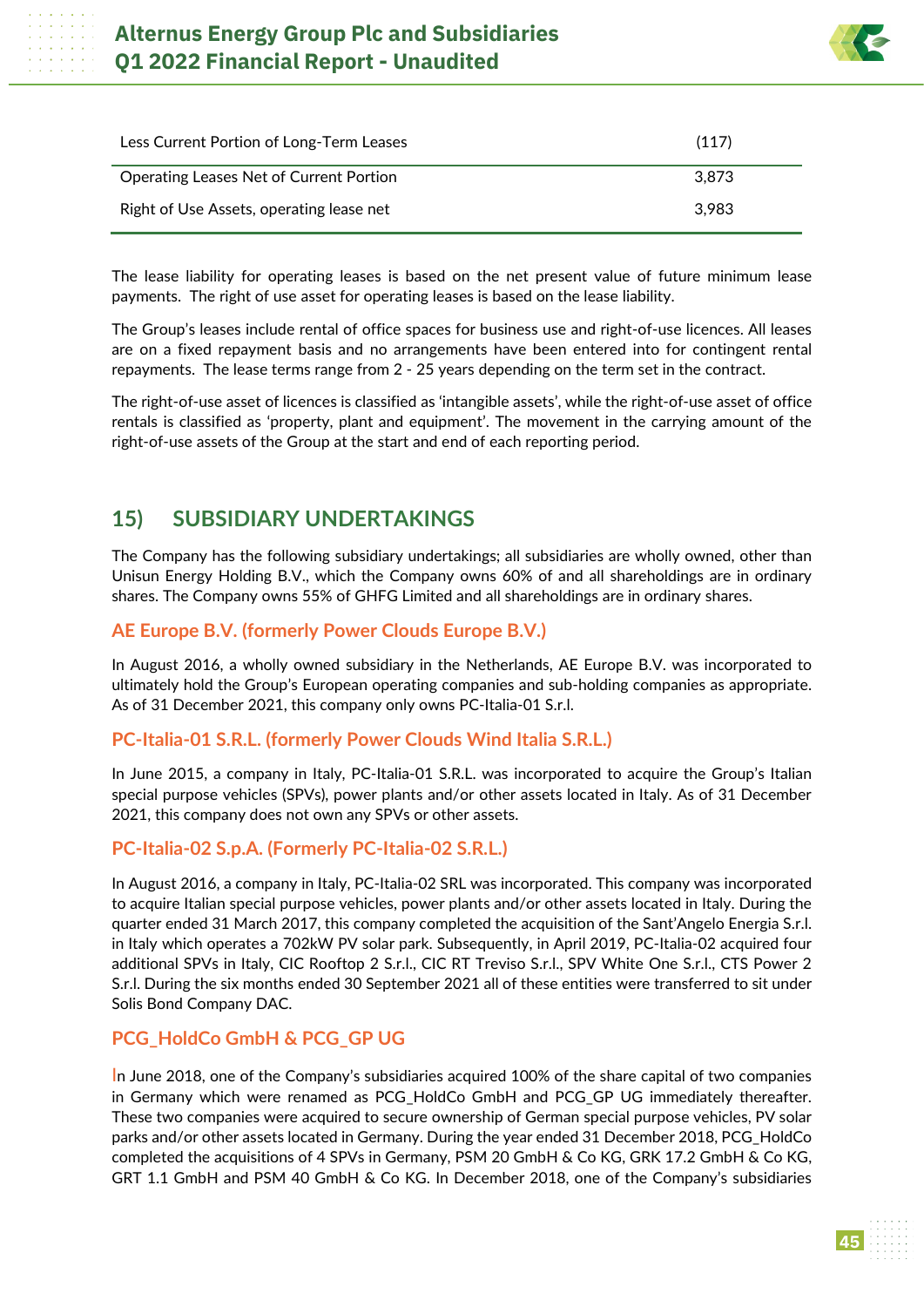

acquired 100% of the share capital of another company in Germany which was renamed to ALTN HoldCo UG.

## **AEN 01 B.V. and AEN 01 B.V.**

In June 2019, a wholly owned subsidiary in the Netherlands, AEN 01 B.V., was incorporated to acquire Netherlands special purpose vehicles, project rights and other solar energy assets in the Netherlands. During the quarter ended 31 December 2019 this company completed the acquisition of Zonnepark Rilland B.V. in the Netherlands, which operates an 11.75MW PV solar park. This SPV was refinanced and acquired by Solis Bond Company.

In July, the Group incorporated another wholly owned subsidiary in the Netherlands, AEN 02 B.V. This company was incorporated to acquire various special purpose vehicles, project rights and other solar energy assets in various locations across Europe. As of 31 December 2021, neither AEN 01 nor AEN 02 own any SPVs.

## **Solis Bond Company Designated Activity Company (DAC)**

In December 2020, a new wholly owned subsidiary, Solis Bond Company DAC, was incorporated in Ireland to issue a series of bonds and hold the Group's European operating companies that are financed through those bonds. The SPV was incorporated with the purpose of facilities management and bond issuance for the Group. During the quarter ended 31 March 2021, Solis refinanced its Italian, Netherlands, and Romanian operating companies: PC-Italia-02 SpA, CTS Power 2 Srl, CIC Rooftop 2 Srl, SPV White One Srl, CIC RT Treviso Srl, Zonnepark Rilland B.V., FRAN Energy Investments Srl, and Power Clouds Srl. Also, during the quarter ended 31 March 2021, Solis acquired 100% of the share capital of the following Romanian companies: Ecosfer Energy Srl, Lucas EST Srl. During the quarter ended 31 March 2021, Solis acquired 100% of the share capital of another Italian company, Serre Srl. Subsequently, in April 2021, Solis acquired 100% of the share capital of another Romanian company, LJG Green Source Energy Beta Srl. In May 2021, Solis acquired 100% of the share capital of another Polish company, Solarpark Samas Sp. Z.O.O. In December 2021, Solis acquired 100% of the share capital of two Polish companies Elektrownia PV Komorowo Sp. Z.O.O and PV Zachod Sp. Z.O.O.

#### **PC-Italia-03 Srl**

In July 2020, a new wholly owned subsidiary in Italia, PC-Italia-03 Srl, was incorporated. This company was incorporated to acquire Italian special purpose vehicles, power plants and/or other assets located in Italy. During the quarter ended 31 March 2021, this company completed the acquisition of 100% of the share capital of two Italian SPVs, KKSOL S.r.l. and Petriolo Fotovoltaica S.r.l. During the quarter ended 30 June 2021, this company completed the acquisition of 100% of the share capital of two Italian SPVs, MABI S.r.l. and BIMA S.r.l. During the six months ended 30 June 2021 the 4 SPVs owned by PC-Italia-03 were transferred to Solis Bond Company DAC as part of Solis's bond financing. In July and August 2021, PC-03 acquired shares of 2 Italian entities Risore Solari 1 S.R.L and Risore Solari III S.R.L respectively, with the purpose of developing solar parks.

#### **Unisun Energy Holding B.V**

In April 2021, Alternus Energy Group acquired 60% of the share capital in Unisun Energy Holding B.V. (Unisun), a Netherlands based developer, engineering procurement and construction (EPC) and operations and maintenance (O&M) service provider of renewable energy solutions across Europe. Unisun owns 100% of the following special purpose vehicles and other holding and operating companies in the Netherlands: Unisun Energy B.V., UPER Energy Europe B.V., Unisun Energy Poland Investment B.V. and Blue Sky Energy I B.V.

#### **Alternus Energy America Inc.**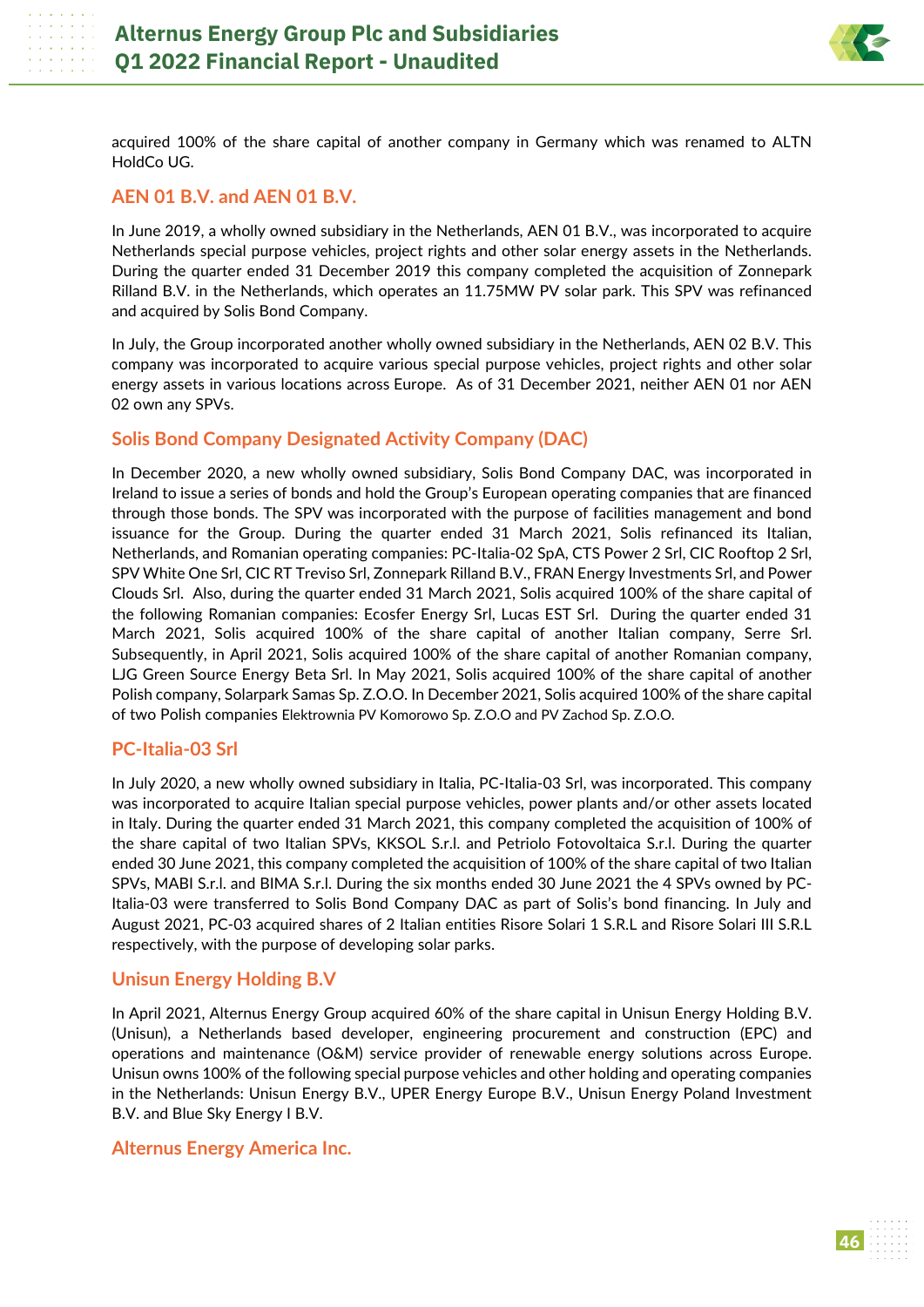

In May 2021, a new wholly owned subsidiary in the U.S. was incorporated. This company was incorporated to support the finance and legal functions for the group.

## **Alternus Energy Development Holding Limited**

In August 2021, a new wholly owned subsidiary in Ireland was incorporated to support development activities.

## **Alternus Energy Construction Holding Limited**

In September 2021, a new wholly owned subsidiary in Ireland was incorporated to support EPC for the group

#### **GHFG Limited**

In September 2021, a new wholly owned subsidiary in Ireland was incorporated. 55% owned by AEG.

#### **Alt Spain 01, S.L**

In August 2021, a new wholly owned subsidiary in Spain was incorporated for the development of solar parks.

#### **Altnor AS**

In August 2021, a new wholly owned holding company in Norway was incorporated.

## **AEG JD 01 Limited**

In March 2022, a new wholly owned holding company in Ireland was incorporated.

#### **AEG JD 03 Limited**

In March 2022, a new wholly owned holding company in Ireland was incorporated.

#### **AEG MH 01 Limited**

In March 2022, a new wholly owned holding company in Ireland was incorporated.

#### **AEG MH 02 Limited**

In March 2022, a new wholly owned holding company in Ireland was incorporated.

#### **Uper Energy Romania**

In March 2022, a new wholly owned holding company in Romania was incorporated.

#### **ALT US 02 LLC**

In March 2022, a new wholly owned holding company in USA was incorporated.

#### **ALT US 03 LLC**

In March 2022, a new wholly owned holding company in USA was incorporated.

In summary, Alternus Energy Group Plc is a holding company that operates through the following 61 operating subsidiaries as of 31 March 2022: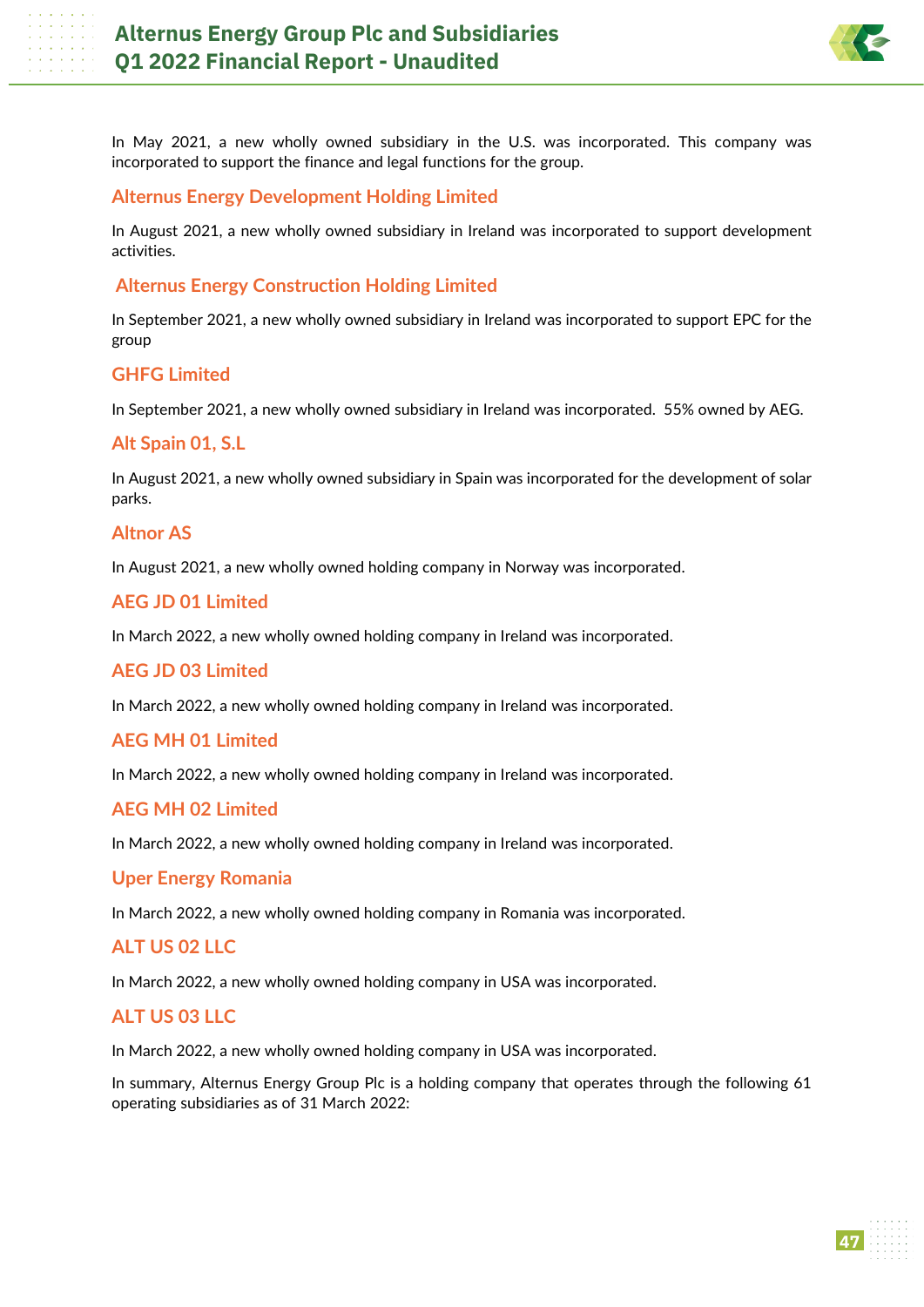

## **List of Subsidiary Undertakings**

| <b>Subsidiary</b>          | <b>Principal Activity</b> | <b>Date</b><br>Acquired/Established | <b>Alternus Energy</b><br>Ownership | <b>Country of</b><br>Operation    |
|----------------------------|---------------------------|-------------------------------------|-------------------------------------|-----------------------------------|
|                            |                           |                                     |                                     |                                   |
| <b>Power Clouds SRL</b>    | <b>SPV</b>                | 31 March 2015                       | 100%                                | Operational Romanian              |
|                            |                           |                                     | (via Solis)                         | Solar Park                        |
| F.R.A.N. Energy            | SPV                       | 31 March 2015                       | 100%                                | <b>Operational Romanian</b>       |
| <b>Investment SRL</b>      |                           |                                     | (via Solis)                         | Solar Park                        |
|                            | <b>Holding Company</b>    | August 2016                         | 100%<br>(via Altam)                 | <b>Netherlands Holding</b>        |
| AE Europe B.V.             |                           |                                     | 100%                                | Company                           |
| PC-Italia-01 S.R.L.        | Sub-Holding               | June 2015                           | (via AE Europe)                     | Italy Holding Company             |
|                            |                           |                                     | 100%                                | Operational Italian               |
| PC-Italia-02 S.p.A.        | SPV                       | August 2016                         | (via Solis)                         | Solar Park                        |
|                            |                           |                                     | 100%                                | Operational Italian               |
| Sant'Angelo Energia S.r.l. | SPV                       | 30 March 2017                       | (via PC-Italia-02)                  | Solar Park                        |
|                            |                           |                                     | 100%                                | <b>Germany Holding</b>            |
| PCG_HoldCo GmbH            | <b>Holding Company</b>    | 6 July 2018                         | (via Altam)                         | Company                           |
|                            | <b>General Partner</b>    |                                     | 100%                                | <b>Germany Holding</b>            |
| PCG_GP UG                  | (Management Co.)          | 30 August 2018                      | (via Altam)                         | Company                           |
|                            |                           |                                     | 100%                                | <b>Operational German</b>         |
| <b>PSM 20 UG</b>           | SPV                       | 14 November 2018                    | (via PCG_HoldCo)                    | Solar Park                        |
|                            |                           |                                     | 100%                                | <b>Operational German</b>         |
| PSM 40 UG                  | SPV                       | 28 December 2018                    | (via PCG_HoldCo)                    | Solar Park                        |
|                            |                           |                                     | 100%                                | <b>Operational German</b>         |
| GRT 1.1 GmbH & Co KG       | SPV                       | 21 December 2018                    | (via PCG_HoldCo)                    | Solar Park                        |
|                            |                           |                                     | 100% (via PCG                       | <b>Operational German</b>         |
| <b>ALTN HoldCo UG</b>      | SPV                       | 14 December 2018                    | HoldCo)                             | Solar Park                        |
|                            |                           |                                     | 100%                                | Operational Italian               |
| CIC Rooftop 2 S.r.l.       | SPV                       | 23 April 2019                       | (via Solis)                         | Solar Park                        |
| CIC RT Treviso S.r.l.      | SPV                       |                                     | 100%                                | Operational Italian               |
|                            |                           | 23 April 2019                       | (via Solis)                         | Solar Park                        |
| SPV White One S.r.l.       | SPV                       | 23 April 2019                       | 100%                                | Operational Italian               |
|                            |                           |                                     | (via Solis)                         | Solar Park                        |
| CTS Power 2 S.r.l.         | SPV                       | 23 April 2019                       | 100%                                | Operational Italian               |
|                            |                           |                                     | (via Solis)                         | Solar Park                        |
| Zonnepark Rilland B.V.     | SPV                       | 20 December 2019                    | 100%                                | Operational                       |
|                            |                           |                                     | (via Solis)                         | Netherlands Solar Park            |
| PC-Italia-03 S.R.L.        | <b>Holding Company</b>    | <b>July 2020</b>                    | 100%                                | Italy Holding Company             |
|                            |                           |                                     | (via AEG)                           |                                   |
| PC-Italia-04 S.R.L.        | <b>Holding Company</b>    | <b>July 2020</b>                    | 100%                                | Italy Holding Company             |
|                            |                           |                                     | (via AEN 02)                        |                                   |
| Altam Inc                  | SPV                       | December 2020                       | 100%                                | <b>US Holding Company</b>         |
|                            |                           |                                     | (via AEG)                           |                                   |
| Solis Bond Company         | <b>Holding Company</b>    | December 2020                       | 100%                                | <b>Ireland Holding</b>            |
| DAC                        |                           |                                     |                                     | Company                           |
| <b>KKSOL Srl</b>           | SPV                       | February 2021                       | 100%                                | Operational Italian               |
|                            |                           |                                     | (via Solis)                         | Solar Park                        |
| Petriolo Srl               | SPV                       | February 2021                       | 100%                                | Operational Italian               |
|                            |                           |                                     | (via Solis)<br>100%                 | Solar Park<br>Operational Italian |
| Serre Srl                  | SPV                       | March 2021                          | (via Solis)                         | Solar Park                        |
|                            |                           |                                     | 100%                                | <b>Operational Romanian</b>       |
| Lucas EST Srl              | SPV                       | <b>March 2021</b>                   | (via Solis)                         | Solar Park                        |
|                            |                           |                                     | 100%                                | Operational Romanian              |
| Ecosfer Energy Srl.        | SPV                       | March 2021                          | (via Solis)                         | Solar Park                        |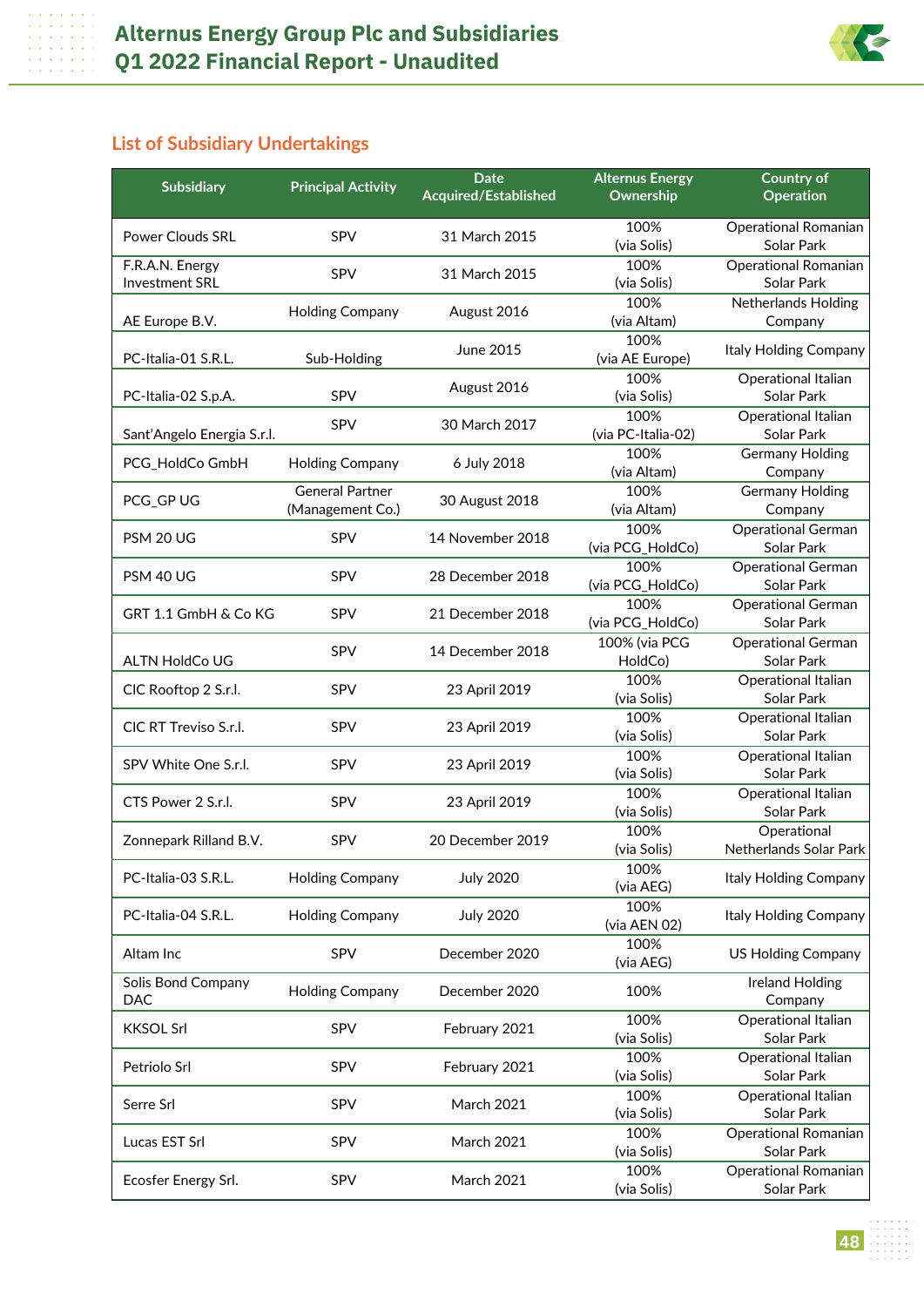

| Unisun Energy Holding<br>B.V.                                            | <b>Holding Company</b> | April 2021        | 60%<br>(via AEG)    | <b>EPC Company</b>                               |
|--------------------------------------------------------------------------|------------------------|-------------------|---------------------|--------------------------------------------------|
| Unisun Energy B.V.                                                       | SPV                    | April 2021        | 60%<br>(via AEG)    | <b>EPC Company</b>                               |
| <b>UPER Energy Europe</b><br>B.V                                         | <b>SPV</b>             | April 2021        | 60%<br>(via AEG)    | O&M Company                                      |
| <b>Unisun Energy Poland</b><br>Investment B.V.                           | <b>Holding Company</b> | April 2021        | 60%<br>(via AEG)    | <b>EPC Company</b>                               |
| Blue Sky Energy I B.V.                                                   | SPV                    | April 2021        | 60%<br>(via AEG)    | <b>EPC Company</b>                               |
| <b>Green Source Energy</b><br>Beta Srl                                   | <b>SPV</b>             | May 2021          | 100%<br>(via Solis) | <b>Operational Romanian</b><br><b>Solar Park</b> |
| BIMA SRL                                                                 | SPV                    | May 2021          | 100%<br>(via Solis) | Operational Italian Solar<br>Park                |
| <b>MABI SRL</b>                                                          | SPV                    | May 2021          | 100%<br>(via Solis) | Operational Italian Solar<br>Park                |
| <b>Alternus Energy</b><br>Americas Inc.                                  | <b>Holding Company</b> | May 2021          | 100%<br>(via AEG)   | <b>US Holding Company</b>                        |
| Risore Solari I S.R.L                                                    | SPV                    | <b>July 2021</b>  | 100%<br>(via PC03)  | Italian Solar<br>Development Park                |
| <b>Alternus Energy</b><br>Development Holding<br>Limited                 | <b>Holding Company</b> | August 2021       | 100%<br>(via AEG)   | Ireland Holding<br>Company                       |
| Risore Solari III S.R.L                                                  | SPV                    | August 2021       | 100%<br>(via PC03)  | Italian Solar<br>Development Park                |
| Alt Spain 01, S.L                                                        | SPV                    | August 2021       | 100%<br>(via PC03)  | Spanish Solar<br>Development Park                |
| <b>Altnor AS</b>                                                         | <b>Holding Company</b> | August 2021       | 100%<br>(via AEG)   | Norway Holding<br>Company                        |
| Alt Spain 01, S.L                                                        | SPV                    | August 2021       | 100%<br>(via PC03)  | Spanish Solar<br>Development Park                |
| Solarpark Samas Sp.<br>Z.O.O                                             | <b>SPV</b>             | August 2021       | 100%<br>(via Solis) | <b>Operational Polish</b><br>Solar Park          |
| <b>Alternus Energy</b><br><b>Construction Holding</b><br>Limited (AECHL) | <b>Holding Company</b> | September 2021    | 100%<br>(via AEG)   | Ireland Holding<br>Company                       |
| <b>GHFG Limited</b>                                                      | <b>Holding Company</b> | September 2021    | 55%<br>(via AEG)    | <b>Ireland Holding</b><br>Company                |
| AED Italia - 01 S.r. I                                                   | SPV                    | October 2021      | 100%<br>(via AECHL) | Italian Solar<br>Development Park                |
| AED Italia - 02 S.r. I                                                   | <b>SPV</b>             | October 2021      | 100%<br>(via AECHL) | Italian Solar<br>Development Park                |
| AED Italia - 03 S.r. I                                                   | <b>SPV</b>             | October 2021      | 100%<br>(via AECHL) | Italian Solar<br>Development Park                |
| AED Italia - 04 S.r. I                                                   | SPV                    | October 2021      | 100%<br>(via AECHL) | Italian Solar<br>Development Park                |
| AED Italia - 05 S.r. I                                                   | SPV                    | October 2021      | 100%<br>(via AECHL) | Italian Solar<br>Development Park                |
| Elektrownia PV<br>Komorowo Sp. Z.O.O                                     | SPV                    | December 2021     | 100%<br>(via Solis) | <b>Operational Polish</b><br>Solar Park          |
| PV Zachod Sp. Z.O.O                                                      | SPV                    | December 2021     | 100%<br>(via Solis) | <b>Operational Polish</b><br>Solar Park          |
| RA 01 Sp. Z.O.O                                                          | SPV                    | <b>March 2022</b> | 100%<br>(via Solis) | <b>Operational Polish</b><br>Solar Park          |
| Gardno Sp. Z.O.O                                                         | SPV                    | <b>March 2022</b> | 100%<br>(via Solis) | <b>Operational Polish</b><br>Solar Park          |